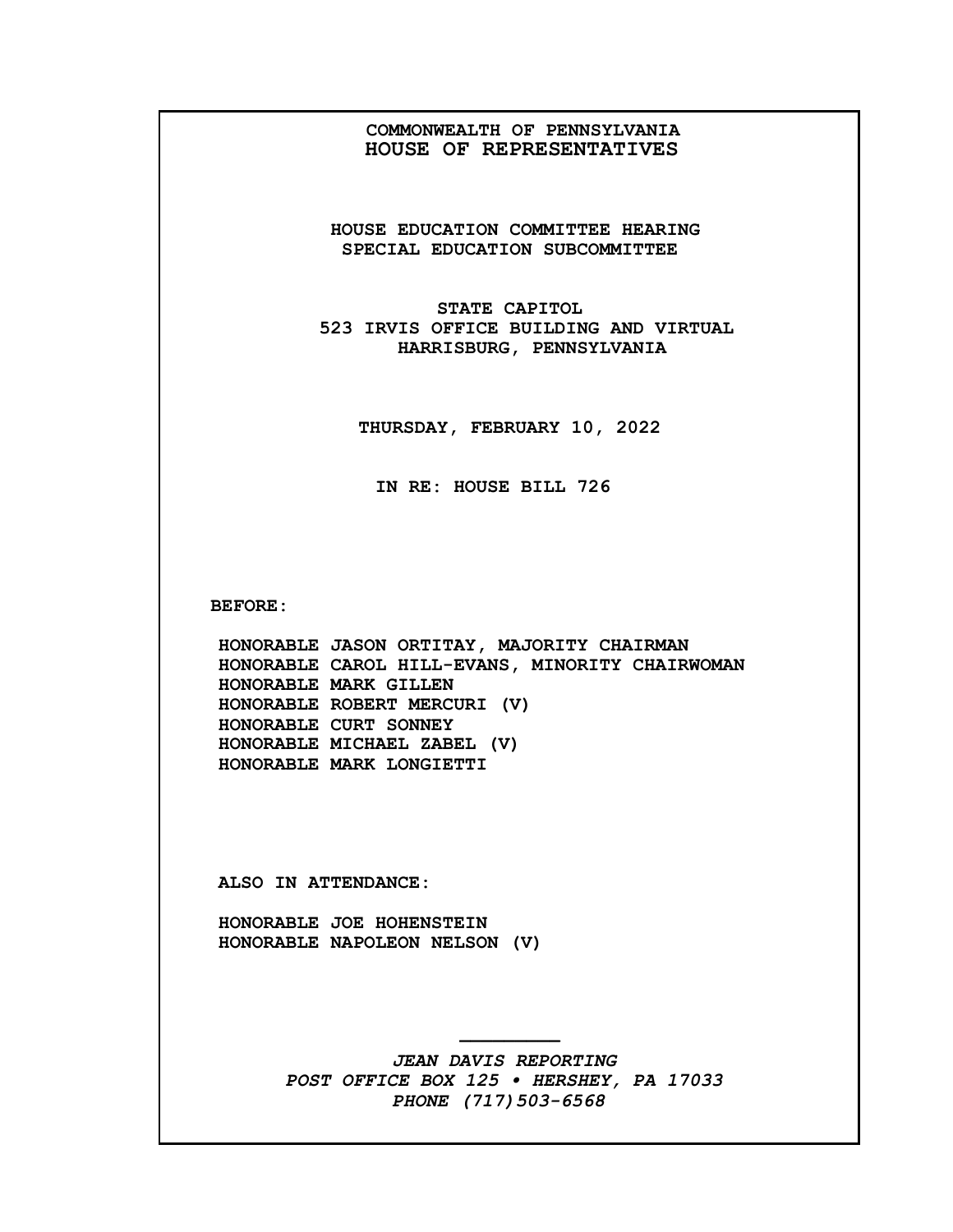| $\mathbf 1$  | STAFF MEMBERS ALSO IN ATTENDANCE:                                                                                |
|--------------|------------------------------------------------------------------------------------------------------------------|
| $\mathbf{2}$ | CHRISTINE SEITZ, EXECUTIVE DIRECTOR, REPUBLICAN CAUCUS<br>DANIEL GLATFELTER, RESEARCH ANALYST, REPUBLICAN CAUCUS |
| 3            | CHRISTINE CRONE, LEGISLATIVE ADMINISTRATIVE<br>ASSISTANT II, REPUBLICAN CAUCUS                                   |
| 4            | MITCHELL ROSENBERGER, RESEARCH ANALYST,                                                                          |
| 5            | REPUBLICAN CAUCUS<br>ERIN DIXON, EXECUTIVE DIRECTOR, DEMOCRATIC CAUCUS (V)                                       |
| 6            | BOB BROWNAWELL, SENIOR LEGISLATIVE ASSISTANT,<br>DEMOCRATIC CAUCUS (V)                                           |
| 7            | MARLENA MILLER, LEGISLATIVE ASSISTANT,<br>DEMOCRATIC CAUCUS                                                      |
| 8            |                                                                                                                  |
| 9            |                                                                                                                  |
| 10           |                                                                                                                  |
| 11           |                                                                                                                  |
| 12           |                                                                                                                  |
| 13           |                                                                                                                  |
| 14           |                                                                                                                  |
| 15           |                                                                                                                  |
| 16           | JEAN M. DAVIS, REPORTER                                                                                          |
| 17           | NOTARY PUBLIC                                                                                                    |
| 18           |                                                                                                                  |
| 19           |                                                                                                                  |
| 20           |                                                                                                                  |
| 21           |                                                                                                                  |
| 22           |                                                                                                                  |
| 23           |                                                                                                                  |
| 24           |                                                                                                                  |
| 25           |                                                                                                                  |
|              |                                                                                                                  |
|              |                                                                                                                  |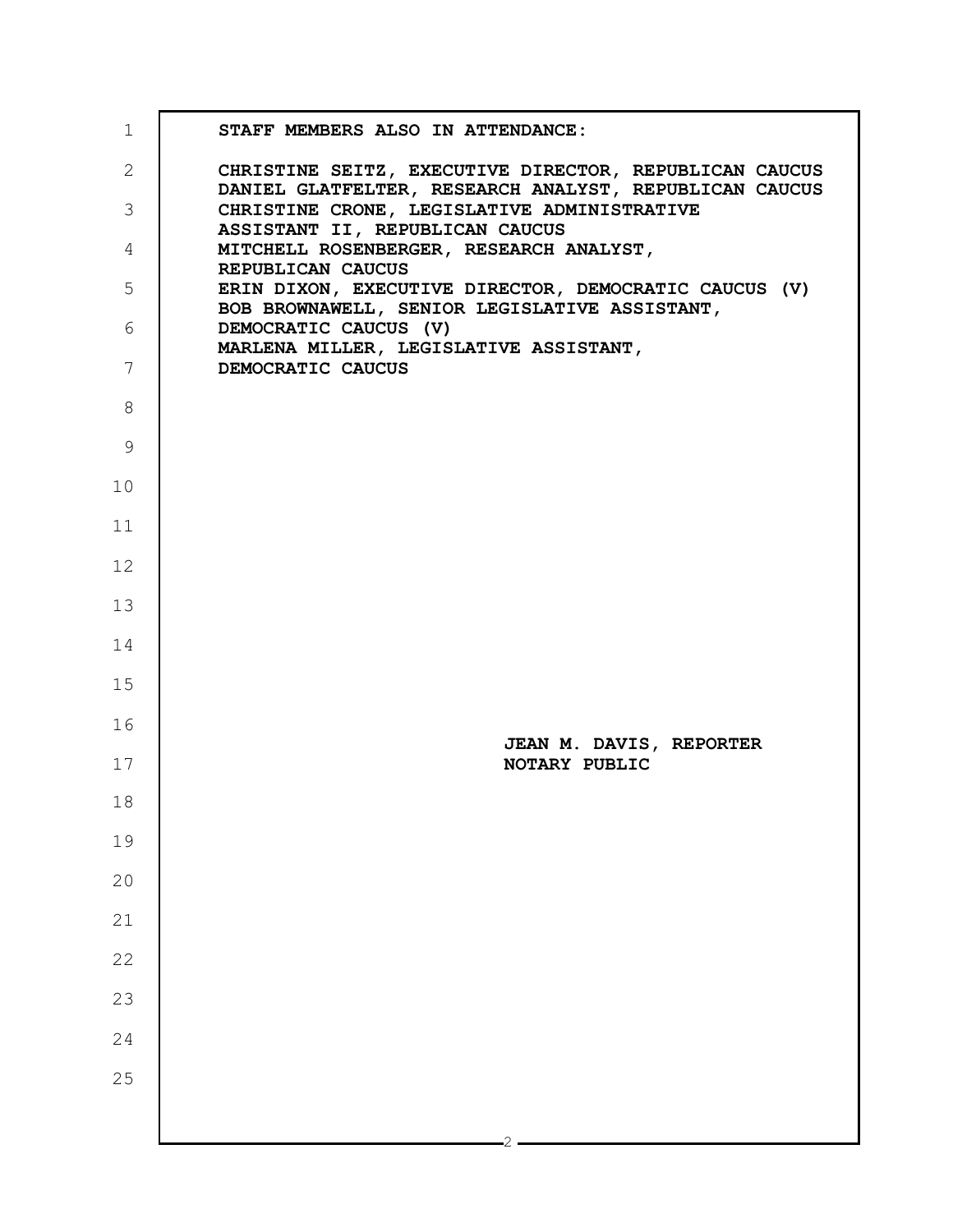| $\mathbf 1$     | INDEX<br><b>TESTIFIERS</b>                                                                          |             |
|-----------------|-----------------------------------------------------------------------------------------------------|-------------|
| $\overline{2}$  |                                                                                                     |             |
| 3               | <b>NAME</b>                                                                                         | <b>PAGE</b> |
| 4               | DR. JOSIE BADGER, DIRECTOR, RAISE                                                                   | 7           |
| 5               | AMBER LOGAN,<br>FORMER SPECIAL EDUCATION STUDENT (V)                                                | 10          |
| 6               | NEIL MCDEVITT, DIRECTOR,                                                                            | 13          |
| $7\phantom{.0}$ | DEAF-HEARING COMMUNICATION CENTRE                                                                   |             |
| 8               | SHERRI SMITH, DEPUTY SECRETARY,<br>ELEMENTARY & SECONDARY EDUCATION,                                | 26          |
| 9               | PA DEPARTMENT OF EDUCATION (V)                                                                      |             |
| 10              | CAROLE CLANCY, DIRECTOR OF SPECIAL EDUCATION,<br>PA DEPARTMENT OF EDUCATION (V)                     | 32          |
| 11              | KATHRYN SMALL, K-12 INCLUSIVE PRACTICES                                                             | 48          |
| 12              | INSTRUCTIONAL COACH,<br>NORTH PENN SCHOOL DISTRICT                                                  |             |
| 13              | DR. CHRISTA BIALKA, ASSOCIATE PROFESSOR,                                                            | 50          |
| 14              | SPECIAL EDUCATION & DIRECTOR OF UNDERGRADUATE<br>TEACHER PROGRAMS, VILLANOVA UNIVERSITY (V)         |             |
| 15<br>16        | TANYA CONTOS, CURRICULUM & INSTRUCTIONAL<br>COORDINATOR, PA DISTANCE LEARNING<br>CHARTER SCHOOL (V) | 54          |
| 17              | DR. RACHEL ANDLER, DIRECTOR, STUDENT SUPPORT                                                        | 57          |
| 18              | SERVICES, SOUTH FAYETTE TOWNSHIP<br>SCHOOL DISTRICT (V)                                             |             |
| 19              |                                                                                                     |             |
| 20              |                                                                                                     |             |
| 21              |                                                                                                     |             |
| 22              |                                                                                                     |             |
| 23              |                                                                                                     |             |
| 24              |                                                                                                     |             |
| 25              |                                                                                                     |             |
|                 |                                                                                                     |             |
|                 |                                                                                                     |             |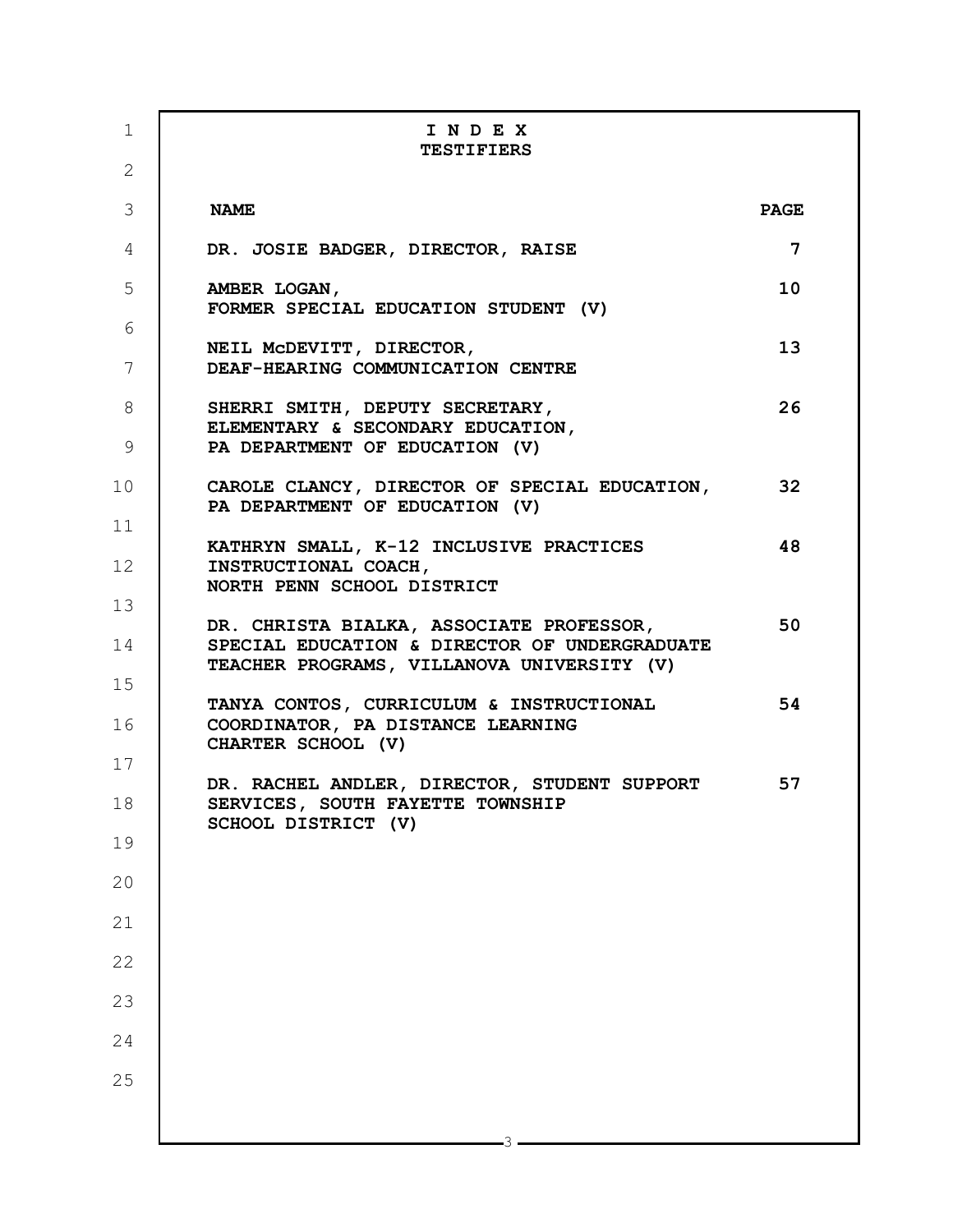1 2 3 4 5 6 7 8 9 10 11 12 13 14 15 16 17 18 19 20 21 22 23 24 25 **P R O C E E D I N G S \* \* \* MAJORITY CHAIRMAN ORTITAY: Good morning, everyone. Welcome to this hearing of the House Special Education Subcommittee. I'm going to go through some housekeeping and then we'll do some introductions and then get started. I'd like to remind everyone that this hearing is being recorded and live-streamed so the public may watch. If we experience any technical difficulties, we will recess the hearing until those technical difficulties can be addressed. For the testifiers participating virtually, please mute your microphones until it's your turn. Each testifier has been asked to limit their testimony to around three minutes or less. And please do not read your submitted testimony verbatim. Following, the presenter may be questioned by members of the Committee, which we'll do questions after each panel is completed. And we have three panels today. So with that said, we'll move to member introductions. I am Representative Jason Ortitay of the 46th District in Allegheny and Washington Counties. I'll move to my left here.**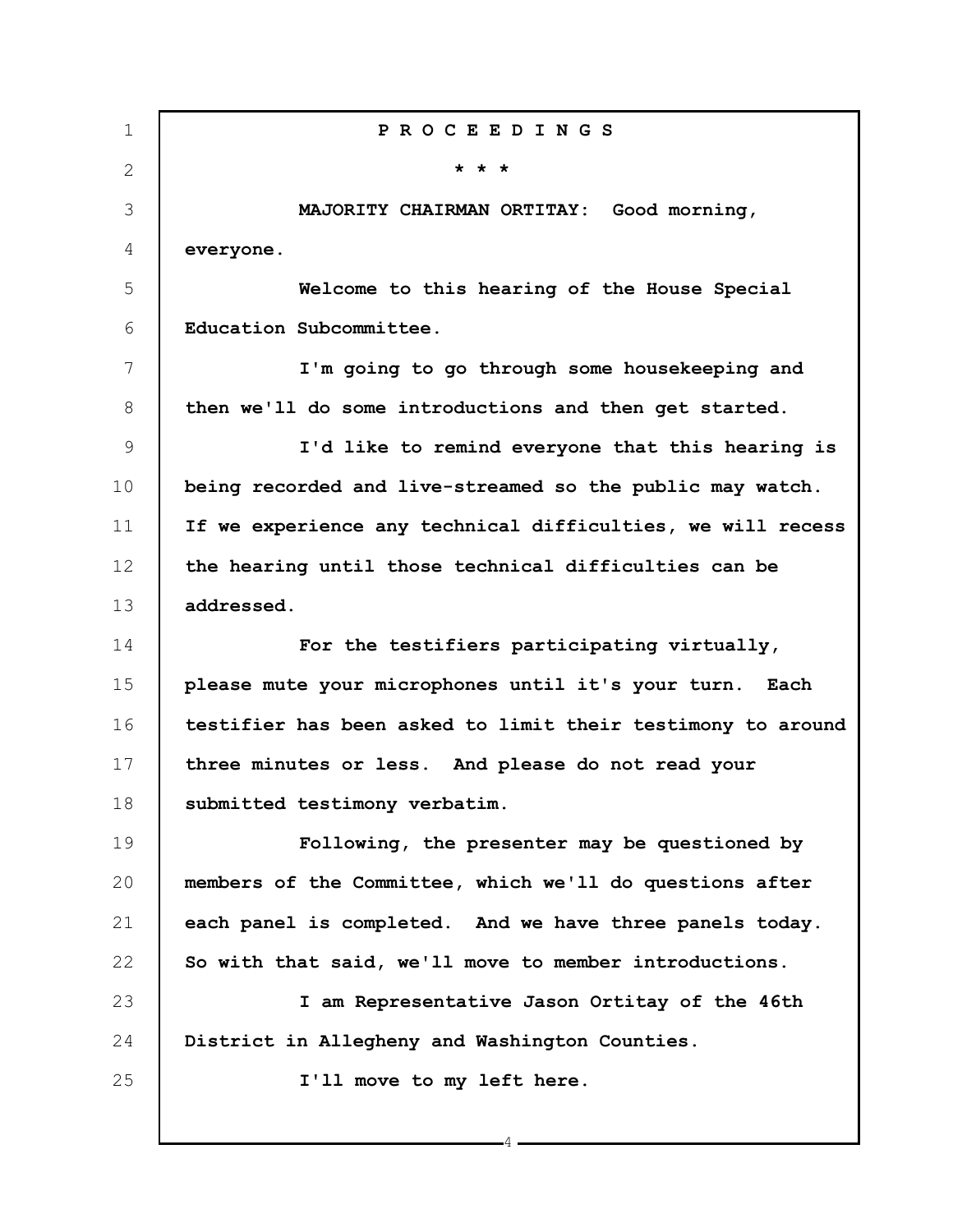1 2 3 4 5 6 7 8 9 10 11 12 13 14 15 16 17 18 19 20 21 22 23 24 25 **MINORITY CHAIRWOMAN HILL-EVANS: Good morning. I am Representative Carol Hill-Evans out of the 95th District in York County. REPRESENTATIVE LONGIETTI: Good morning. Mark Longietti. I represent the 7th District in Mercer County and I serve as the Minority Chairman of the House Education Committee. REPRESENTATIVE GILLEN: Mark Gillen, representing Berks and Lancaster Counties. REPRESENTATIVE SONNEY: Good morning. Representative Curt Sonney. I represent the 4th Legislative District in Erie County. And I am the Majority Chairman of the House Education Committee. REPRESENTATIVE HOHENSTEIN: Joe Hohenstein from the 177th District in Philadelphia. And I am a proud cosponsor on this bill with Representative Ortitay. MAJORITY CHAIRMAN ORTITAY: Representative Zabel. REPRESENTATIVE ZABEL: Good morning, everyone. Representative Zabel, Mike Zabel, from Delaware County, 163rd District. MAJORITY CHAIRMAN ORTITAY: Representative Nelson. REPRESENTATIVE NELSON: Good morning. This is Representative Napoleon Nelson. I am here in Montgomery County in the 154th Legislative District.**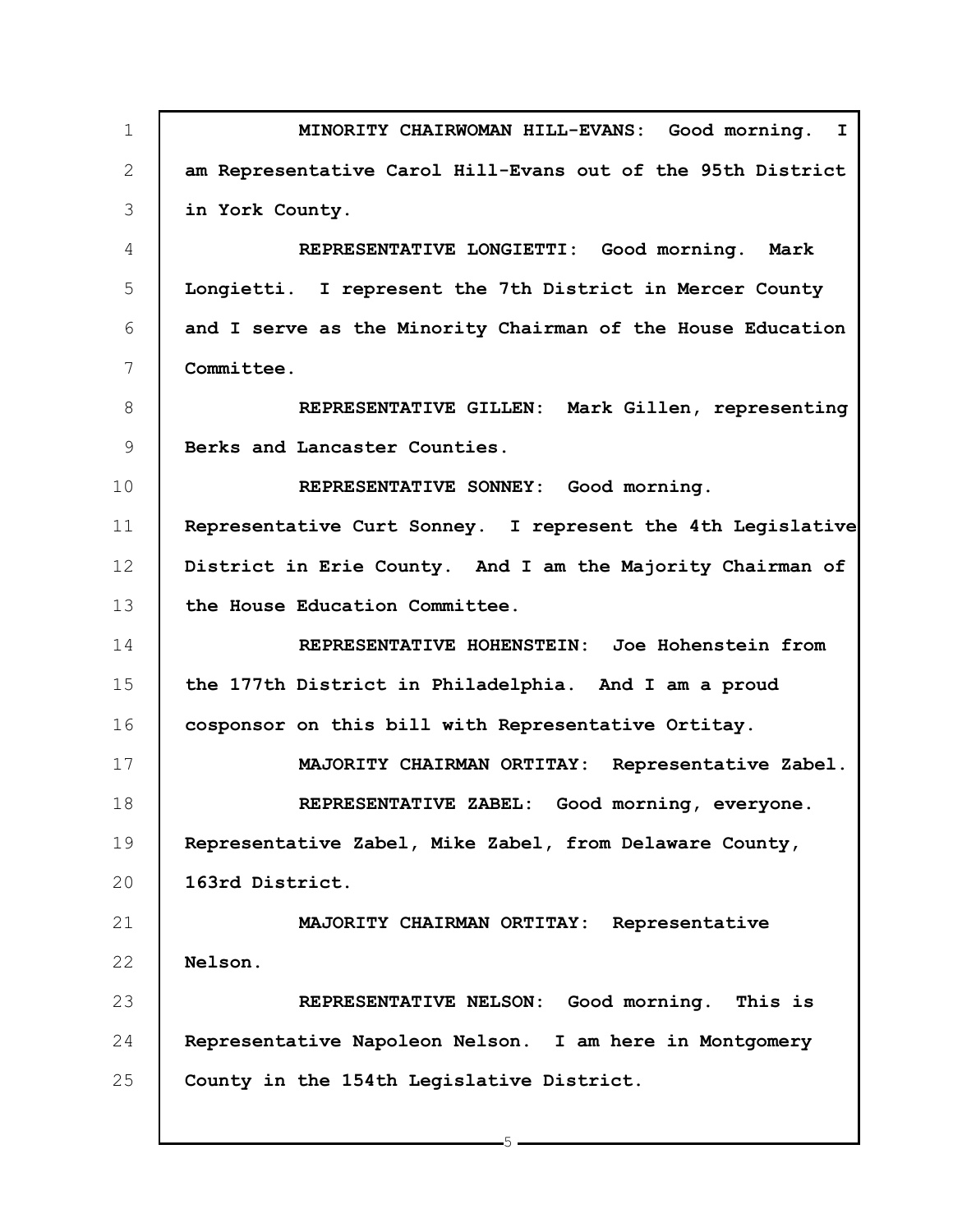1 2 3 4 5 6 7 8 9 10 11 12 13 14 15 16 17 18 19 20 21 22 23 24 25 **MAJORITY CHAIRMAN ORTITAY: All right. Thank you, everyone. I think we got everyone who is online. The House Special Education Subcommittee will hear from high school personnel, the Pennsylvania Department of Education, and advocates regarding the proposed House Bill 726, which establishes a pilot program to implement disability inclusive curriculum in various school entities. As the Special Education Subcommittee, it is important for us to hear from stakeholders from those tasked with curriculum development, instructors, and school personnel who would be tasked with implementing this curriculum and the individuals who would be most impacted by our schools utilizing this curriculum. I'm very happy to be holding this hearing on House Bill 726, which I'm a prime sponsor with Representative Hohenstein. With that, I will ask Chairwoman Hill-Evans if she has any opening remarks. MINORITY CHAIRWOMAN HILL-EVANS: I do not. Well, actually, I do because I'm anxious to hear what everybody has to say. I look forward to the testimony and I will hold any questions until after the panels. Thank you so much. MAJORITY CHAIRMAN ORTITAY: Perfect. Thank you**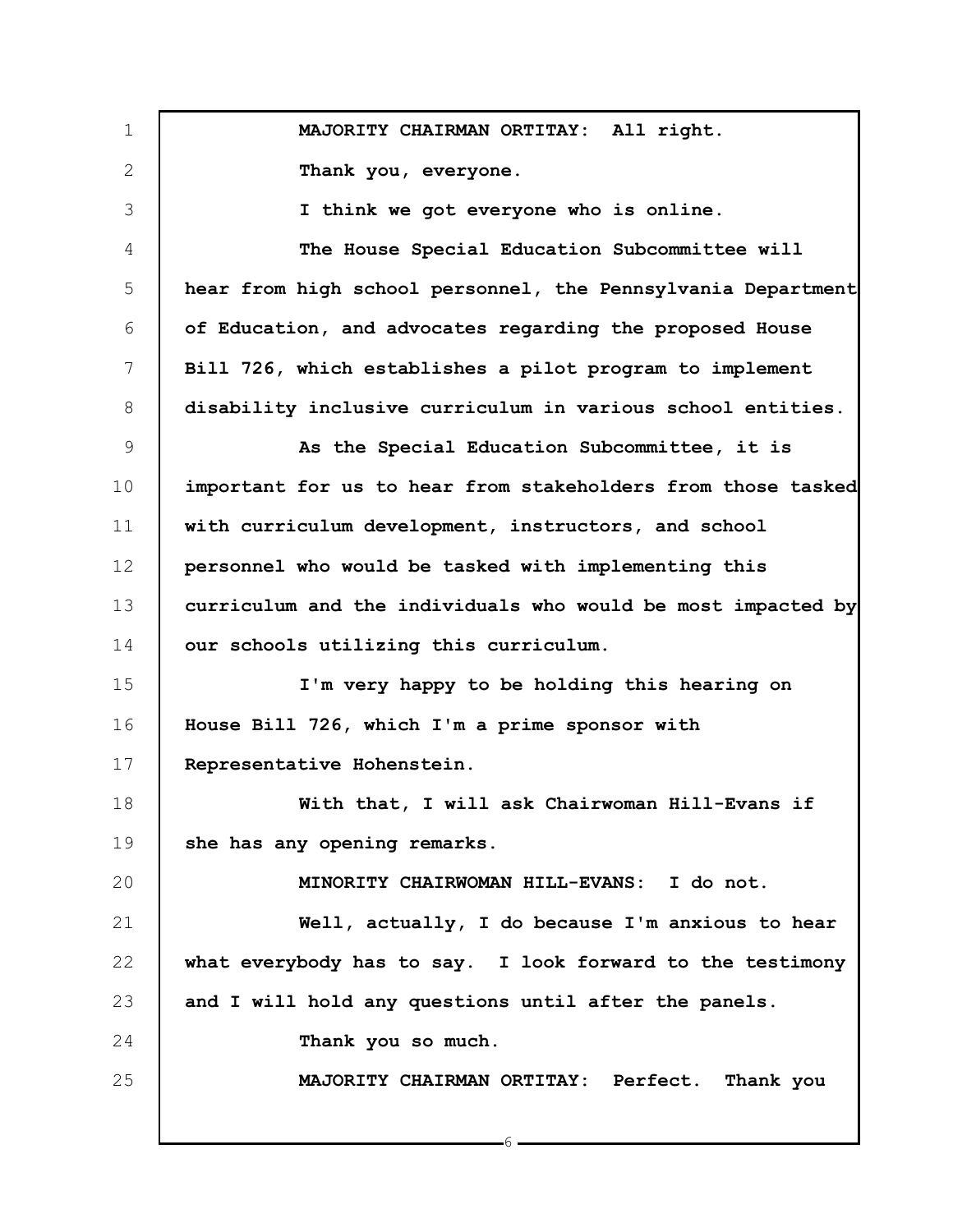1 2 3 4 5 6 7 8 9 10 11 12 13 14 15 16 17 18 19 20 21 22 23 24 25 **very much. Well, we'll get started right here with our first panel. We have Dr. Josie Badger, who is the Director of RAISE; Amber Logan, who is a former Special Education student; and Neil McDevitt, who is the Director of Deaf-Hearing and Communication Centre. Thank you all for being here today. For those of you who are able, would you please stand and raise your right hand to be sworn in. (Witnesses sworn en masse.) MAJORITY CHAIRMAN ORTITAY: Thank you. All right. We're going to start with you, Dr. Badger. You may begin when you are ready. DR. JOSIE BADGER: Great. Thank you so much. And it is such a privilege and an honor to be here today with all of you. Most of you know me from working on employment legislation. But today I want to take it a step back because we know that education leads to employment and so much of my work has dealt around those two topics. And so I want to talk about this bill and what this can mean for people with disabilities throughout the state. Growing up, your common talk is there are three Rs that are related to education: Reading, writing, arithmetic. But I want to bring out maybe four. And that's relational. Somewhere in the middle between learning the**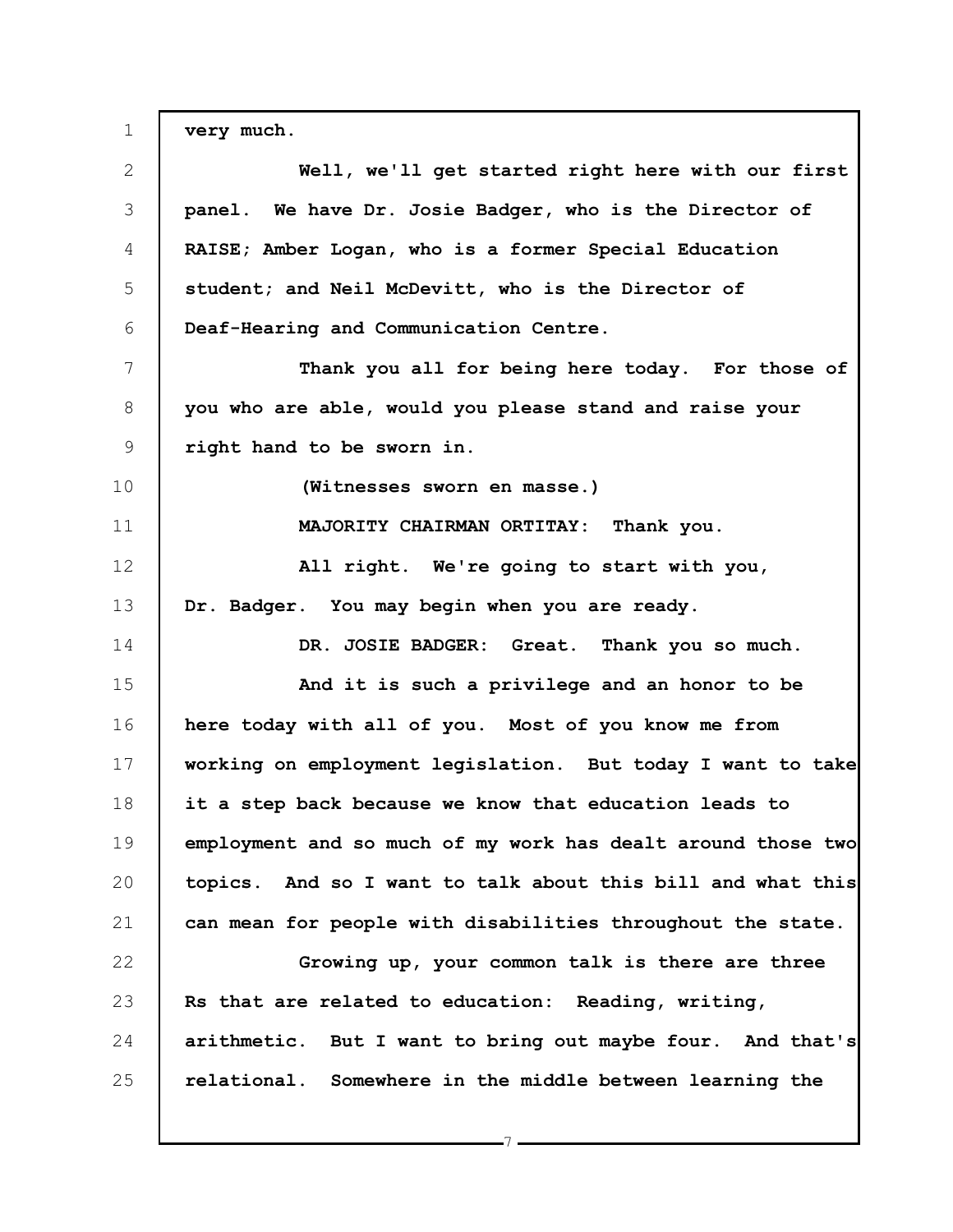1 2 3 4 5 6 **alphabet and calculus, we learn a lot about ourselves, our world, and our place in it. But what happens when we cannot find our place in this world from looking around at role models, curriculum, and our peers? And this is something that is very common for youth and students with disabilities.**

7 8 9 10 11 12 **Many of us, as I am part of that community, grew up without members of our families or community members who have disabilities. And so we are often not exposed to role models with disabilities. So I want to take you way back, back just a couple years ago when I was in high school. And I really didn't know anyone else with a disability.**

13 14 15 16 17 18 19 20 21 22 23 **I'm from rural Pennsylvania. I didn't really have anyone to look up to. Without having positive experiences or knowledge about disabilities, I thought being disabled was wrong, that I was broken, and that I needed to try to hide as much of my disability as possible. But if you've met me -- or if you have not, let me give you a picture of myself. I use a power wheelchair. I have a service dog. I use a ventilator and I have a nurse. So you can only imagine how hard it was to pretend to be somebody who was not disabled so that I'd fit in or looked, quote, unquote, normal.**

24 25 **I spent so much time trying to be someone that I wasn't that I had little time to be able to be myself, to be**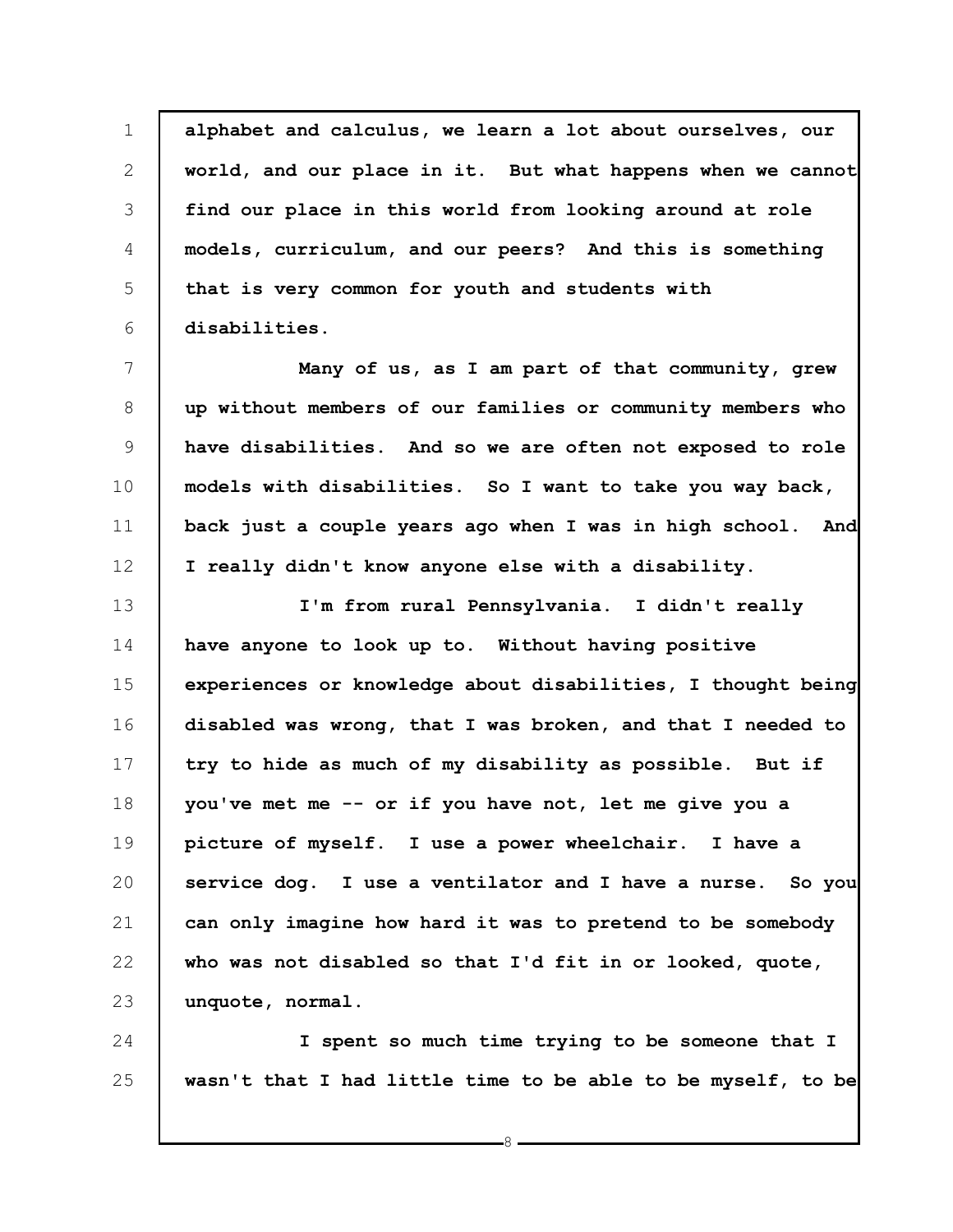1 2 3 4 5 6 **okay with having a disability. And that is true for people across the country who have disabilities. We have made great strides in working towards inclusion of culturally diverse education materials. We are still working on it. It's a work in progress. But this is not true for the disability community.**

7 8 9 10 11 12 **When I speak to groups of people without and with disabilities, they can tell me about the civil rights movement and talk about Malcolm X and Martin Luther King, who are wonderful role models. But they don't realize that we, the disability community, are also a culture of communities and the largest minority group in the state.**

13 14 15 16 17 18 19 20 **They have also never heard about the fact that we have our own history, our humor, our history of experiences of stigma. And it's often shocking that we have those role models as well to them. Integration of disability education in General Ed is not only vital to the disability community but to non-disabled students as well. We know that a rareness can lead to acceptance, which can lead to integration and inclusion.**

21 22 23 24 25 **We need to combat the negative adult life outcomes of people with disabilities through education. And by teaching disability culture and inclusion, we can start to chip away at those issues that have really caused the disability communities to stumble after leaving high school.**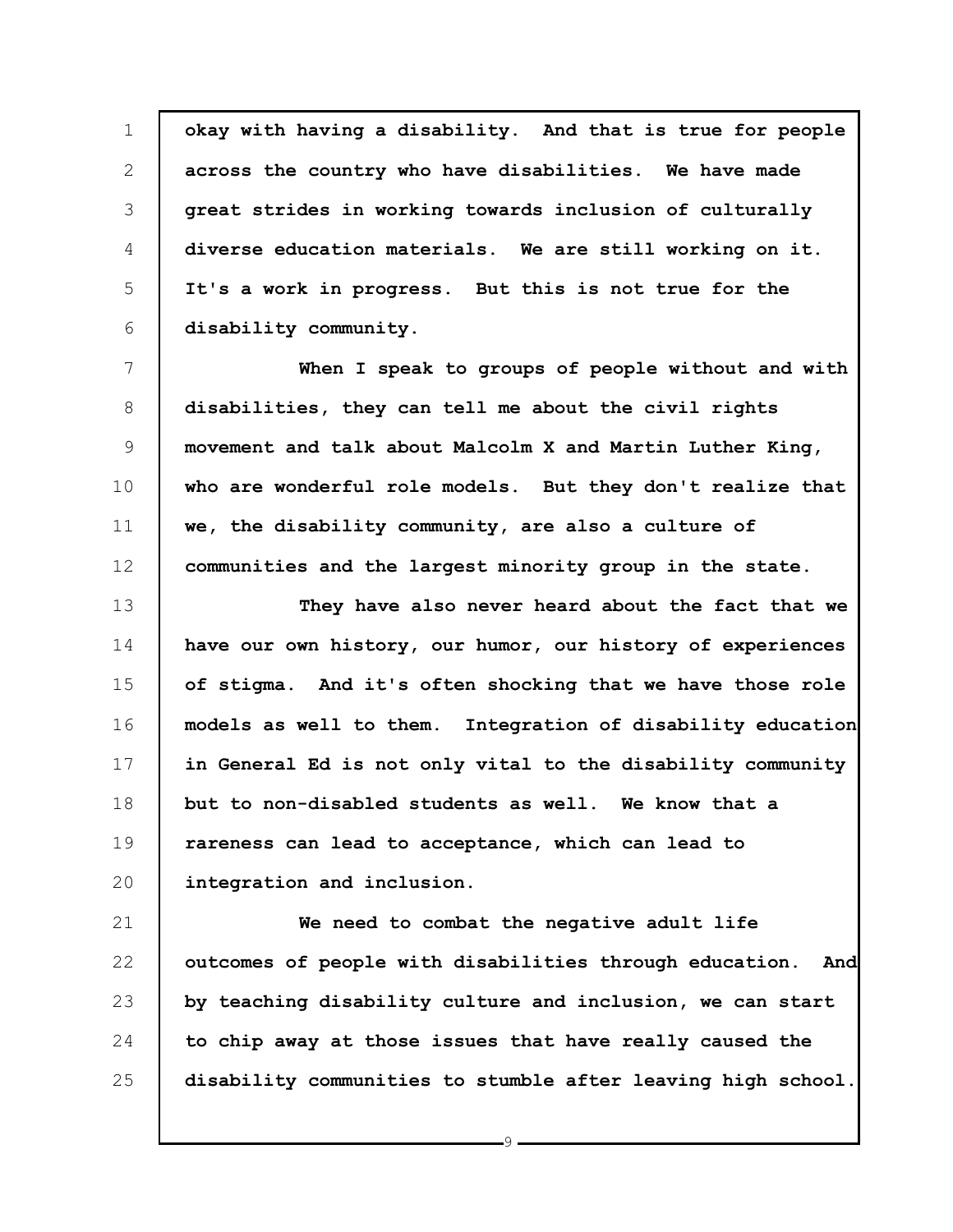1 2 3 4 5 6 7 8 **Similar bills have been passed all over the country for the past 20 years. And so there is a lot of information and curriculum that is already available. And so these will be able to be taken and adapted to our classrooms today that can improve all of our students' inclusion and rid us of the negative stereotypes that are often embedded into disabled and non-disabled students' minds.**

9 10 11 12 13 14 15 16 **The classroom is one space where we can start to chip away at the oppression and set our eyes on more hopeful inclusive tomorrows. So I fully encourage all of you to consider the integration of this bill, of passage, of making sure that all students understand disability, not just in health class, but throughout all areas of disability, because we are not just the model of disability but this bill affects all areas of our lives.**

**Thank you.**

17

21

22

25

18 19 20 **MAJORITY CHAIRMAN ORTITAY: Thank you, Dr. Badger. If you wouldn't mind sticking around until the end of the panel for questions.**

**DR. JOSIE BADGER: No.**

**MAJORITY CHAIRMAN ORTITAY: Thank you.**

23 24 **Next we'll move on to Ms. Logan, who is here with us. You may begin when you are ready.**

**MS. AMBER LOGAN: Hi. My name is Amber Logan. I**

 $-10$ .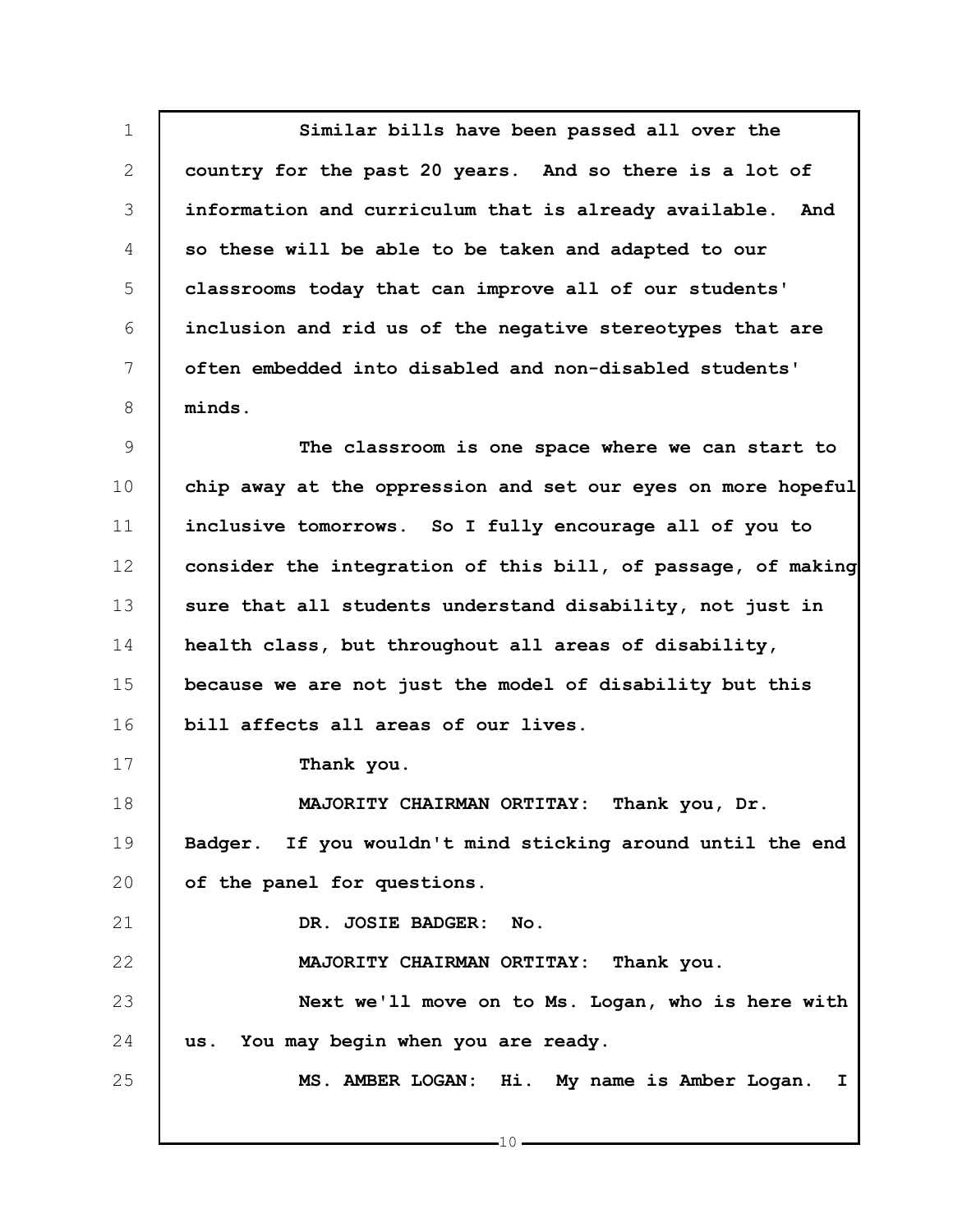1 **thank you for having me here today to tell my story. And I hope I can help those special education students in school today.**

4 5 6 7 8 9 10 11 **Due to a traumatic brain injury from birth, I was in special education for 12 years. And even though I had a positive atmosphere at home, school was very hard for me. For many of those, I always walked with my head down at school and I had no self-esteem and I referred to myself as a person with a diverse ability. I say a diverse ability, not disability, because it's important that we all have abilities.**

12 13 14 15 16 17 18 **During my transition meeting in high school, I felt like everybody talked about me like I wasn't there. They didn't talk much about my abilities and that was a terrible feeling. They really didn't ask me at all what I wanted to do with my life. I had no role model with a diverse ability to lean on. While I had no confidence, I always knew I had abilities.**

19 20 21 22 23 24 **After my transition fell apart, my mom started taking me in the community. And that's when things got better for me. I will shorten my story by telling you what I am doing today. My mom and my sister and I started a class at the Y called Superstars. This is a group fitness class for individuals with diverse abilities.**

25

2

3

**I was able to fly to Rhode Island to get the**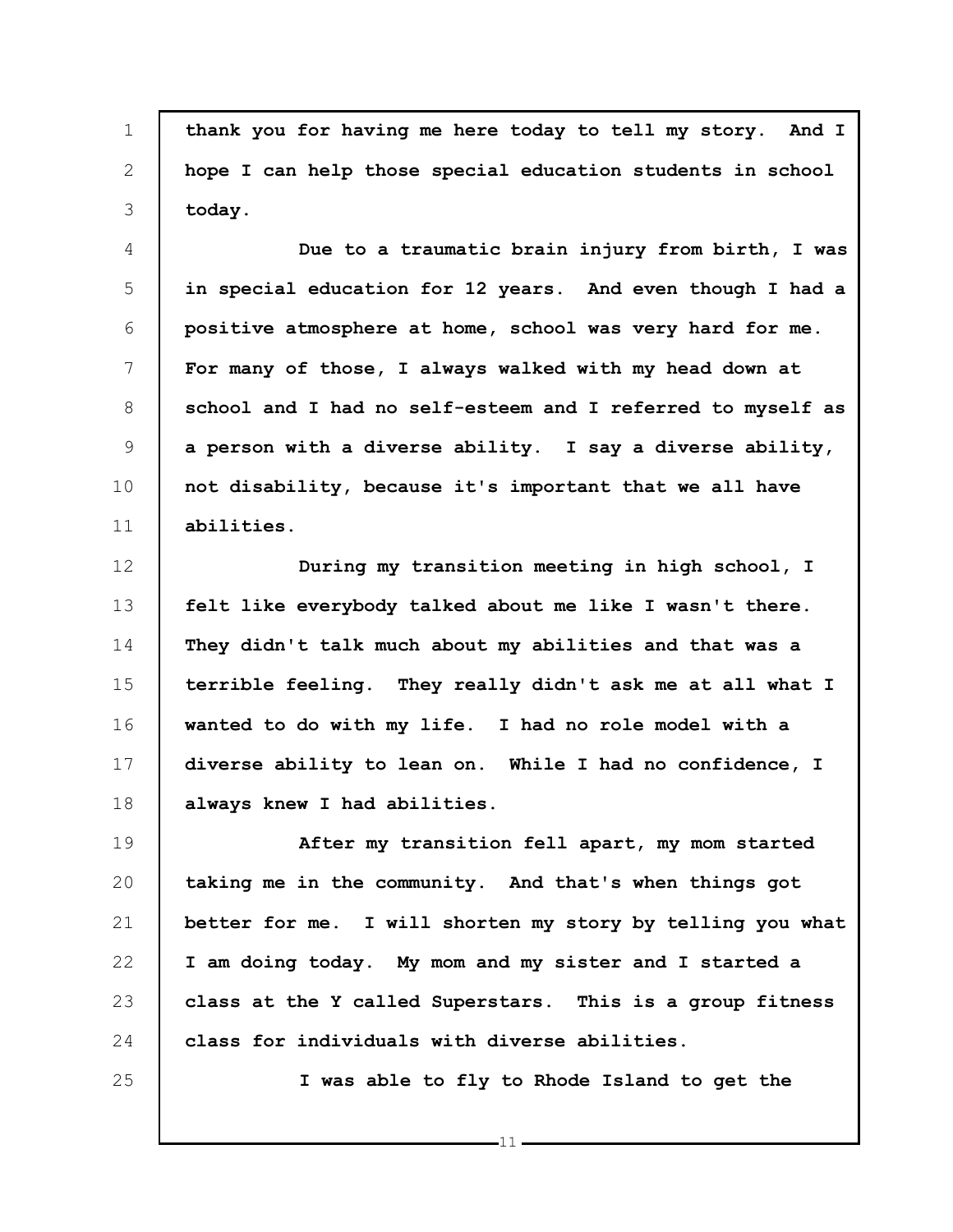1 2 3 4 5 6 7 8 9 **training to become certified in Drums Alive. This was life-changing for me. I was the first person in the United States with a diverse ability to be certified. The Y hired me last spring to be an instructor and to help with the socials. I love being a role model and a leader. I now have confidence in myself and I am taking that into the community. I also help teach the inclusion classes with the members. And now they see me as a leader and they know that they can be a leader, too.**

10 11 12 13 14 15 16 **I am also on our County Commissioners Diverse Ability Board where we work on issues in our community. With a team of leaders, I am helping to make changes for others. I have also had the opportunity to share my story at conferences and the ARC rally here at the Capitol and at Bloomsburg University to students going into special education.**

17 18 19 20 21 22 23 24 **I remind them to believe in their students and encourage them to be the best that they can be. I don't want these students to feel the way that I did when I was in school. I am hoping that by sharing my story that it will make a difference and that you will pass this important bill. I would love to be a part of this and help encourage these students to have a positive mind and positive thoughts.**

25

**Now I am active working and serving in my**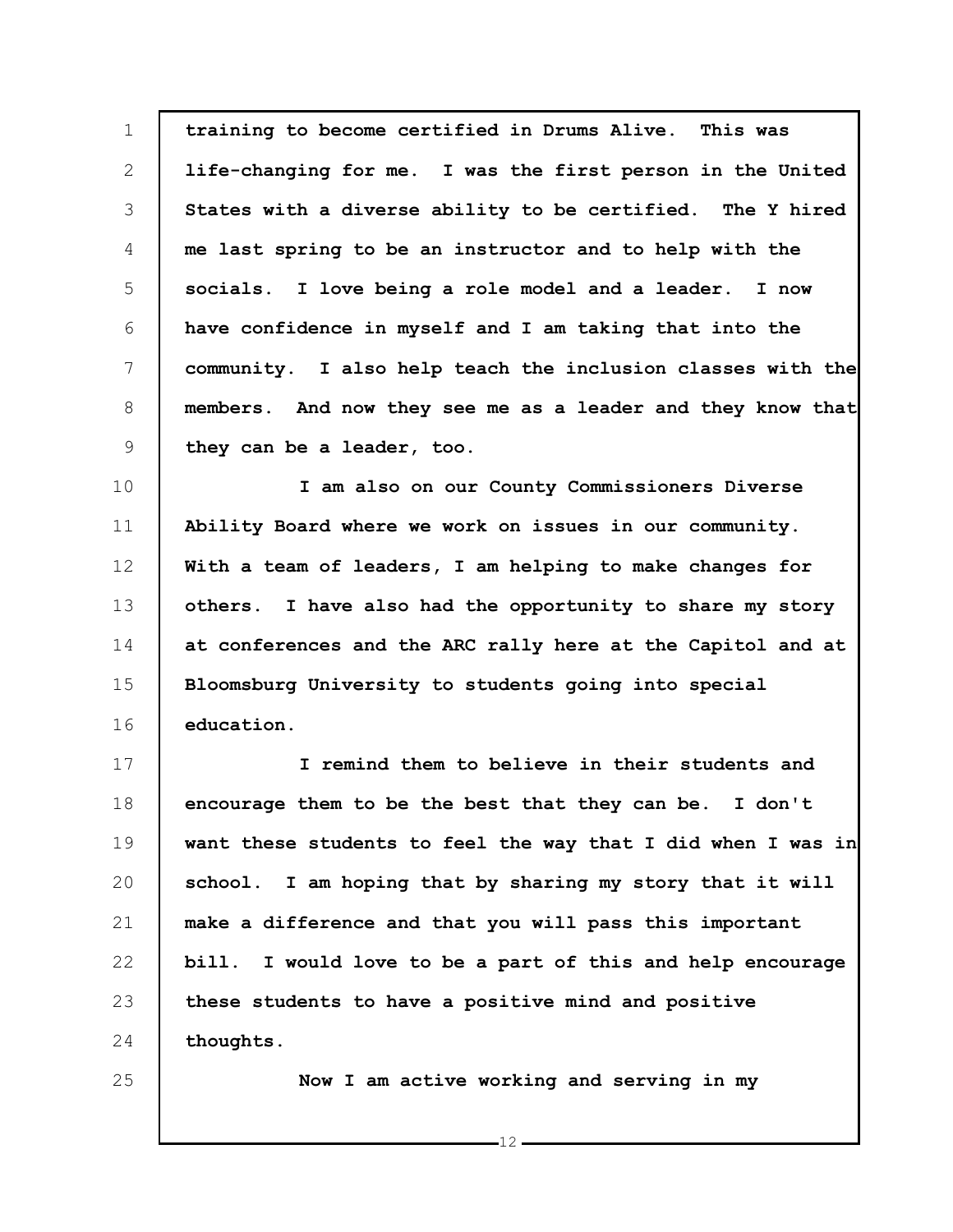1 2 3 4 5 6 7 8 9 10 11 12 13 14 15 16 17 18 19 20 21 22 23 24 25 **community and I love my everyday job. I no longer walk with my head down. I walk with my head up and I'm proud to be me. I want that for all students. Thank you. MAJORITY CHAIRMAN ORTITAY: Thank you, Ms. Logan. I appreciate your testimony. I hope you will stick around for questions after our last speaker here on the first panel. Also, I want to say a shoutout to your mom. Thanks for reaching out to me. She's a big reason why we were able to get you here today to testify. I thought you did a fantastic job. Thank you. MS. AMBER LOGAN: Thank you. MAJORITY CHAIRMAN ORTITAY: Next up we have Mr. McDevitt, who is the Director of Deaf-Hearing and Communication Centre. Mr. McDevitt, you may begin when you are ready. (The following written testimony was submitted to the Committee on behalf of Mr. Neil McDevitt:) Representative Sonney, I write this in support of House Bill 726, "Disability Inclusive Curriculum Legislation." This legislation promises to provide great strides forward in ensuring that our communities are welcoming and accepting of people with disabilities.**

 $-13$ .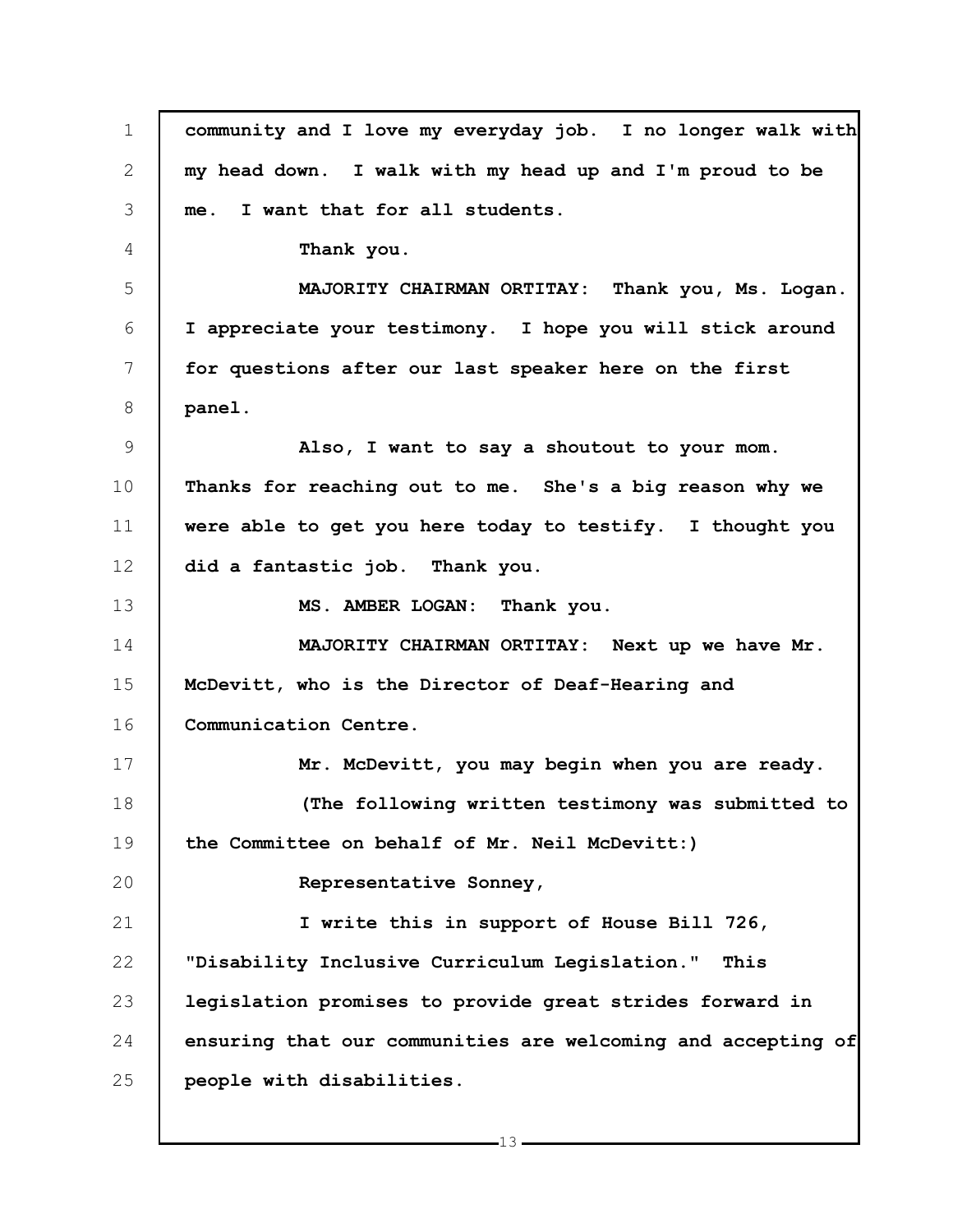1 2 3 4 5 **I am deaf and I am the second deaf Executive Director for the Deaf-Hearing Communication Centre, a 501(c)3 nonprofit organization based in Swarthmore, PA, providing a multitude of services for deaf individuals in the Philadelphia region.**

6 7 8 9 10 **Growing up in the 1970s and 1980s, it was challenging for me and many of my fellow community members. We didn't have the civil rights that the Americans with Disabilities Act later gave us. We were relegated to second-class citizenship in our own communities.**

11 12 13 14 15 **There were times as a young deaf person that I would hide my hearing aids, letting my hair grow long and being painfully quiet as not to let people know that I couldn't hear. The social isolation among my peers was far, far more difficult than any other element of disability.**

16 17 18 19 20 21 22 23 **Even with the full civil rights afforded by the ADA, we continue to fight for truly equal access. The ADA is not a fully empowered Civil Rights Law, meaning that many barriers exist for people with disabilities. As an example, for the provision of sign language interpreting services, entities pay for those services out of pocket. As a result, many deaf individuals face uphill battles to get equal access to critical services.**

24 25 **Education programs created by HB 726 are a long-term approach to resolving these issues. When the**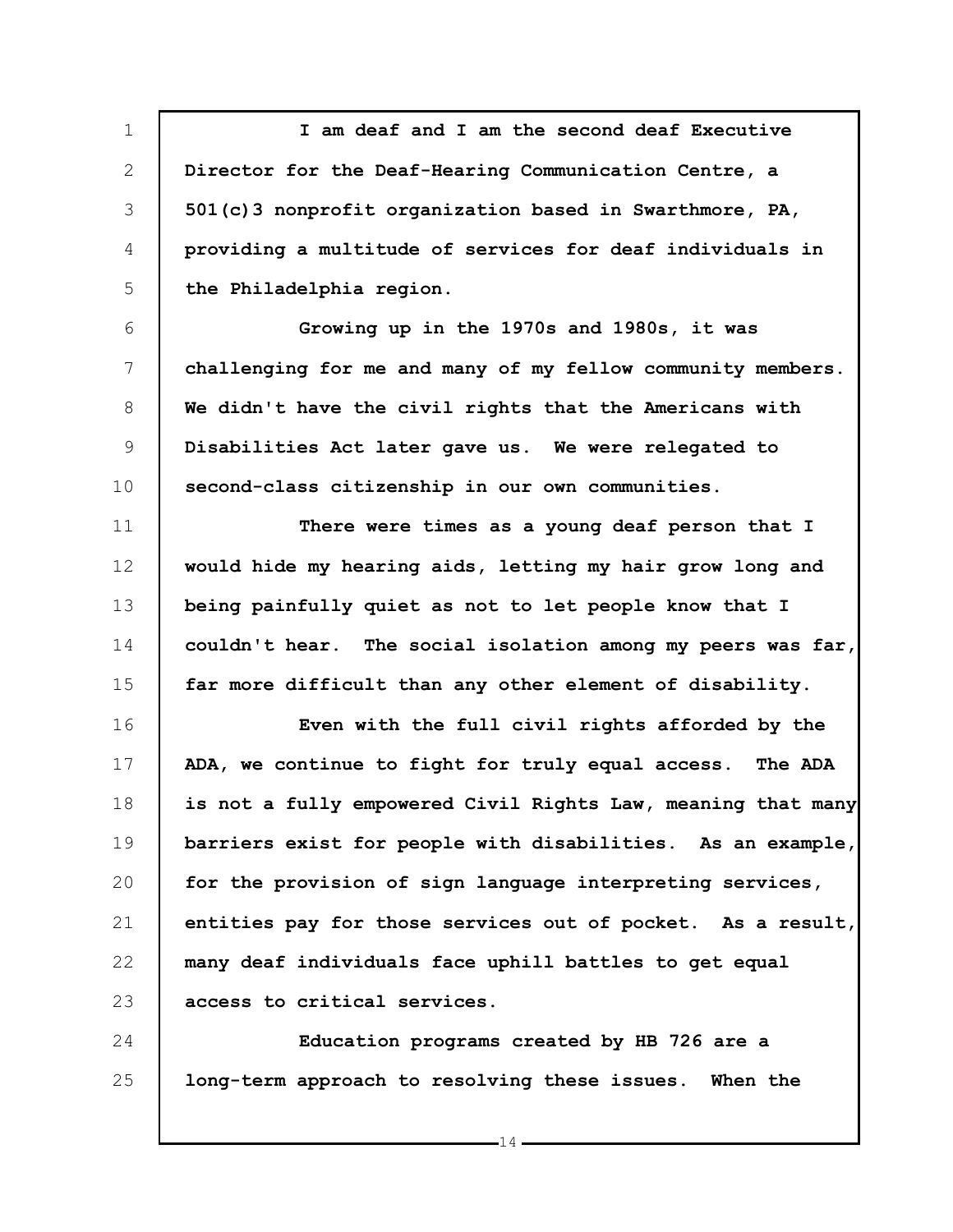| $\mathbf 1$  | students of today fully understand how to create inclusive   |
|--------------|--------------------------------------------------------------|
| $\mathbf{2}$ | communities and services, they will bring those perspectives |
| 3            | to their future jobs and fight toward that objective.        |
| 4            | I thank you for your support of this bill.                   |
| 5            | Neil McDevitt, Executive Director, DHCC.                     |
| 6            | (Sign language communication - no audio.)                    |
| 7            | SIGN LANGUAGE INTERPRETER: In other words, with              |
| 8            | the Americans with Disabilities Act into law, we have state  |
| 9            | law related to a disability and accessibility through        |
| 10           | inclusion but society struggles with that.                   |
| 11           | I have also been an advocate myself. And one of              |
| 12           | the challenges that I have, people often think that I        |
| 13           | provide accommodation and access. It's more an act of        |
| 14           | charity they think and not a civil rights thing.             |
| 15           | And so we need to continue to educate our                    |
| 16           | society. And that starts with children in school and for     |
| 17           | them to fully understand what inclusion means. I'm about     |
| 18           | sharing the comments from the social media posts that a      |
| 19           | younger deaf girl had written about her experience in her    |
| 20           | school.                                                      |
| 21           | She talked about one of her teachers and how that            |
| 22           | teacher treated her. And when she struggled with the test,   |
| 23           | the teacher yelled at her because she was making her mad     |
| 24           | because she had to make a new test. So she would make fun    |
| 25           | of her hearing aids and just negative comments behind her    |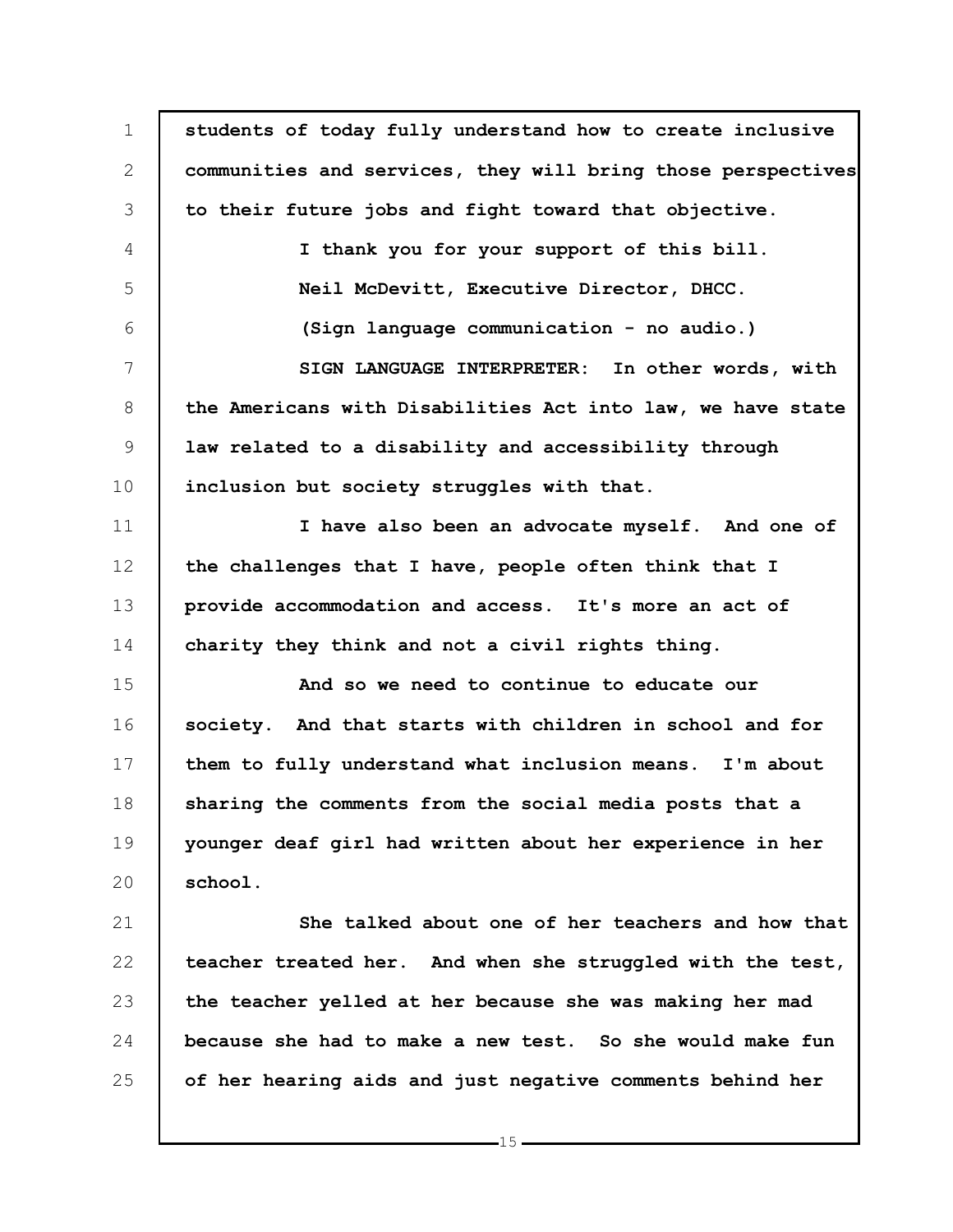1 2 3 4 5 6 7 8 9 10 11 12 13 14 15 16 17 18 19 20 21 22 23 24 25 **back in class. She had said she's thankful to her classmates for telling her about that situation. And so the challenge really is that the teacher shouldn't be doing that, first of all. And people need to be taught from a young age that inclusion is not something special. It's not charitable. But it is an act of civil rights. And so House Bill 726 will go a long way to make sure that happens. Thank you. MAJORITY CHAIRMAN ORTITAY: Thank you. We'll move to questions now for our first panel. Representative Hohenstein. REPRESENTATIVE HOHENSTEIN: Thank you, Chair. And I want to thank all of the presenters, testifiers, today. And, Mr. McDevitt, I want to ask you to go a little further with one of the things that you said about the things that we do with and for our different disabled communities and students not being acts of charity but rather recognizing those as civil rights. What's the difference between something that we do because we feel like it's a nice thing to do for somebody versus what you were implying, which is at its most basic a human right?**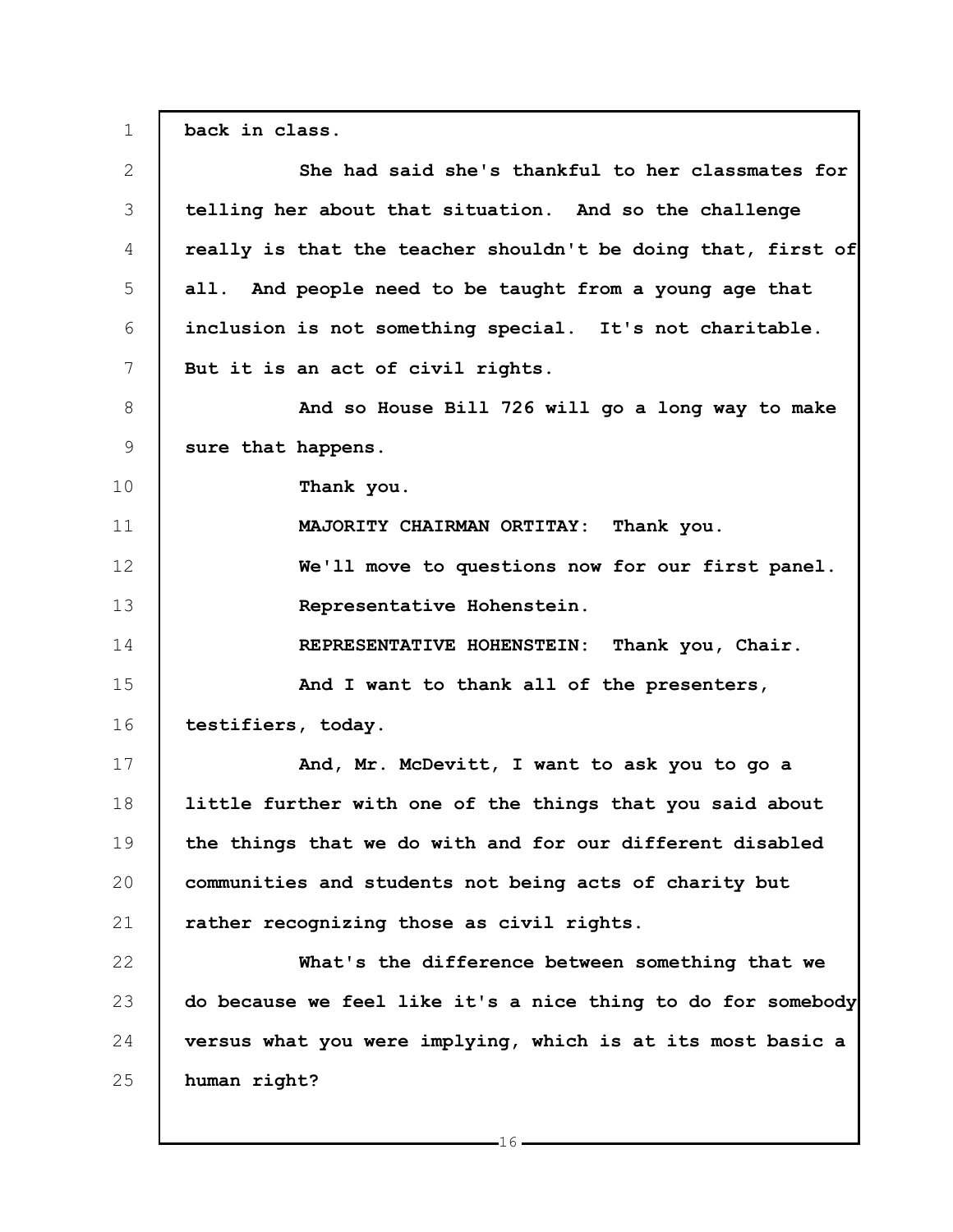1 2 3 4 5 6 7 8 9 10 11 12 13 14 15 16 17 18 19 20 21 22 23 24 25 **(Sign language communication) SIGN LANGUAGE INTERPRETER: Really we have to look at -- there are two different perspectives. (Sign language communication) SIGN LANGUAGE INTERPRETER: A person who recognizes that a disabled person has a civil right -- (Sign language communication) SIGN LANGUAGE INTERPRETER: -- will always look at the action -- (Sign language communication) SIGN LANGUAGE INTERPRETER: -- and the work that person does -- (Sign language communication) SIGN LANGUAGE INTERPRETER: -- on their own merits. (Sign language communication) SIGN LANGUAGE INTERPRETER: So for example, I recently, for Montgomery County, was recently elected as the Mayor of my town in Montgomery County. (Sign language communication) SIGN LANGUAGE INTERPRETER: And the challenge is -- (Sign language communication) SIGN LANGUAGE INTERPRETER: -- sometimes I feel I have to put aside my deafness --**

 $-17-$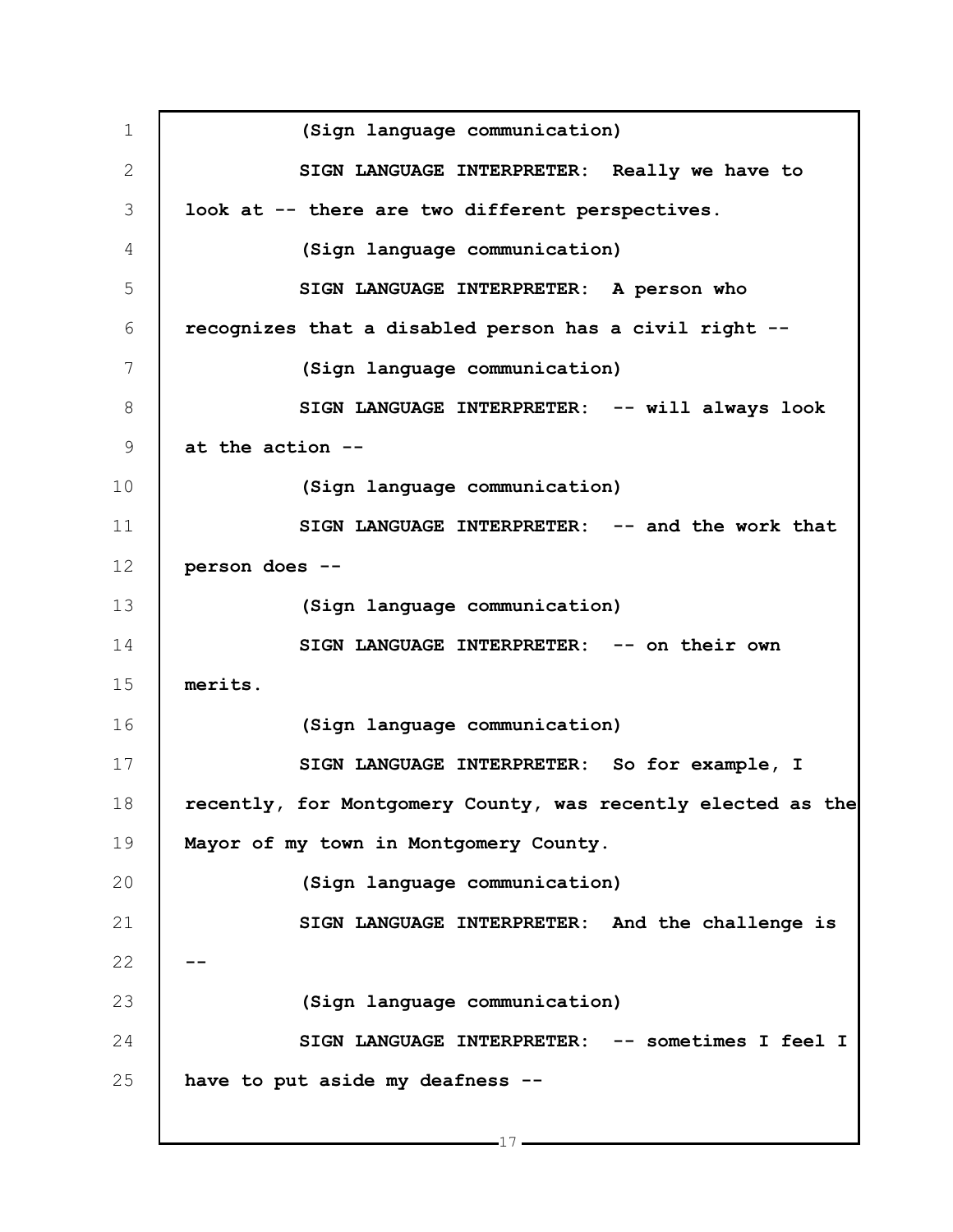1 2 3 4 5 6 7 8 9 10 11 12 13 14 15 16 17 18 19 20 21 22 23 24 25 **(Sign language communication) SIGN LANGUAGE INTERPRETER: -- so people can pay attention to what I'm actually doing for the community. (Sign language communication) SIGN LANGUAGE INTERPRETER: Whereas if people view me as an act of charity -- (Sign language communication) SIGN LANGUAGE INTERPRETER: -- they are only ever going to look at it as -- (Sign language communication) SIGN LANGUAGE INTERPRETER: -- oh, look at that poor person doing this thing, which is in itself not special. (Sign language communication) SIGN LANGUAGE INTERPRETER: Thank you. REPRESENTATIVE HOHENSTEIN: I don't have any further questions of the panel. MAJORITY CHAIRMAN ORTITAY: Thank you. I have a few questions. Dr. Badger, I will start with you. Can you talk about some of the legislation that you reference in your testimony? I see you specifically referenced West Virginia. Is there any other similar legislation that you can touch upon? DR. JOSIE BADGER: Absolutely.**

 $-18-$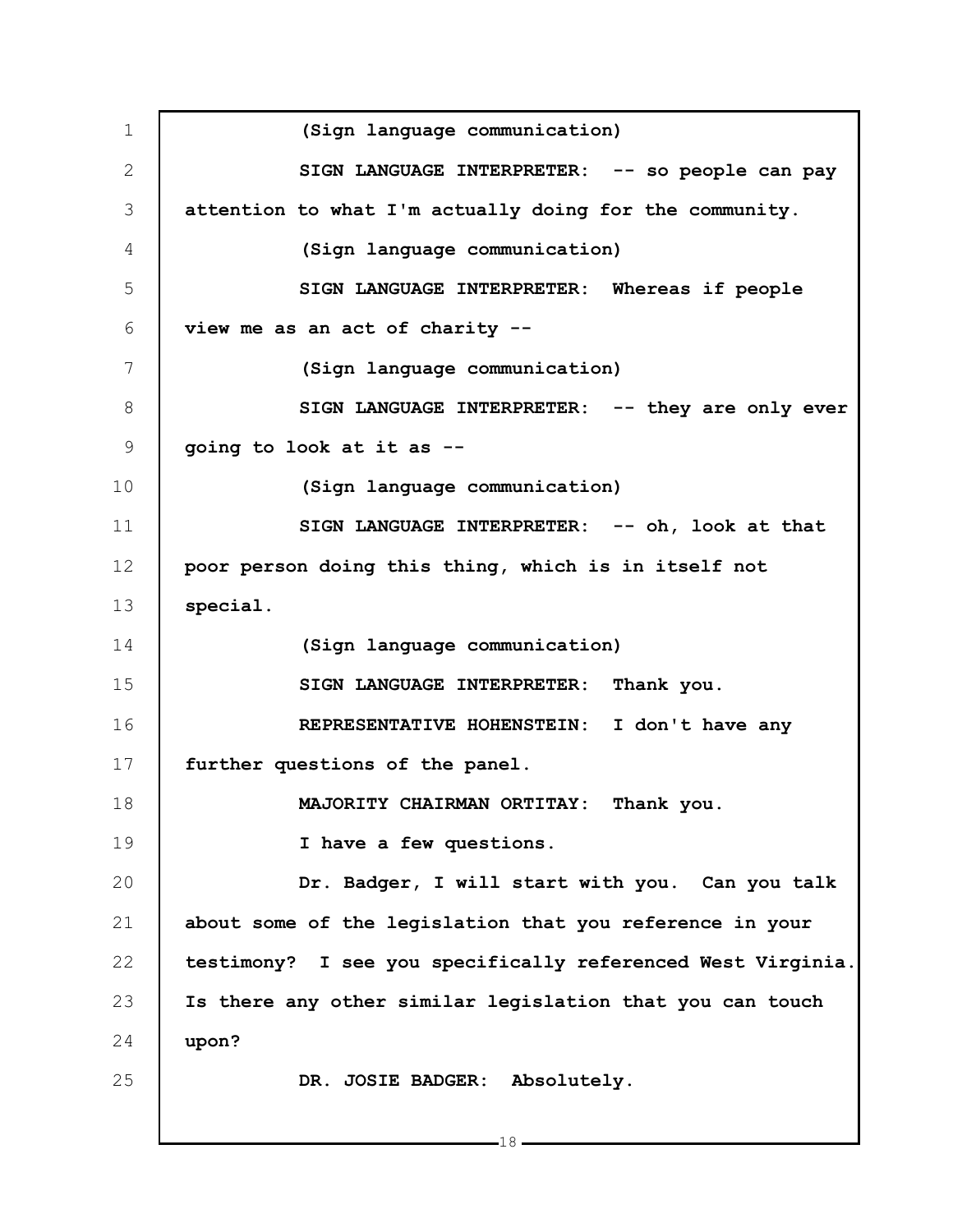1 2 3 4 5 6 7 8 9 10 11 12 13 14 15 16 17 18 19 20 21 22 23 24 25 **So, yes, about 20 years ago, I was involved in the development of similar legislation in West Virginia. And it's been scattered throughout the entire country, North Carolina being one of them. There's something similar in New York, Colorado. These have been integrated thoroughly throughout the state for obviously a couple decades. So this has really embedded in the states a natural sense of inclusion that's not disability awareness month but it's a part of our student body and our basic population. And so it has greatly improved the understanding of disability in those states. MAJORITY CHAIRMAN ORTITAY: Thank you for that. If you do have easy access to one of those pieces of legislation, by all means, please send that over to us. It makes life a little easier. DR. JOSIE BADGER: Absolutely. MAJORITY CHAIRMAN ORTITAY: Thank you. And, Ms. Logan, I have a question for you. MS. AMBER LOGAN: Okay. MAJORITY CHAIRMAN ORTITAY: You had mentioned that you serve on your County Commissioners Diverse Ability Board. Can you talk about some of the issues that you work on as part of that board? (Sign language communication - no audio.)**

 $-19$ .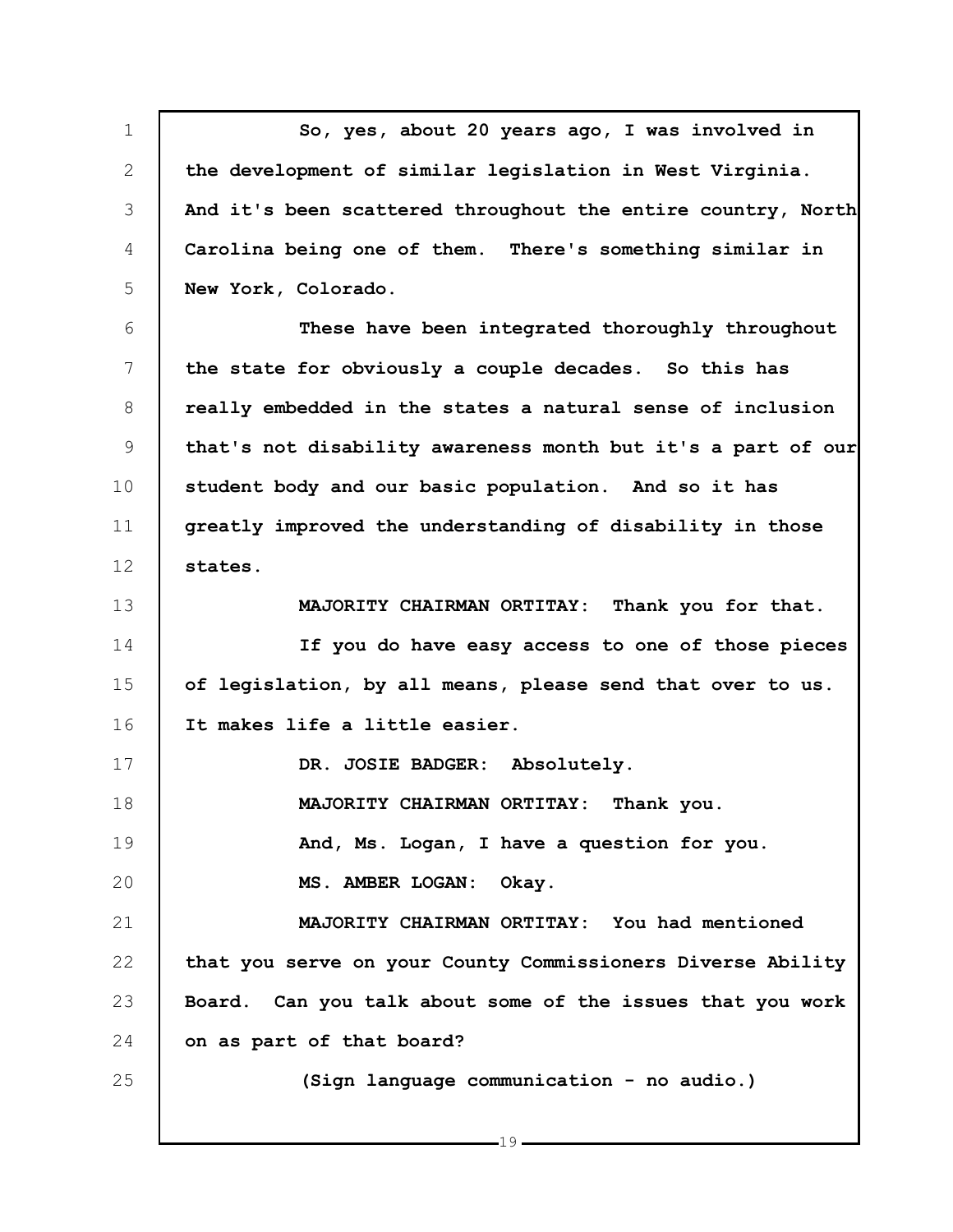1 2 3 4 5 6 7 8 9 10 11 12 13 14 15 16 17 18 19 20 21 22 23 24 25 **MAJORITY CHAIRMAN ORTITAY: Do you work specifically with the schools in your area? (Sign language communication - no audio.) MAJORITY CHAIRMAN ORTITAY: But mainly with the businesses? (Sign language communication - no audio.) MAJORITY CHAIRMAN ORTITAY: It's okay. I've been doing this for a while and I still get the same way. It's very different when there's cameras and microphones in front of you. (Sign language communication - no audio.) MAJORITY CHAIRMAN ORTITAY: No. But when you're working with the businesses, you're working to educate them on some of the issues that you deal with and other people deal with as well; is that right? (Sign language communication - no audio.) MAJORITY CHAIRMAN ORTITAY: And you enjoy doing that? (Sign language communication - no audio.) MAJORITY CHAIRMAN ORTITAY: Well, I think you do a great job. I think that you serve as a really good role model, not only for your own area but for the rest of the state and country as well. So please keep doing what you're doing. It's really appreciated in the community. (Sign language communication - no audio.)**

 $-20-$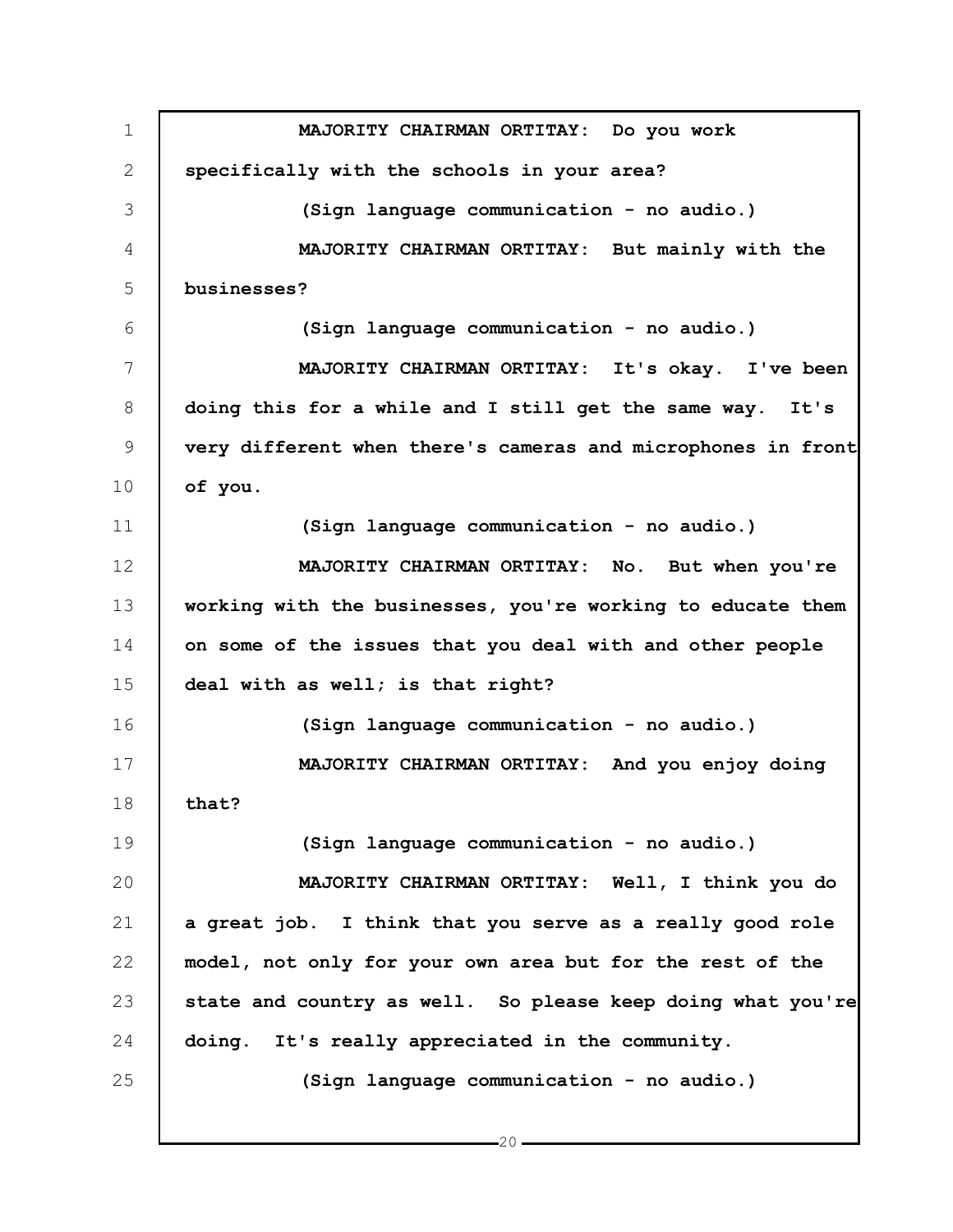1 2 3 4 5 6 7 8 9 10 11 12 13 14 15 16 17 18 19 20 21 22 23 24 25 **MAJORITY CHAIRMAN ORTITAY: Representative Longietti. REPRESENTATIVE LONGIETTI: Thank you. I wanted to ask a couple questions, Ms. Logan, as well really just for me to gain some insight. So I'm interested to hear, No. 1, what did it - what does it feel like to have created a significant program like Superstars in your community that, you know, impacts people? And then also, what do you see when you look out on the faces of other members of the disability community? (Sign language communication - no audio.) REPRESENTATIVE LONGIETTI: Thank you for sharing that. I think each of us up here appreciates how difficult it can be to start a program. And to sustain it and grow it for 11 years, that's impressive. You know, there's a lot of programs that start that don't really take off and grow. I can see your dedication and your effort. Thank you for doing that. MAJORITY CHAIRMAN ORTITAY: Chairman Sonney. REPRESENTATIVE SONNEY: Thank you, Mr. Chairman. I'd just like to thank all three testifiers. I think that, you know, all three of you are shining examples of individuals that do not dwell on your limitations but instead, you know, move forward with what you could do. So you didn't dwell on what you can't do. You know, you moved**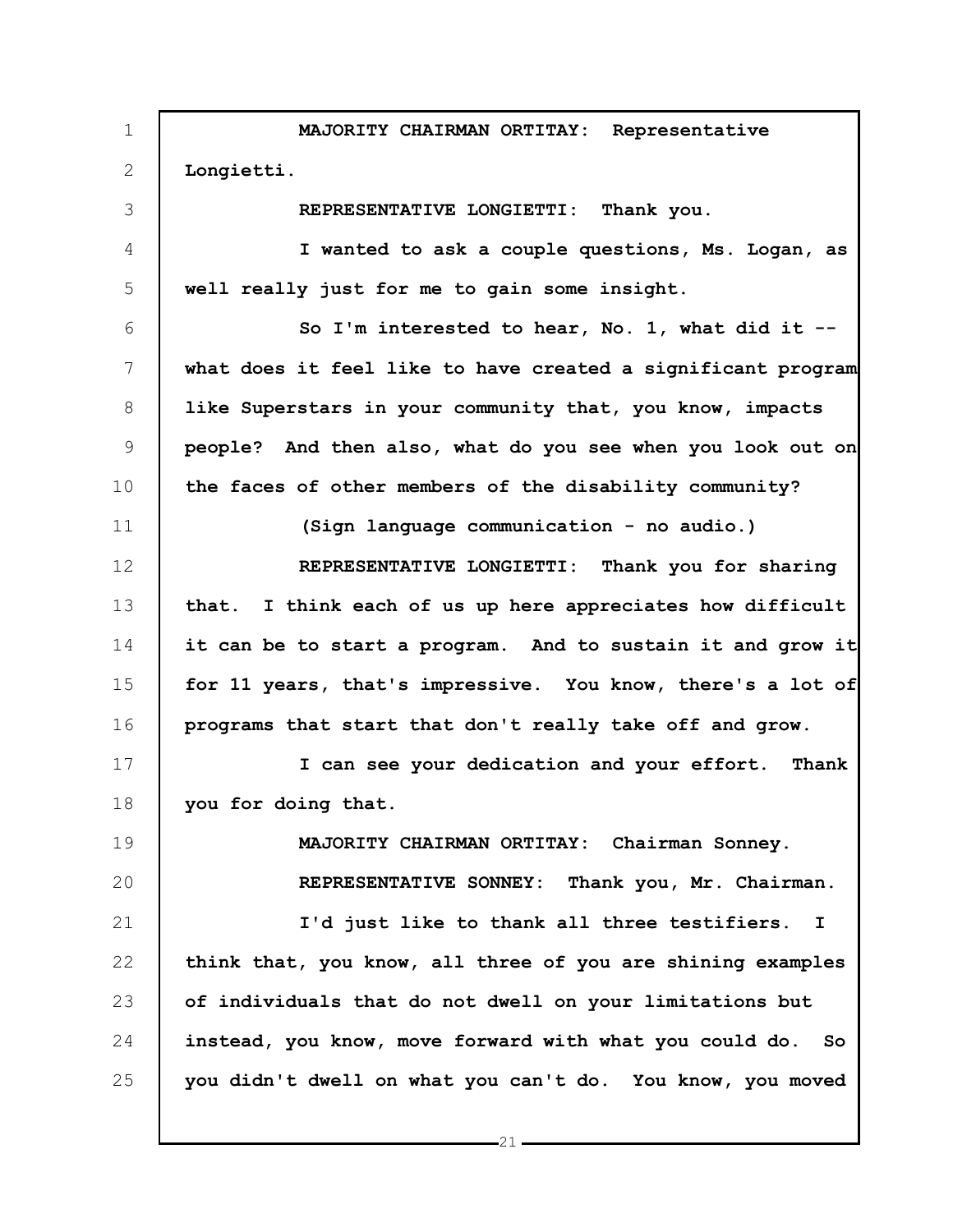| $\mathbf 1$ | ahead of what you were able to do. And, you know, those are  |
|-------------|--------------------------------------------------------------|
| 2           | the absolute experiences that need to be shared.             |
| 3           | I thank all of you for sharing those experiences.            |
| 4           | Thank you.                                                   |
| 5           | MAJORITY CHAIRMAN ORTITAY:<br>Thank you.                     |
| 6           | Representative Gillen.                                       |
| 7           | REPRESENTATIVE GILLEN: This is sort of                       |
| 8           | open-ended. You've inspired me this morning hearing your     |
| 9           | testimony, so thank you so much.                             |
| 10          | Who inspired you on the highway of life, maybe at            |
| 11          | a very critical juncture where you needed encouragement or   |
| 12          | in a macro sense? I look at one of our presidents, Franklin  |
| 13          | Delano Roosevelt. Who inspired you? It can be a historical   |
| 14          | figure. It could be somebody contemporary.                   |
| 15          | MS. AMBER LOGAN: Mostly my family because they               |
| 16          | have always stuck by my side and they always believed in me. |
| 17          | And I had friends out there that always believed in me. And  |
| 18          | there's one person that was very special to me but he now    |
| 19          | passed away. He always believed in me and always believed    |
| 20          | that I could persevere. He was a really great guy.           |
| 21          | REPRESENTATIVE GILLEN:<br>Good.                              |
| 22          | Others?                                                      |
| 23          | DR. JOSIE BADGER: Hi. This is Josie.                         |
| 24          | So I think this comes back, you know, closely to             |
| 25          | the bill because if I told you that my role model was Ed     |
|             |                                                              |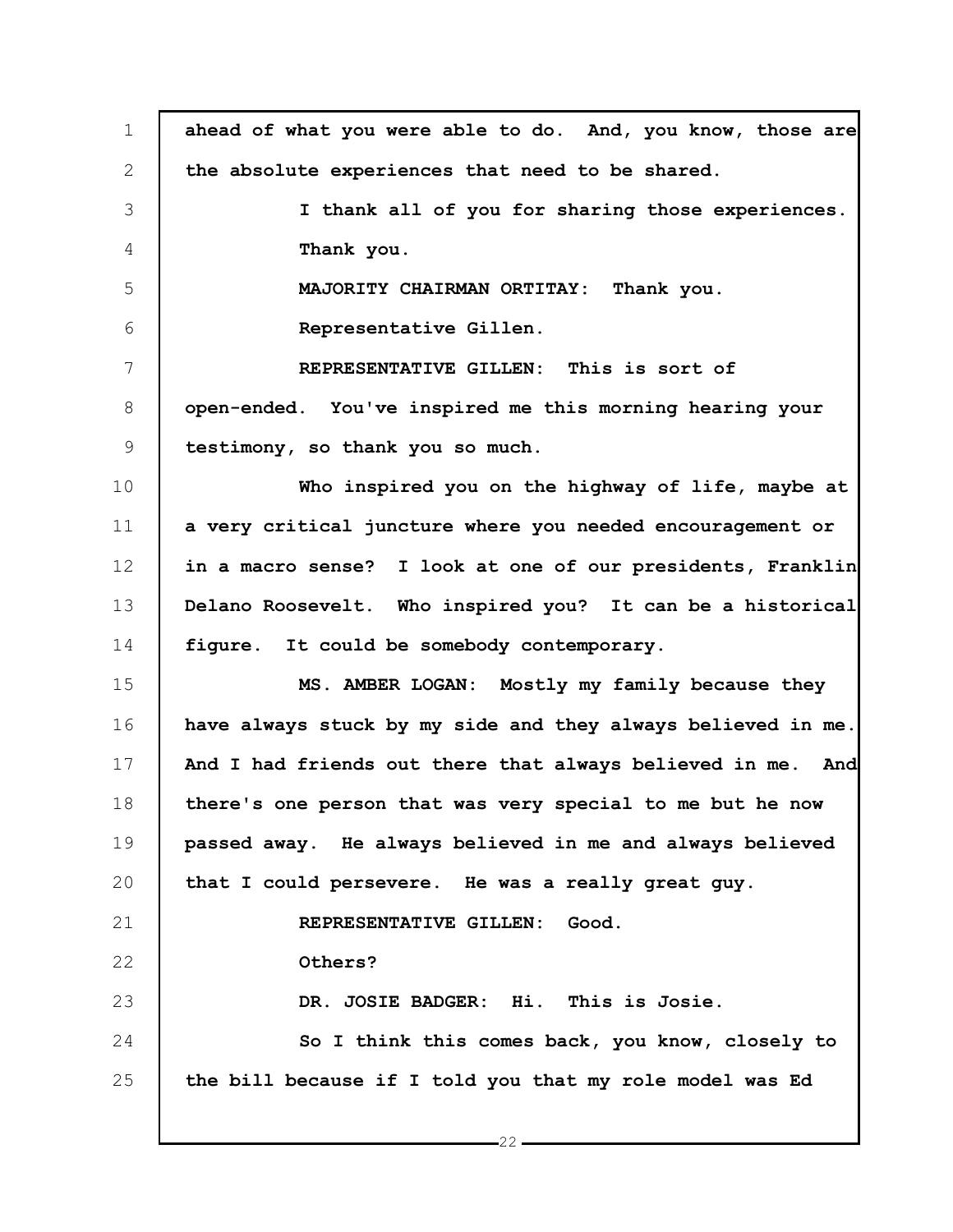| $\mathbf 1$ | Roberts, would you necessarily know who that was? Maybe      |
|-------------|--------------------------------------------------------------|
| 2           | not. And yet he is a founding father of the Civil Rights     |
| 3           | Movement of our independent living movement.                 |
| 4           | So, of course, I could say my parents. They are              |
| 5           | obviously people. But when I come back to look at who can I  |
| 6           | look up to and model my behavior as a disabled person, I     |
| 7           | need to look at people who I understand where they were.     |
| 8           | And that's where this bill comes into play, is making sure   |
| 9           | that we are highlighting the amazing work that has been done |
| 10          | by people with disabilities.                                 |
| 11          | And so, you know, yes, we can look at FDR, but               |
| 12          | many people don't even know that he had a disability. And    |
| 13          | that's why this legislation is so vital.                     |
| 14          | (Sign language communication)                                |
| 15          | SIGN LANGUAGE INTERPRETER: And this is Neil                  |
| 16          | here. One thing that I wanted to impress is that we have so  |
| 17          | many good, strong role models from our communities in the    |
| 18          | past.                                                        |
| 19          | (Sign language communication)                                |
| 20          | SIGN LANGUAGE INTERPRETER: Like, for example,                |
| 21          | I. King Jordan --                                            |
| 22          | (Sign language communication)                                |
| 23          | SIGN LANGUAGE INTERPRETER: -- who led the deaf               |
| 24          | president now --                                             |
| 25          | (Sign language communication)                                |
|             |                                                              |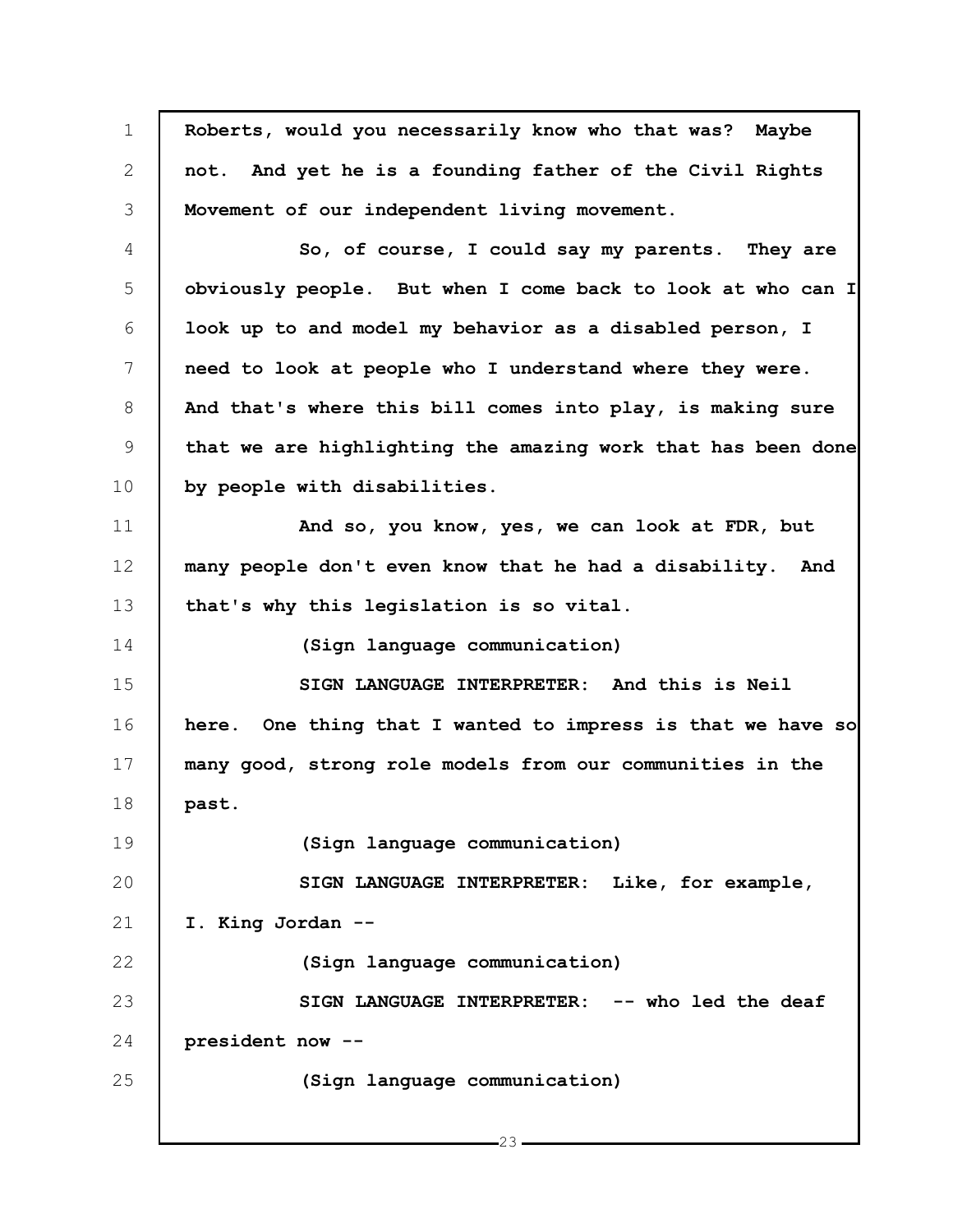1 2 3 4 5 6 7 8 9 10 11 12 13 14 15 16 17 18 19 20 21 22 23 24 25 **SIGN LANGUAGE INTERPRETER: -- at Gallaudet University who became the first deaf president of the university there. (Sign language communication) SIGN LANGUAGE INTERPRETER: And there are so many advocates today, like Dr. Badger and Amber Logan, who are continuously moving the needle. (Sign language communication) SIGN LANGUAGE INTERPRETER: And really I think the role model of the day are people the students had just mentioned. (Sign language communication) SIGN LANGUAGE INTERPRETER: They take all of their current experiences and use them as a point of advocacy in the future. (Sign language communication) SIGN LANGUAGE INTERPRETER: And I think people who speak today are an interesting group. (Sign language communication) SIGN LANGUAGE INTERPRETER: And we receive our civil rights in our lifetime. (Sign language communication) SIGN LANGUAGE INTERPRETER: In other words, we were born and we didn't have equal rights. (Sign language communication)**

 $-24-$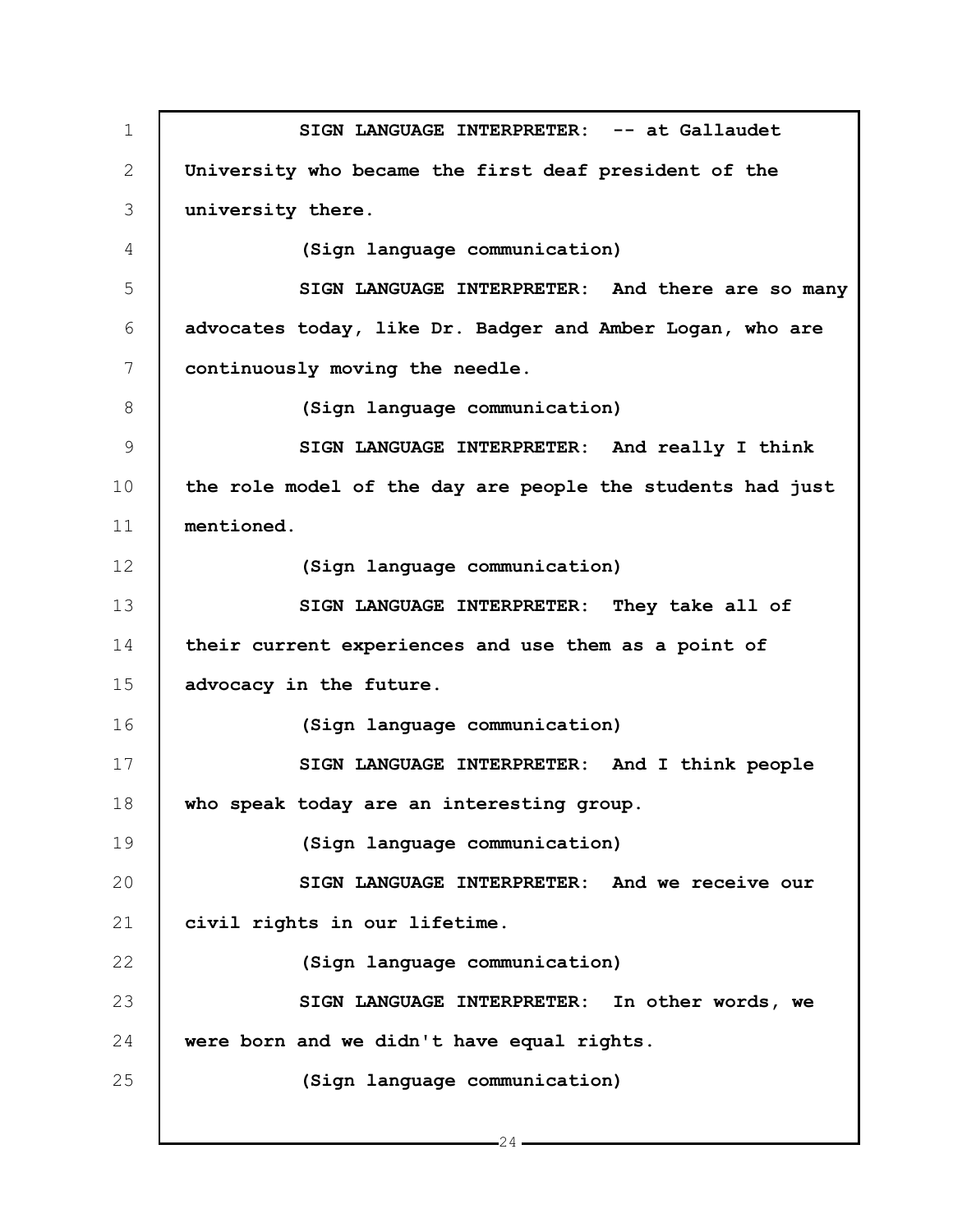1 2 3 4 5 6 7 8 9 10 11 12 13 14 15 16 17 18 19 20 21 22 23 24 25 **SIGN LANGUAGE INTERPRETER: Though people before me had to lead that advocacy. (Sign language communication) SIGN LANGUAGE INTERPRETER: And then for people in the future to be able to continue with that. (Sign language communication) SIGN LANGUAGE INTERPRETER: So this kind of bill is really important because it recognizes not only where we are coming from, but also where we are going. REPRESENTATIVE GILLEN: Thank you. Thank you, Mr. Chairman. MAJORITY CHAIRMAN ORTITAY: Thank you. I don't see any other questions. I want to thank our three panelists -- or three people on the first panel. Thank you. You are welcome to stay for the rest of the hearing. We have two more panels. I want to recognize that Representative Mercuri has joined us as well. I would also be remiss if I didn't recognize Brian, who is our ASL interpreter. I want to thank him for being here as well. He's doing a great job. We're going to take a brief five-minute recess between panels and then we'll start back up around 10:45. Thank you. (Recess)**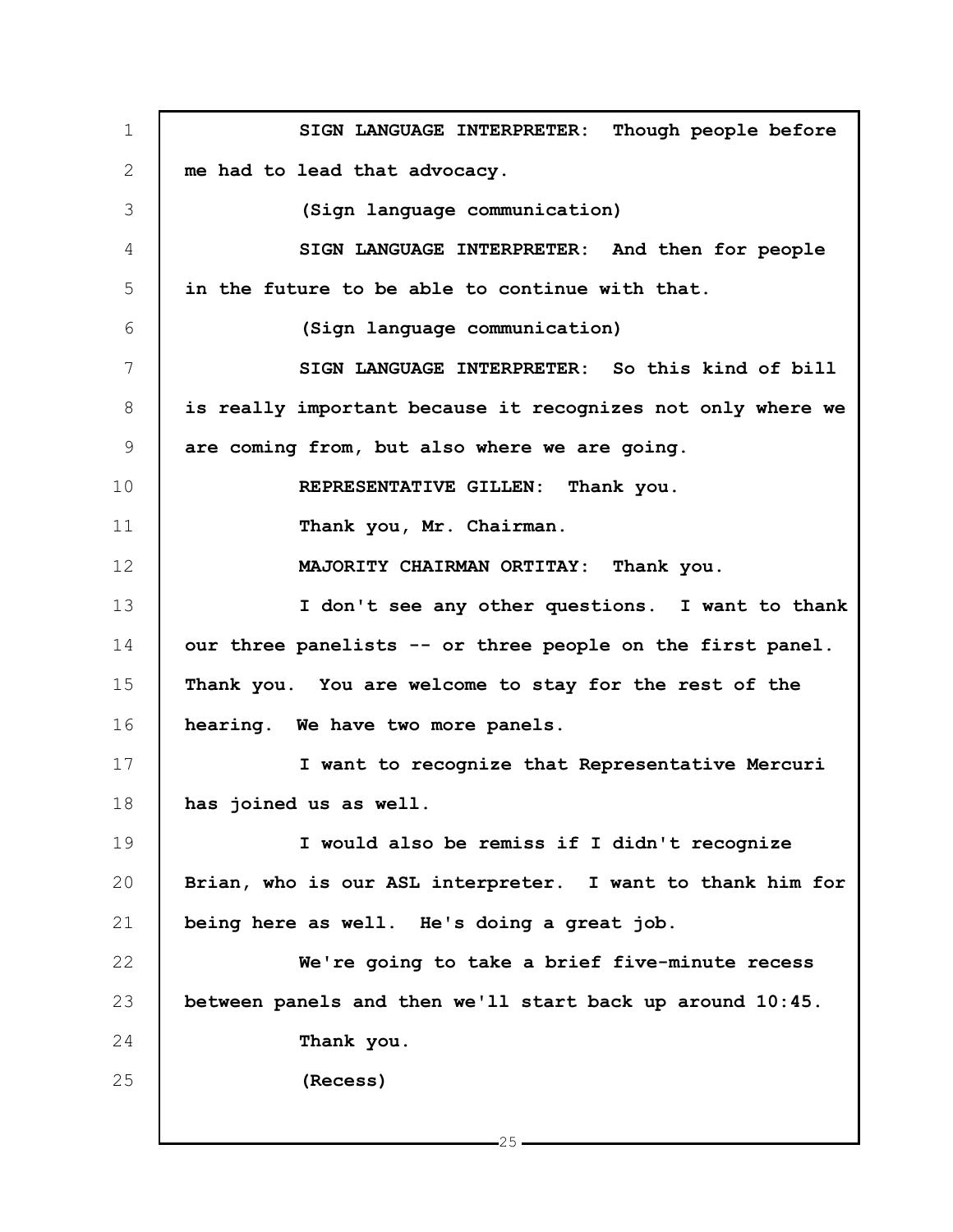1 2 3 4 5 6 7 8 9 10 11 12 13 14 15 16 17 18 19 20 21 22 23 24 25 **MAJORITY CHAIRMAN ORTITAY: All right. All right, everybody. We'll get started here. We'll move to our second panel. We have Sherri Smith, who is the Deputy Secretary of Elementary and Secondary Education in the Pennsylvania Department of Education. We also have Carole Clancy, who is the Director of Special Education with PDE as well. Thank you, both, for being here. Would you please raise your right hand to be sworn in? (Witnesses sworn en masse.) MAJORITY CHAIRMAN ORTITAY: All right. Thank you. Sherri, may begin when you're ready. MS. SHERRI SMITH: Awesome. Thank you very much. Good morning, distinguished members of the House Special Education Subcommittee. My name is Dr. Sherri Smith. I am currently serving as the Deputy Secretary of the Office of Elementary and Secondary Education at the Pennsylvania Department of Education. And with me today is Carole Clancy, who is the Director of our Bureau of Special Education. We appreciate you including us in this conversation today regarding House Bill 726 and the importance of disability inclusiveness. If I may, I would also like to express my**

 $-26-$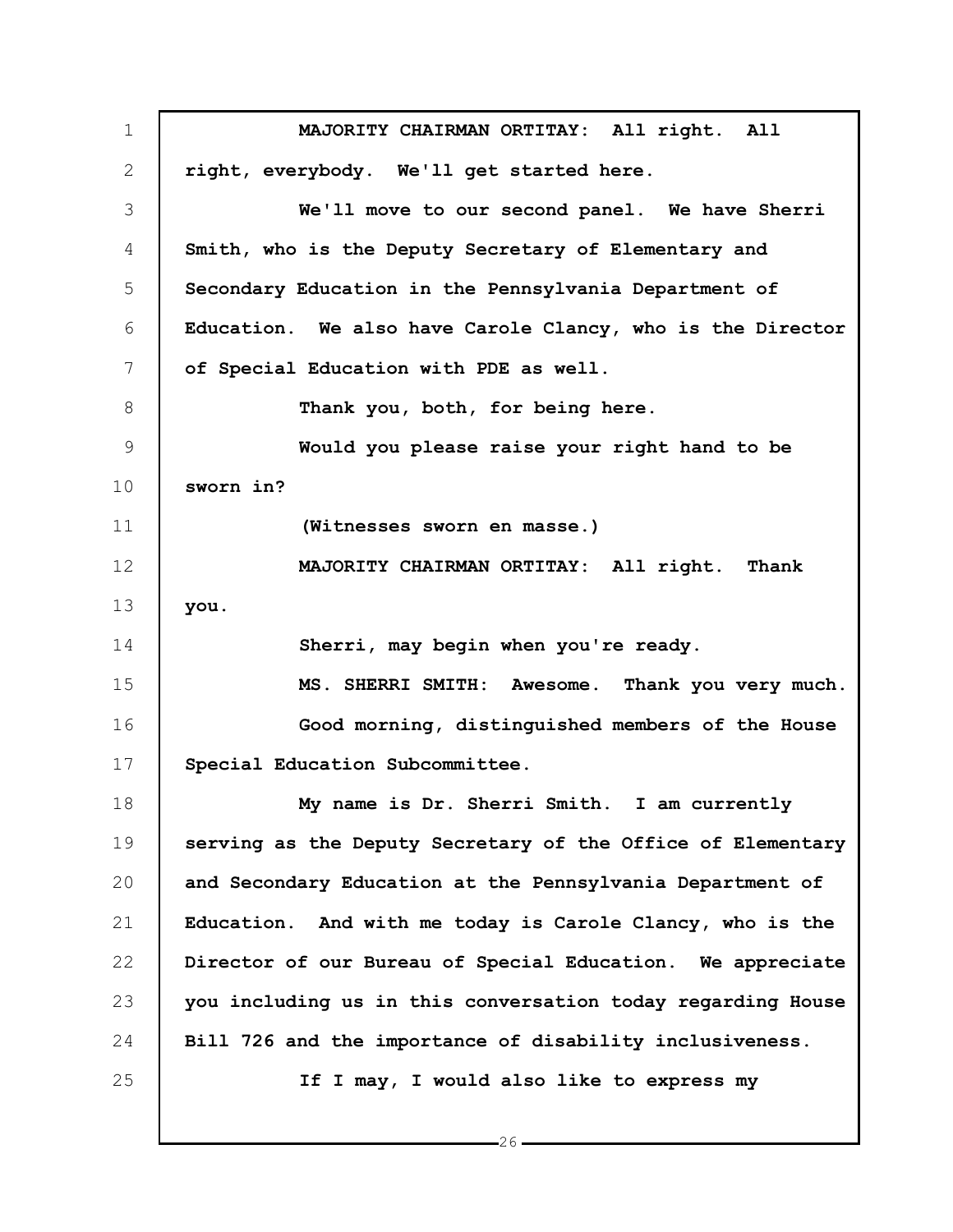1 **personal appreciation for the impactful testimony of the first panel of presenters today.**

2

3 4 5 6 7 8 9 10 11 12 **There were 307,594 students eligible for special education in Pennsylvania during the 2020-'21 school year, representing 18.1 percent of the total public school population. In Pennsylvania, 62 percent of students eligible under the Federal Individuals with Disabilities Education Act, as we commonly call it, IDEA, are educated in general education at least 80 percent of the day; 9.8 percent of eligible students are in general education settings less than 40 percent of the day; and 4.7 percent of eligible students are educated in other school settings.**

13 14 15 16 17 18 19 **The majority of Pennsylvania students eligible under IDEA are enrolled in public schools and are educated in the general education classroom for at least part of each school day. Less than 5 percent of eligible students in other school settings attend a variety of private institutions, including approved private schools and private residential rehabilitative institutions.**

20 21 22 23 24 25 **The Department believes every learner should have the opportunity to reach their fullest potential and that diverse talents and skills bring value to our educational system as well as our society. Everyone benefits when individuals with disabilities are recognized for their resiliency, acceptance, and exceptionality, which we believe**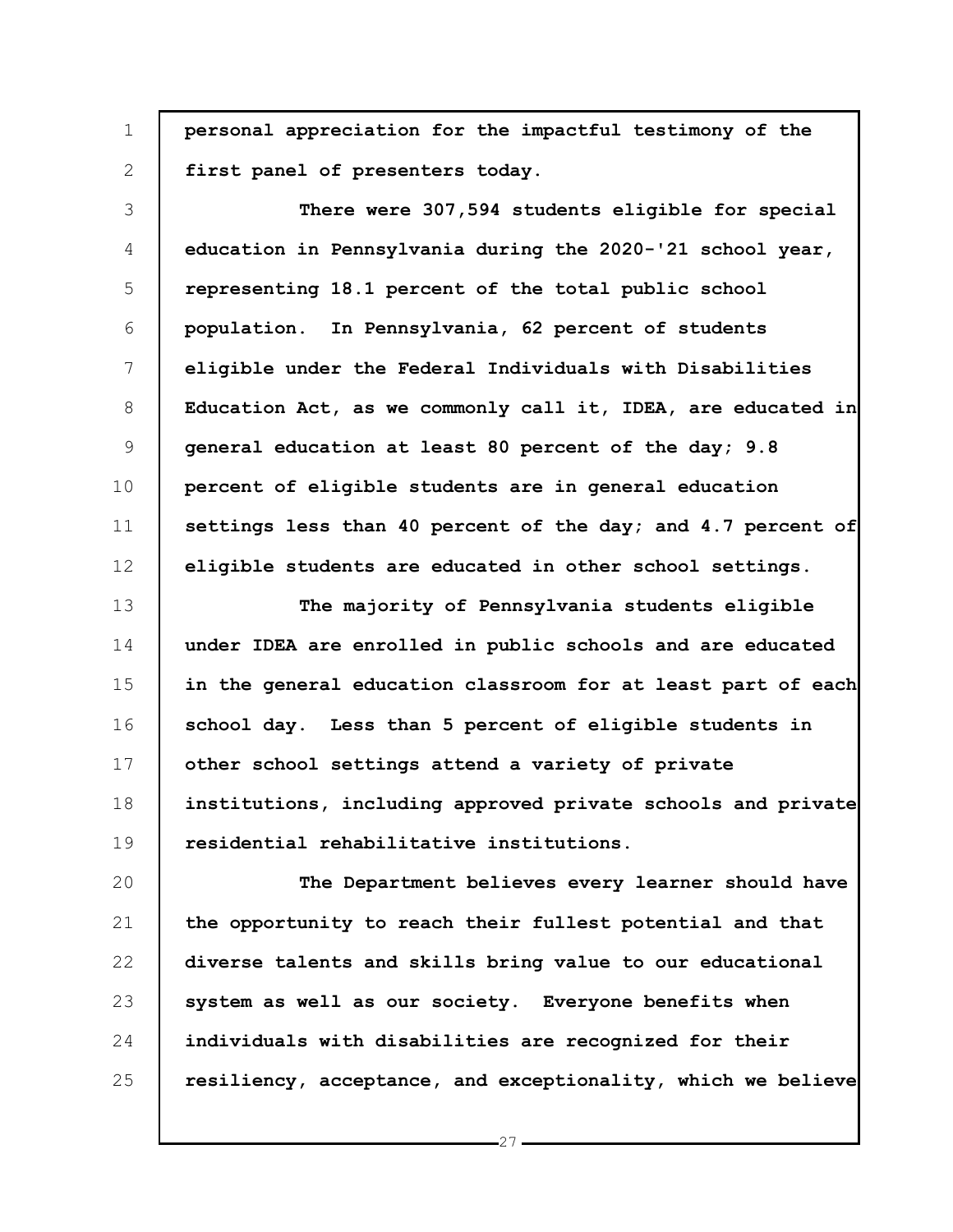1 2 3 4 5 6 7 8 9 10 11 12 13 14 15 16 17 18 19 20 21 22 23 24 25 **is the intent of House Bill 726. That being said, there are a few key points we would like to share on how to accomplish the goals set forth in House Bill 726. We will begin with some of our concerns and then offer recommendations for a path forward. First and foremost, it is important to recognize that in Pennsylvania decisions regarding curriculum provided to students is made by local school boards. The Pennsylvania State Board of Education has statutory authority to develop the state academic standards for the K-12 public education system. Boards of local education agencies then develop and adopt curricula that teach those state academic standards to students. The Department supports schools with curriculum development and implementation through the PDE Standards Alignment System portal, professional development, and other resources. However, the Department is not responsible for developing curricula for schools, and there is no statewide curriculum that schools must use. Any curriculum developed by the Department would still need to be approved by a school entity's governing board before it could be used by their schools. House Bill 726 provides the Department with three months to convene an advisory council, develop guidelines, determine a suggested curriculum, select participating**

 $-28-$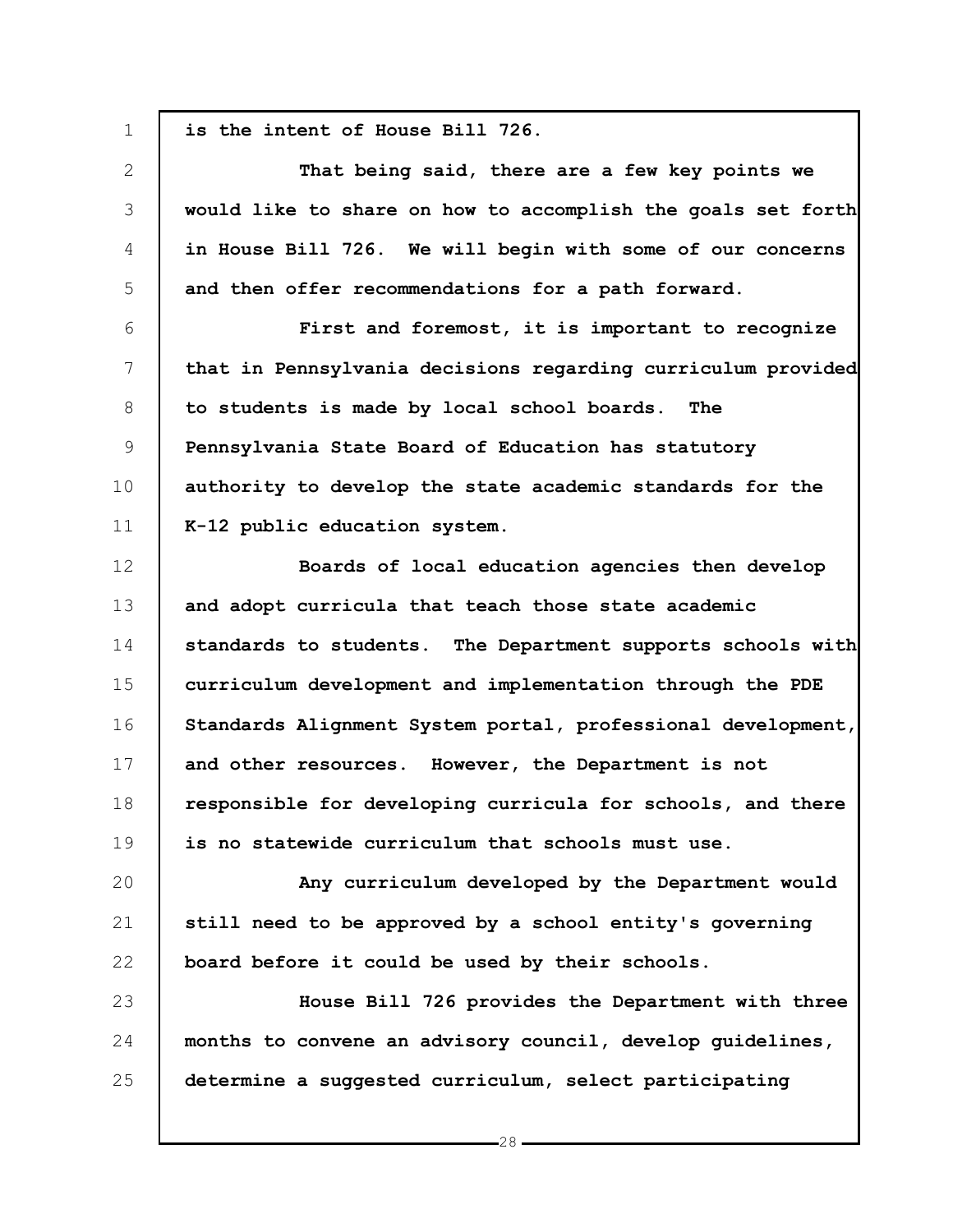1 2 3 4 5 6 7 8 9 10 11 12 13 14 15 16 17 18 19 20 21 22 23 24 **school entities, and begin administering the proposed Disability Inclusive Curriculum Pilot Program. Participating schools then would have only three additional months to develop a curriculum aligned to the Department's guidance. Carrying out these provisions requires more time, especially if stakeholder input is to be considered as part of the process. Additionally, there is no financial support to the Department or participating schools. It is difficult to imagine any school being opposed to teaching all students about the value and contribution of individuals with disabilities. However, due to the pandemic, public and non-public schools continue to be overwhelmed and realistically may not have the time, resources, or willingness to embark on a new three-year initiative beginning in the 2022-2023 school year. Finally, the lack of immediate and sustainable funding will impact the Department's ability to administer and schools' ability to participate in a pilot program like that proposed in House Bill 726. The Department will need to create a position within the Office of Elementary and Secondary Education to manage the program, and this will not be possible without a dedicated funding source at the time of enactment.**

25

**To address these concerns and broaden the scope**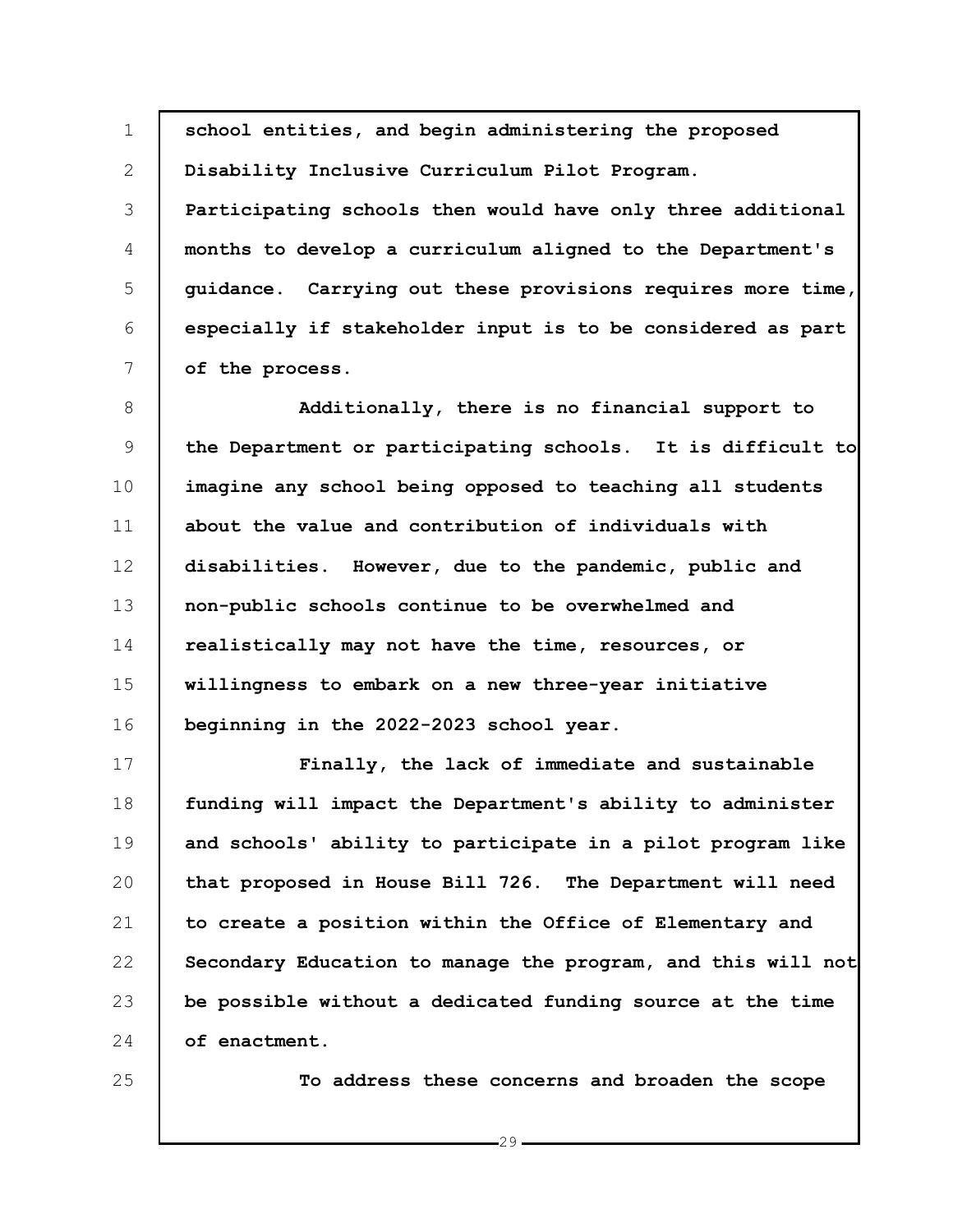| $\mathbf 1$    | to include more than six schools, the Department offers the  |
|----------------|--------------------------------------------------------------|
| 2              | following recommendations for your consideration:            |
| 3              | First, embed the intent in PDE's already existing            |
| $\overline{4}$ | Universal Design for Learning, UDL, Classroom Resources      |
| 5              | Grant Inclusionary Program. Overseen by the Bureau of        |
| 6              | Special Education, this yearly grant program equips          |
| 7              | educators with resources to reduce inherent barriers to      |
| 8              | learning so that all students may reach their full learning  |
| 9              | potential independent of how instruction is delivered during |
| 10             | the school year. Fifteen school districts and charter        |
| 11             | schools received grants for the '21-'22 school year.         |
| 12             | Our second recommendation is to use the existing             |
| 13             | Pennsylvania Special Education Advisory Panel's, known as    |
| 14             | SEAP -- I know we have a lot of acronyms. Sorry, folks ---   |
| 15             | Least Restrictive Environment, LRE, Committee to develop the |
| 16             | quidelines for schools to develop their lessons and/or       |
| 17             | instruction on this topic.                                   |
| 18             | IDEA requires states establish and maintain an               |
| 19             | advisory panel to advise state special education staff       |
| 20             | regarding the education of eligible students with            |
| 21             | disabilities. That includes advising PDE on the education    |
| 22             | of students with disabilities educated through the use of    |
| 23             | public funds, including, but not limited to, children served |
| 24             | in public schools, private schools, hospitals, prisons, and  |
| 25             | in the home. SEAP and the LRE Committee are comprised of     |

 $-30 -$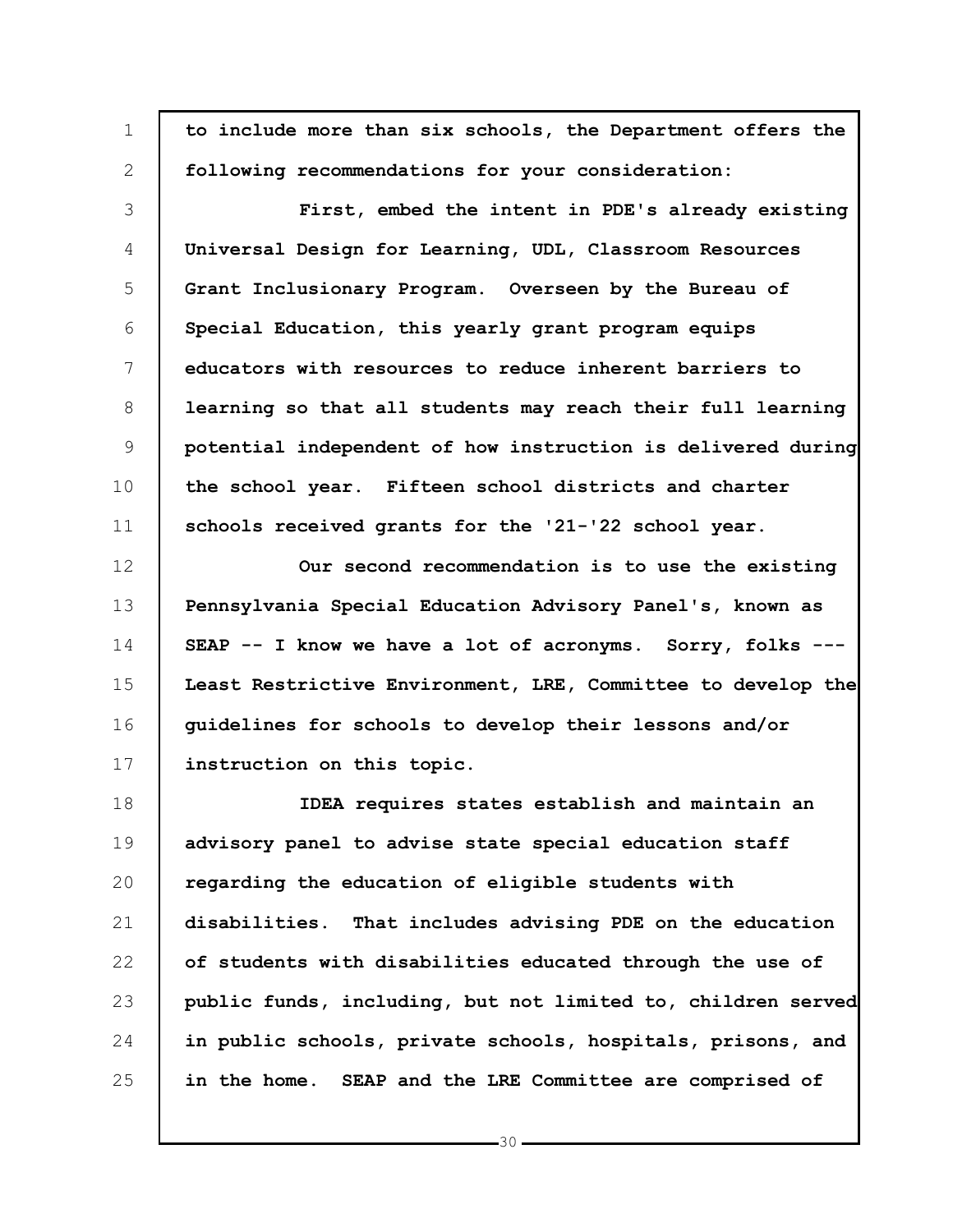1 2 3 4 5 6 7 8 9 10 11 12 13 14 15 16 17 18 19 20 21 22 23 24 25 **individuals with disabilities, their family members, advocates, and special education professionals, and is similar to the advisory council described in House Bill 726. Finally, embed disability inclusiveness and instruction on the political, economic, and social contributions of individuals with disabilities into the existing PDE equity roadmap to encourage all schools to design and provide the opportunities of all students with disabilities to be included in this conversation. The Department developed the equity roadmap in 2021 to assist school leaders and educators to learn how to make instruction more engaging and effective for all students. The equity roadmap identifies six key processes essential to ensuring systems and policies are flexible and responsive to the needs of all students and school communities. We welcome the opportunity to work with lawmakers to increase awareness of individuals with disabilities statewide or, as stated by Amber earlier, students with diverse abilities statewide and would be happy to answer any questions. Thank you. MAJORITY CHAIRMAN ORTITAY: Thank you, Dr. Smith. We'll move on to Carole Clancy. You may begin when you are ready.**

 $-31$ .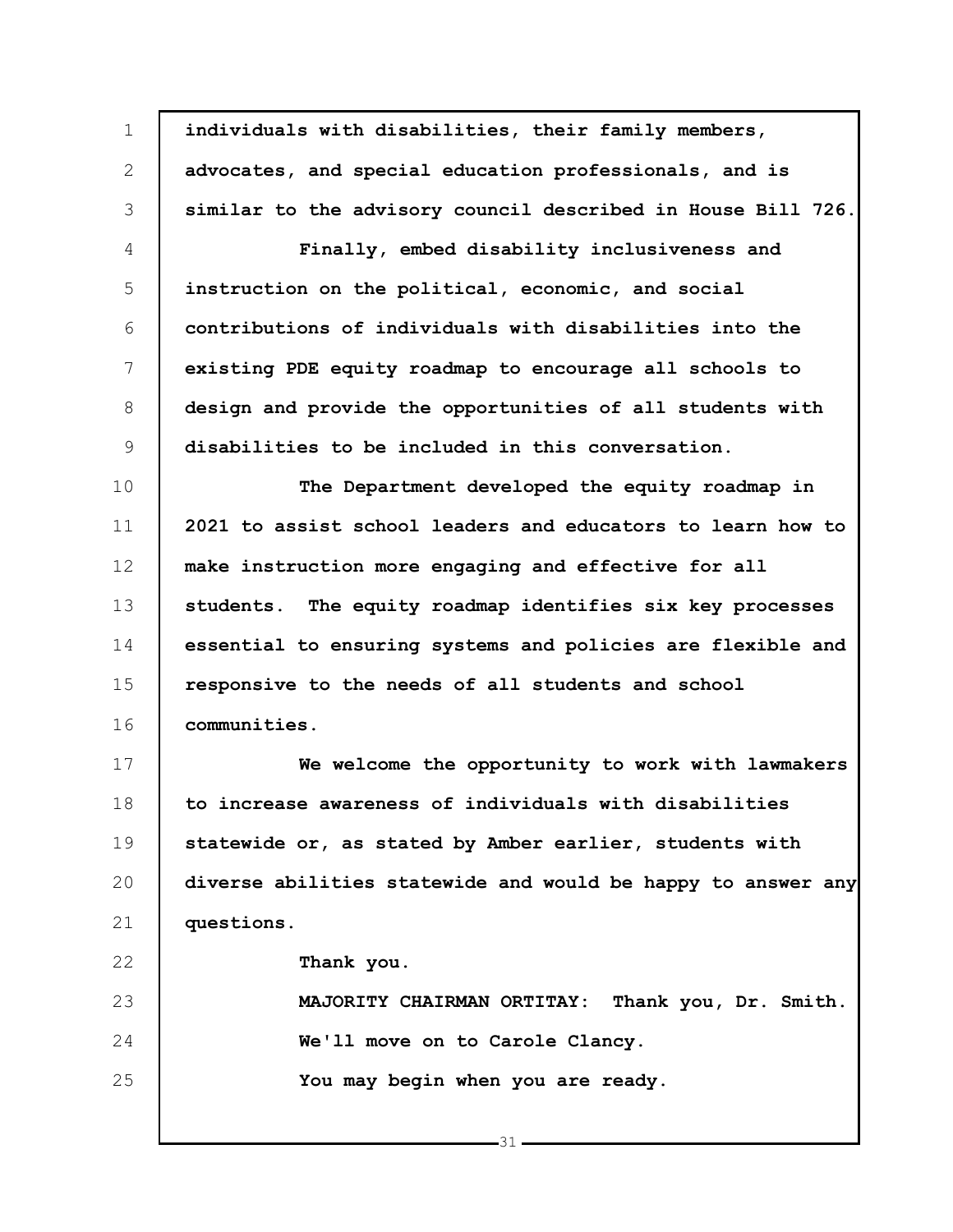1 2 3 4 5 6 7 8 9 10 11 12 13 14 15 16 17 18 19 20 21 22 23 24 25 **MS. CAROLE CLANCY: So my testimony is included in Dr. Smith's testimony. So I will turn over my remaining time for questions. MAJORITY CHAIRMAN ORTITAY: Representative Hohenstein. REPRESENTATIVE HOHENSTEIN: Thank you, Chairman. I very, very much appreciate both of you coming today and letting us know how seriously you are taking these issues of all of our kids and not just the focus on special education. And that's one of the things that we have in the bill that I would like to ask you about in the sense that you're saying we can push some of these things into the SEAP or potentially be able to utilize some of the funding sources. And I agree with you. I think we probably do need to provide some additional funding. But I would like to ask, what is -- what is the difference between what we proposed as an advisory council and SEAP and is there a way for us to confirm the PDE's dedication to the idea that all of our students ought to be educated together in some way, shape, or form? And I recognize that disabilities do mean that we have to have kids in segmented and segregated bases in certain places. But one of the aims of this legislation is to find ways to break down those barriers of segregation and be able to have all of our students recognize themselves and**

 $-32-$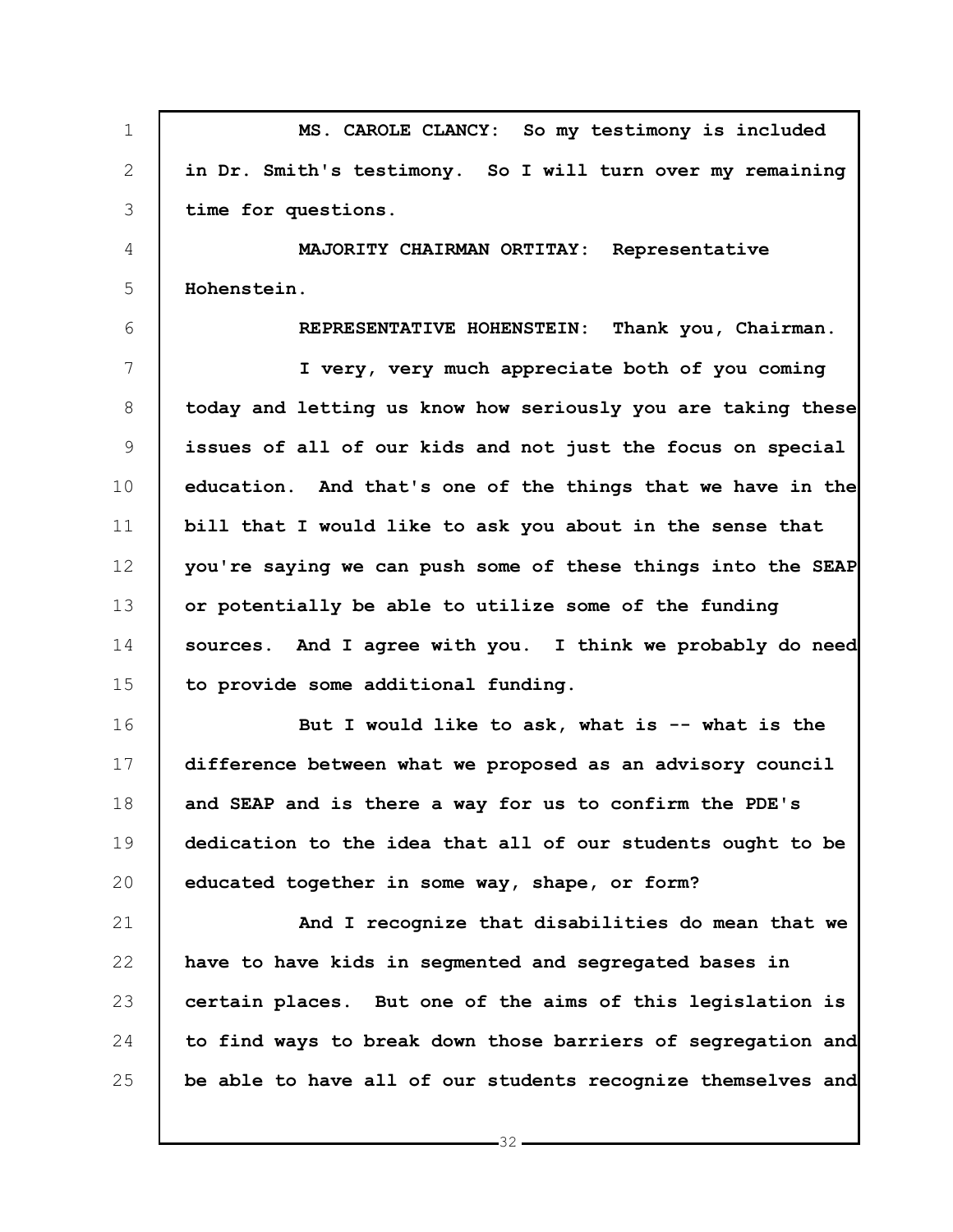1 2 3 4 5 6 7 8 9 10 11 12 13 14 15 16 17 18 19 20 21 22 23 24 25 **their peers in ways that are more fully human. So I'm a little concerned that some of the proposals you have here, could it maintain that silo aspect? And I'd like to have you speak to how you would help us to make sure that that doesn't continue to be perpetuated. And then the last piece of the question is, if there is a funding need, is there an estimate as to how much might need to be specifically set aside? MS. SHERRI SMITH: So how about if I start, Carole. And then we'll certainly turn it to her. So, yes, the equity roadmap in the work that we're doing there talks about students and all student groups for inclusiveness in our schools. And certainly, you know, our students with disabilities are an important group for us to ensure that. I think this legislation, what your idea is, is really impactful and it's changing mindsets about how our students with disabilities can be an important part of our culture and leaders in our communities and such and not just be empathetic, but really learning how to integrate them into all that we do in opening opportunities for them so they're not looking at themselves through their disabilities but they're looking through themselves about how they can contribute to our community. We get that. And I think all of us would wholeheartedly agree with that.**

 $-33 -$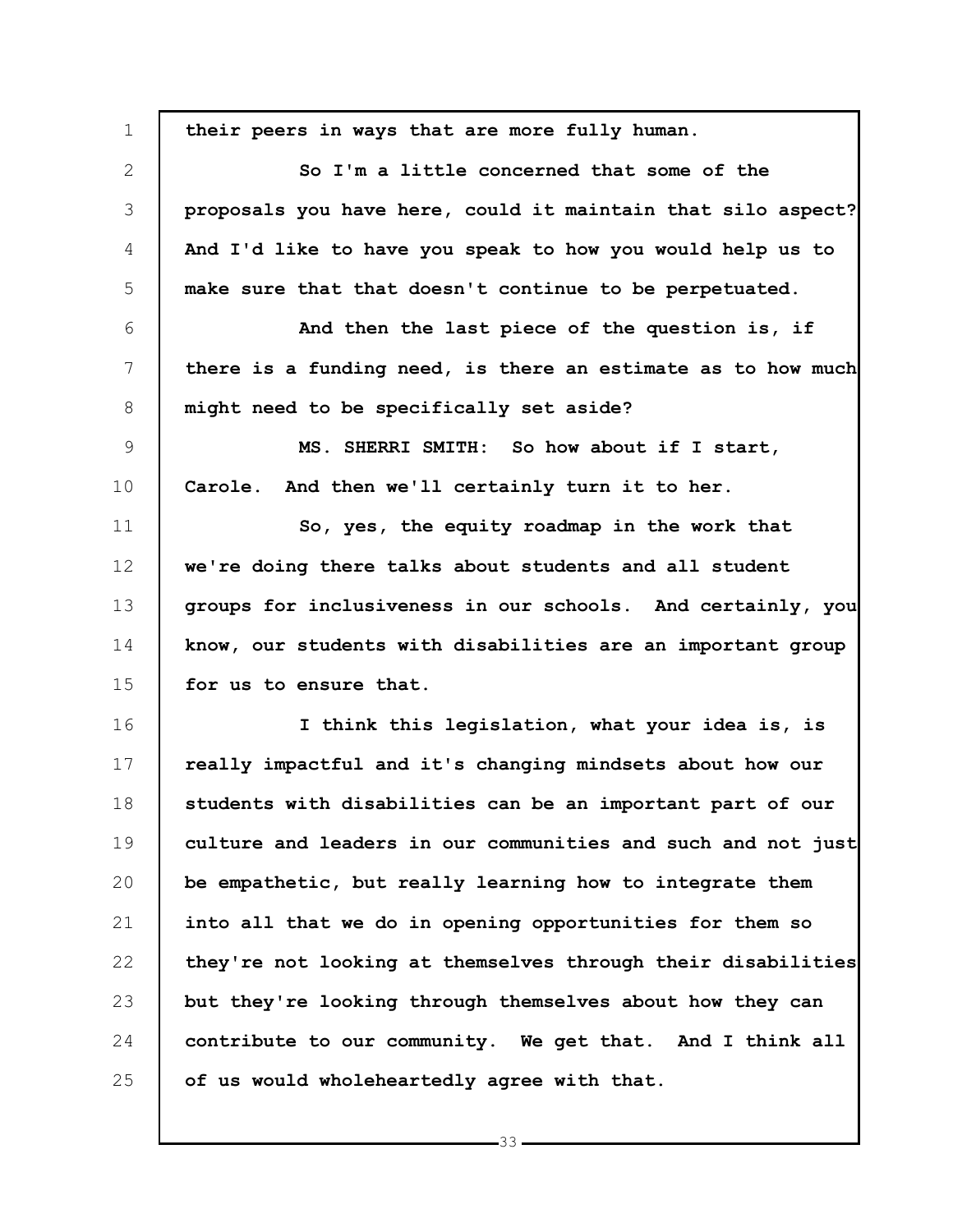1 2 3 4 5 6 7 **So, yes, the equity roadmap would allow all groups to include that. But I think what targets it, and that's why we have Ms. Clancy with us today, is because we do need, I think, to also look at it through the lens with our students with disabilities. And that's what SEAP concentrates on. It's on our students with disabilities and how we're effectuating that.**

8 9 **So Carole can talk about who is on that committee and including that.**

10 11 12 13 14 15 16 17 18 **Also, looking at one of the things that we're really trying to do is as we're working with our schools, we don't want them to look through their work through silos. And we want them to look through their work as inclusive in its own regard. So if we have an existing grant system that the Bureau of Special Education has on inclusionary practices, we could embed some of what you want here into that as an expectation of those schools and effectuating 10 to 15 of our schools a year.**

19 20 21 22 23 24 25 **Additionally, putting it on the equity roadmap, to me, to be honest with you, when I looked at six schools being impacted in this for three years, that's not good enough. I think we need to empower this conversation across all of our schools. You know, three years is too much time to wait to really bring that message forward. We have the SASS Portal. We can put up lesson plans there. We can**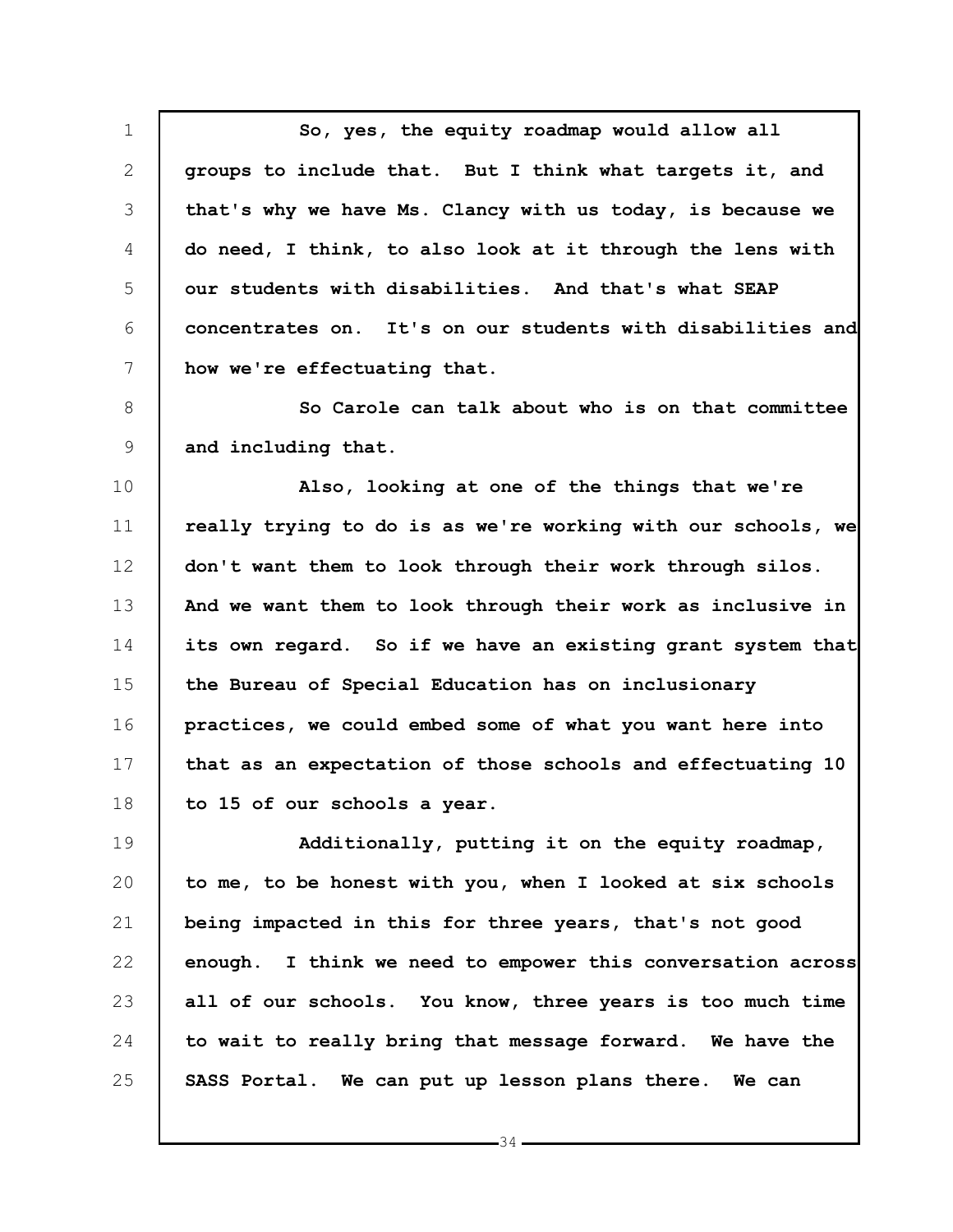1 2 3 4 5 6 7 8 9 10 11 12 13 14 15 16 17 18 19 20 21 22 23 24 25 **build things out and folks can -- and then we can do professional development across the Commonwealth to make that happen. So, Carole, I'm going to turn it over to you to add to that. MS. CAROLE CLANCY: Super. Thank you so much once again. This is the second time I've testified within a year to this Committee. And it really just speaks volumes of how much you support students with disabilities across the Commonwealth. And I can't tell you how much we really appreciate your dedication to the students that we share. The first thing I wanted to talk about is the concept of, how can we ensure that it's happening? And how can we ensure that we're removing some of the barriers? And I want to speak a little bit more specifically about some of the initiatives that are occurring across the Commonwealth with a very intentional focus. So we intentionally shifted our Inclusive Practices Grants to be universal design. And the reason we did that is because the majority of our students are educated in general education classrooms. And we want to avoid those very terrible stories that were shared in the prior testimony. We need to do a more adequate job of preparing our regular education teachers to service all**

 $-35-$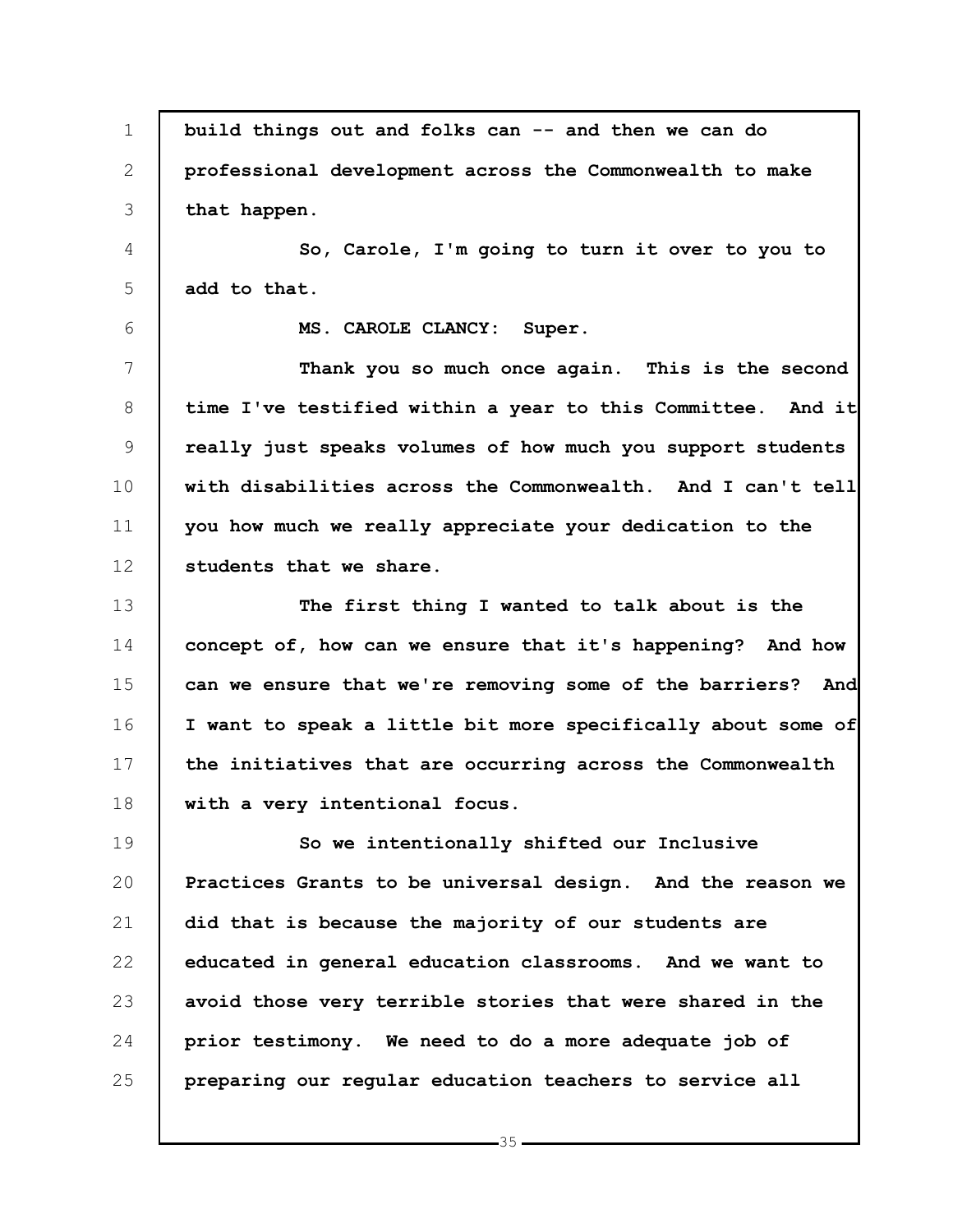1 2 3 **students and through the grant of universal design, we are able to do that. We are able to target at the classroom level or the systemic at the district level.**

4 5 6 7 8 **And the intent is to create an environment in the classroom that is designed to instruct all students and ensure that all students are accepted and assumed to be there from the get-go. So that was an intentional effort from the Bureau and from PDE.**

9 10 11 12 13 14 15 16 17 18 **There are other intentional efforts across the Commonwealth. There is Makayla's Voice. Makayla's Voice is an entity that started many, many years ago but goes into elementary schools and provides awareness and inclusive assemblies about students with disabilities. And the students with disabilities are the presenters. So it provides an opportunity for them to be the lead and to represent differences and similarities in how we all -- and all the students at a very young age and the school together to build that community.**

19 20 21 22 23 24 25 **Another event happening that creates this authentic experience is the Unified Sports Program, which is physically supported by the Bureau and a natural movement out of Special Olympics. And if you ever want to see what this bill is trying to create, you need to attend a Unified Sports Banner Assembly. It was the first time I walked in and I said, this is what we've been trying to do for so many**

 $-36-$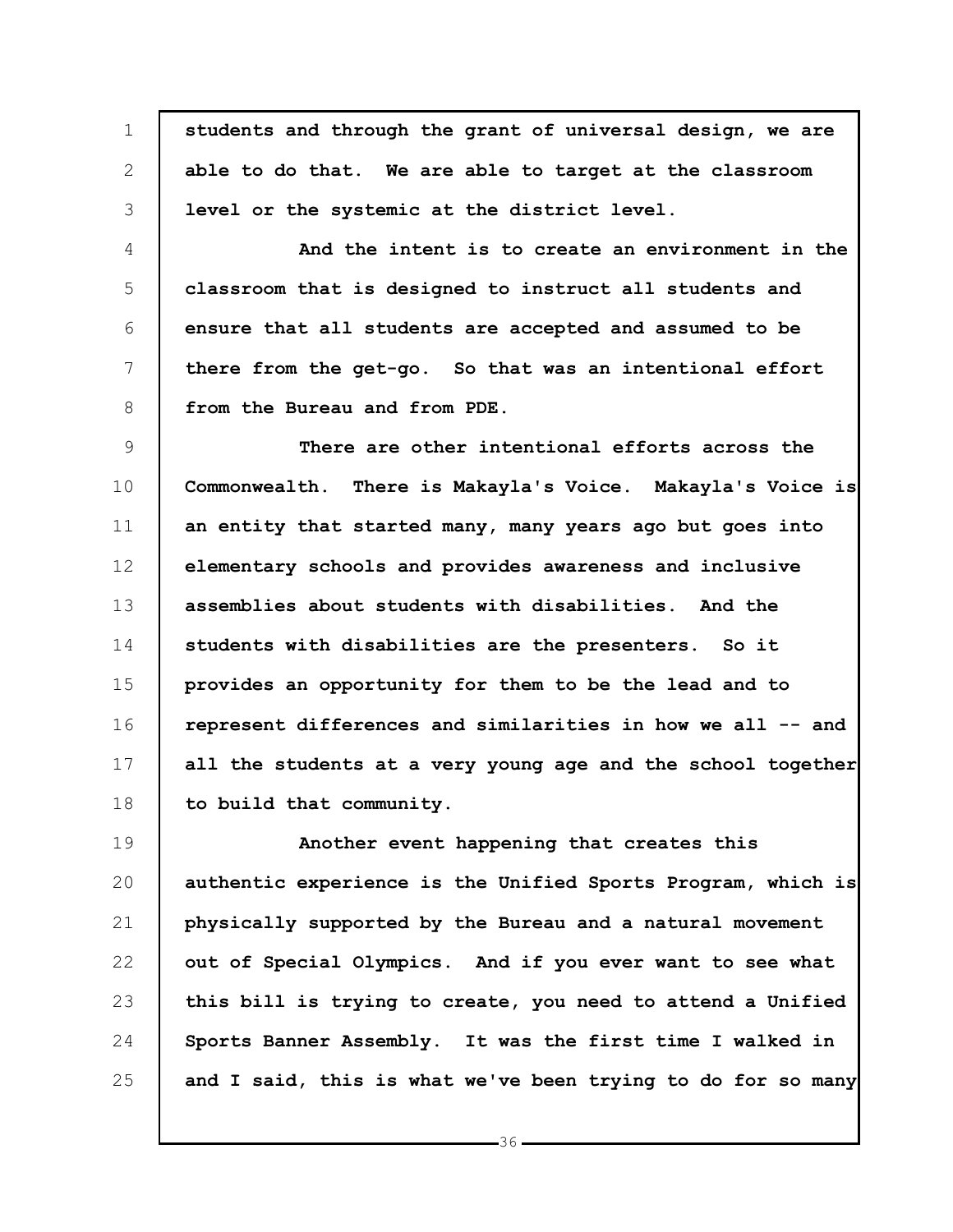1 2 3 4 5 **years. Those assemblies are built with every student in the building. And they are cheering for their sports team, which is made up of students with and without disabilities. And they authentically participate in these activities together.**

6 7 8 9 **And I mentioned these three things to assure you that we are moving in this direction. And we share your vision and we want to make it happen. And we have some of these things happening.**

10 11 12 13 14 15 16 17 **So Dr. Smith's testimony is to say that, yes, we are moving in this direction. We want to make it happen. And here is how we think it can embed in the work that's already done. So the reason she mentioned SEAP is because the Special Education Advisory Panel is made up of over 30 people across the Commonwealth with and without disabilities, advocates, agencies supporting, and professions.**

18 19 20 21 22 23 **And they're broken up into different committees of priority areas to focus on improving the education of people with disabilities. And a least restrictive environment is one of the committees. So embedding their lens, that level of expertise on this work would just be a natural way to ensure that it happens.**

24 25 **So they certainly could advise this initiative. We could embed the intent into many of our grants that if a**

 $-37 -$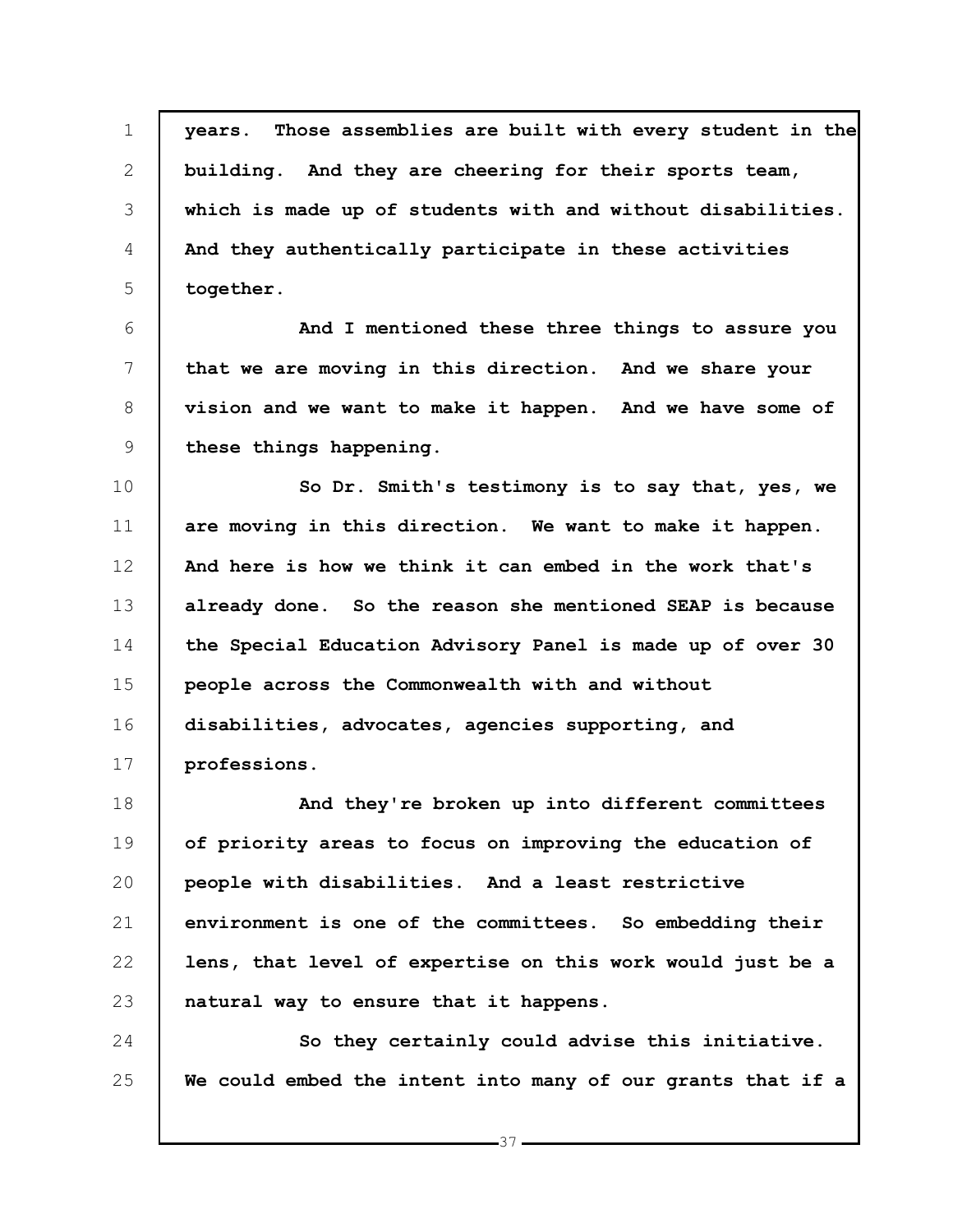1 2 3 4 5 6 7 8 9 10 11 12 13 14 15 16 17 18 19 20 21 22 23 24 25 **school district receives the Universal Design Grant or receives a Competitive Integrated Employment Grant or receives a Transition Discovery Grant that part of receiving that grant includes creating a mission within that school district to educate the students about the Civil Rights Movement of people with disabilities in a very natural and authentic manner. REPRESENTATIVE HOHENSTEIN: Thank you. Any estimate on if there's an additional appropriation that might be needed on this? because you did mention that. MS. SHERRI SMITH: I don't want to misspeak on that, so if I may get back to you on that, I appreciate that. Let us talk about that and we can come back to you with that number in the next day. REPRESENTATIVE HOHENSTEIN: Sure. Thank you. Thank you, Mr. Chairman. MAJORITY CHAIRMAN ORTITAY: Thank you. We'll go to Chairman Sonney. REPRESENTATIVE SONNEY: Thank you, Mr. Chairman. Dr. Smith, good to see you. MS. SHERRI SMITH: Good to see you. REPRESENTATIVE SONNEY: As you know, I have been an advocate for digital content and the belief that the Department can do much more in that area to be able to**

 $-38-$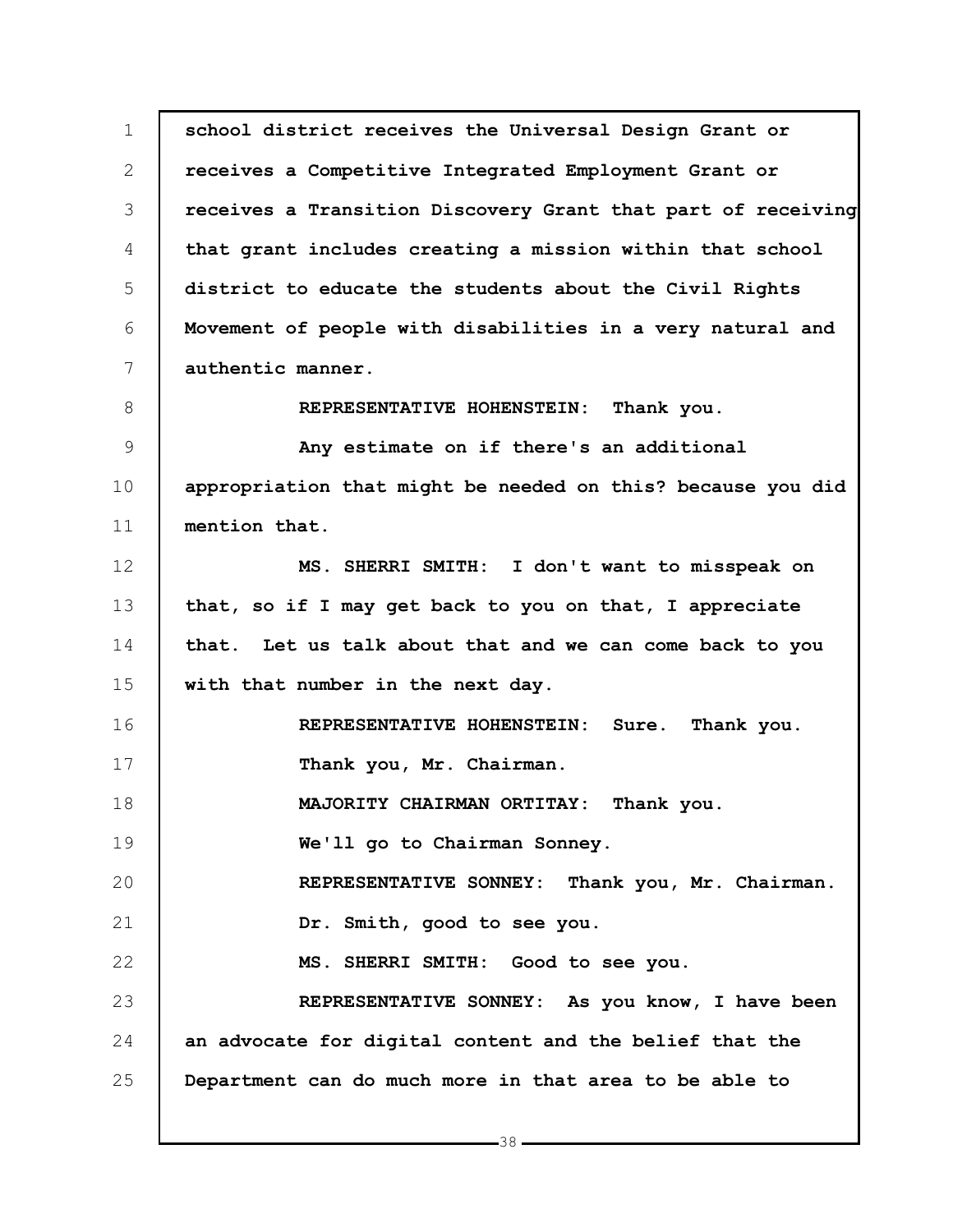1 2 3 4 5 6 7 8 9 10 11 12 13 14 15 16 17 18 19 20 21 22 23 24 25 **supply information to all of our schools. You know, the grant programs are terrific. But a grant program to an individual school only makes a change in that school, not in all of them. You know, we want to see change in all of them. And I think the Department has to play a much larger role in this. And I want to say on the record that I look forward to having talks about the money in Appropriations so that we can work together to try and advance issues that can affect all of our schools and not just individual ones through grants. And I'm going to continue on that path as long as I'm still here. So I'm very much looking forward to having those discussions with you. MS. SHERRI SMITH: Back at you, Chairman. I really appreciate that. And I can't agree more. We want to affect all of our schools and all of our children across the Commonwealth. So I appreciate your perspective and your passion. REPRESENTATIVE SONNEY: Thank you, Mr. Chairman. MAJORITY CHAIRMAN ORTITAY: Thank you. Representative Longietti. REPRESENTATIVE LONGIETTI: Thank you very much. Maybe just to continue a little down that path because I know your initial testimony talked about the**

 $-39-$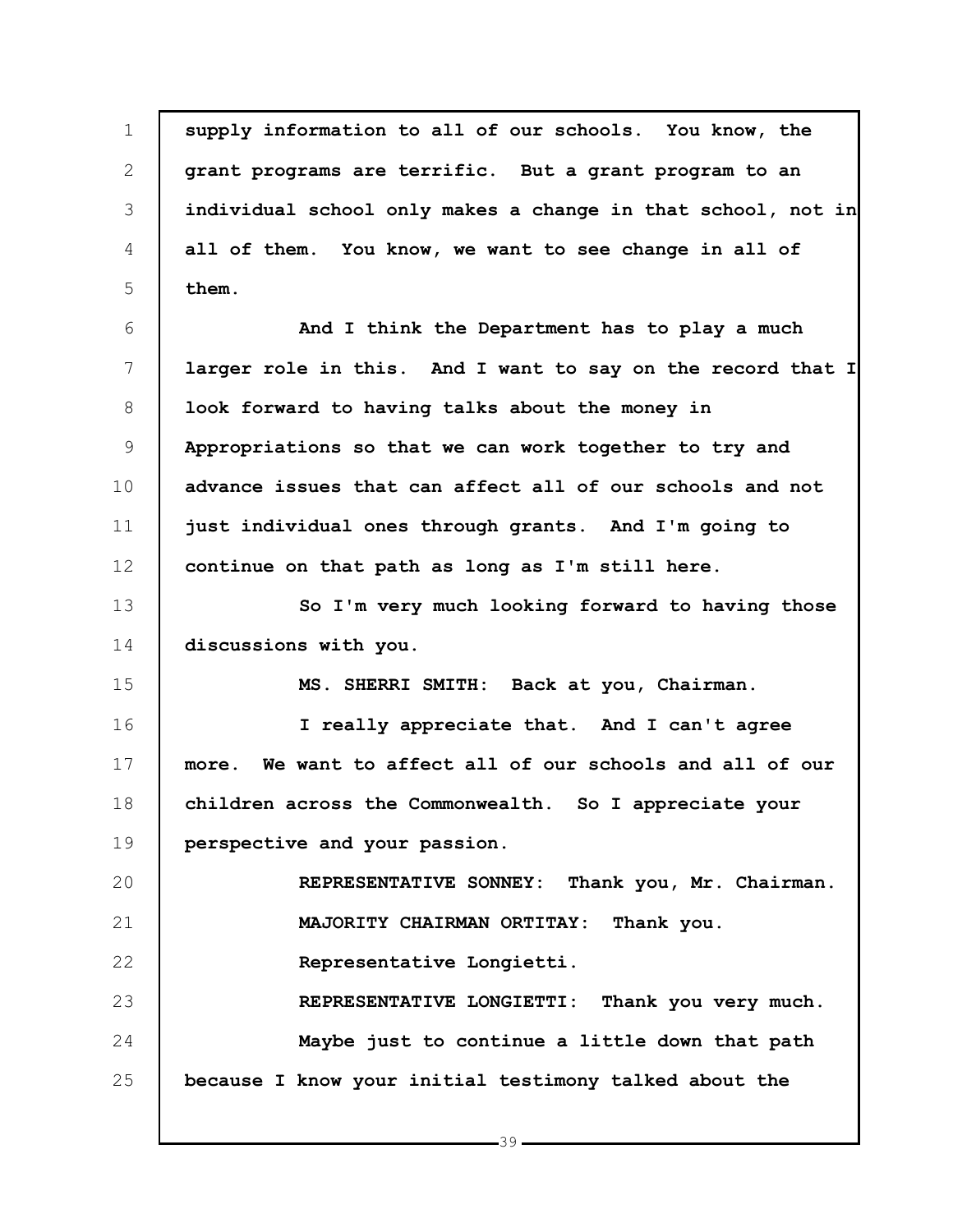1 2 3 4 5 6 7 8 9 10 11 12 13 14 15 16 17 18 19 20 21 22 23 24 25 **desire to get it out to all schools through different processes. But the legislation that we have in front of us would be a pilot program for three years, as I understand it. You referenced embedding it into another grant program, UDL, which sounds like, I'm not sure, but it sounds like it's an annual grant program, more school districts involved in the legislation. MS. SHERRI SMITH: That's correct. REPRESENTATIVE LONGIETTI: If we're going to embed it, does that mean that we should make it a multi-year grant program or should we not even be going down this path and finding other ways to get it out to all schools? What is your insight on that? MS. SHERRI SMITH: My perspective would be that we would look at it on dual levels to add it into the grants so that people are being mindful of it and cull it out more. You know, as a past superintendent, my students with disabilities were among my favorites and they knew that. So, you know, it's multiple levels, sir. It's looking at professional development for our staff so they understand some of the statement s and things that they say in the classroom and the impacts it has on our students. So that's the professional development piece of it for all schools and all educators.**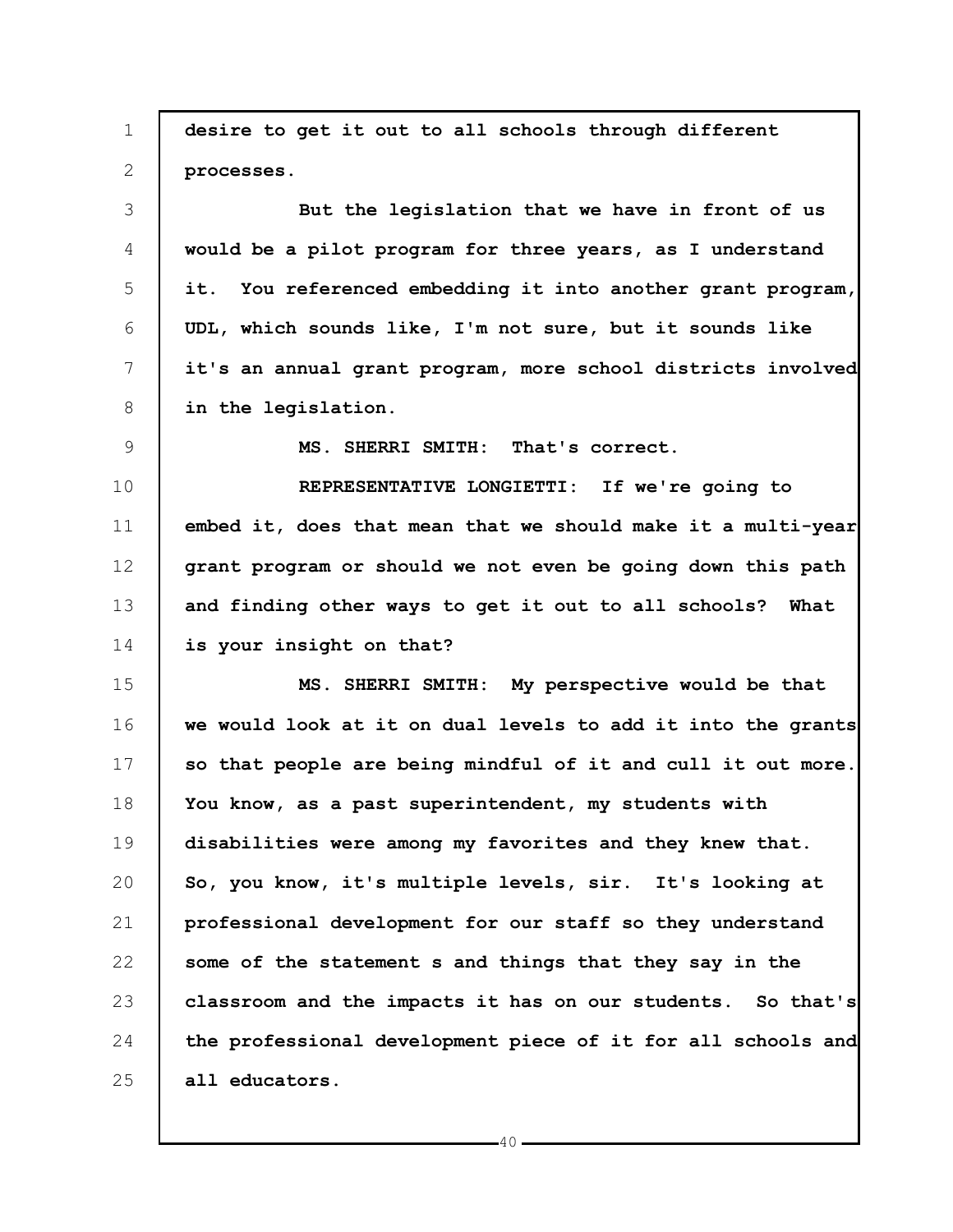1 2 3 4 5 6 7 8 **It's part of building it into the grant so that we're being very purposeful for those 10 to 15 schools every year, and, you know, we always collect data and information at the end of that. So we could be much more intentional with those 10 to 15 schools as well as then developing the resources and the materials on the SASS Portal. And then through that professional development providing that to all schools along the way.**

9 10 11 12 13 14 15 16 17 **So I see it as a multi-faceted way that we can approach this. I think, you know, in three years -- I'm the consummate optimist here -- that we can have all of our schools addressing this with their staff and with the way that we include our students of all types across the Commonwealth. And that's really the intentionality of the educational -- the equity roadmap is making sure all students feel that they belong and have equal opportunities and access as all students.**

18 19 20 21 22 23 24 25 **REPRESENTATIVE LONGIETTI: Just to go down the road a little bit more, it makes sense what you're saying. Pilot programs, in my mind, are designed to give entities enough time to make adjustments to see where things need to be changed, to evaluate. So, you know, going back to the UDL Grant, I mean, do you think that there's value in a component of it being a multi-year grant to afford that or do you think that's not wise?**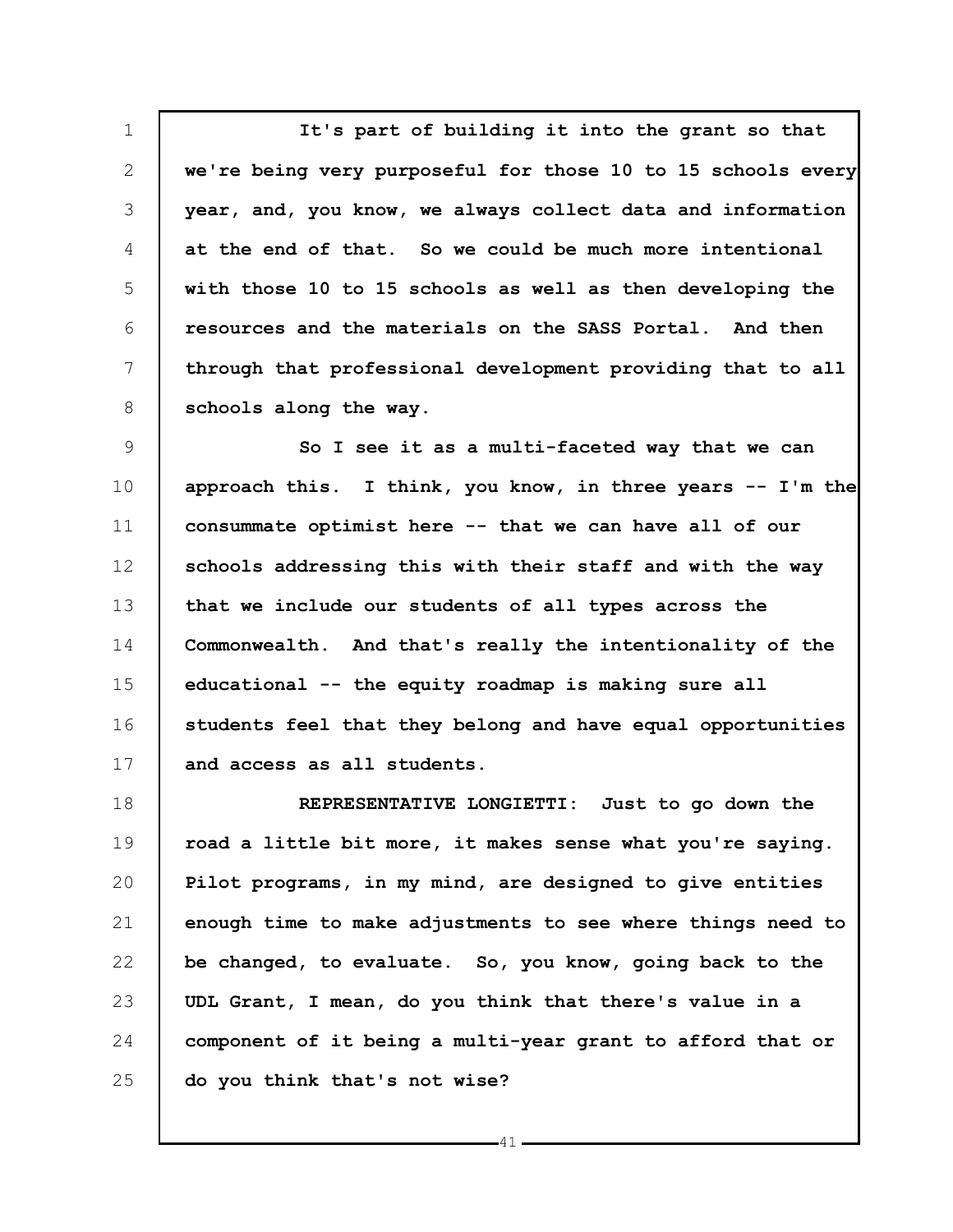1 2 3 4 5 6 7 8 9 10 11 12 13 14 15 16 17 18 19 20 21 22 23 24 25 **MS. SHERRI SMITH: I'm going to defer that to Carole who oversees those grants. MS. CAROLE CLANCY: Yeah. We're already having these conversations with how we want to continue the grants moving forward. Many of our grants start off as a one year and then there is an opportunity for the schools to reapply for an extension time based on what they feel their needs are. And I would imagine we would be doing the same with these UDL Grants moving forward. REPRESENTATIVE LONGIETTI: All right. Thank you very much. Thank you, Mr. Chairman. MAJORITY CHAIRMAN ORTITAY: I just want to make a comment before I go to Representative Gillen. One of the reasons that we put the pilot program in the bill was so that we could do an approved concept over a few years. I think one of the things that I was concerned about before rolling it out statewide was to make sure that we weren't doing any harm to anybody. We wanted to make sure that we put together a program and materials for all the schools that actually worked and we could fine-tune this, as Representative Longietti said, that part of that three-year process is to figure out what works and what doesn't and measure it to make sure that it's effective and something that's useful.**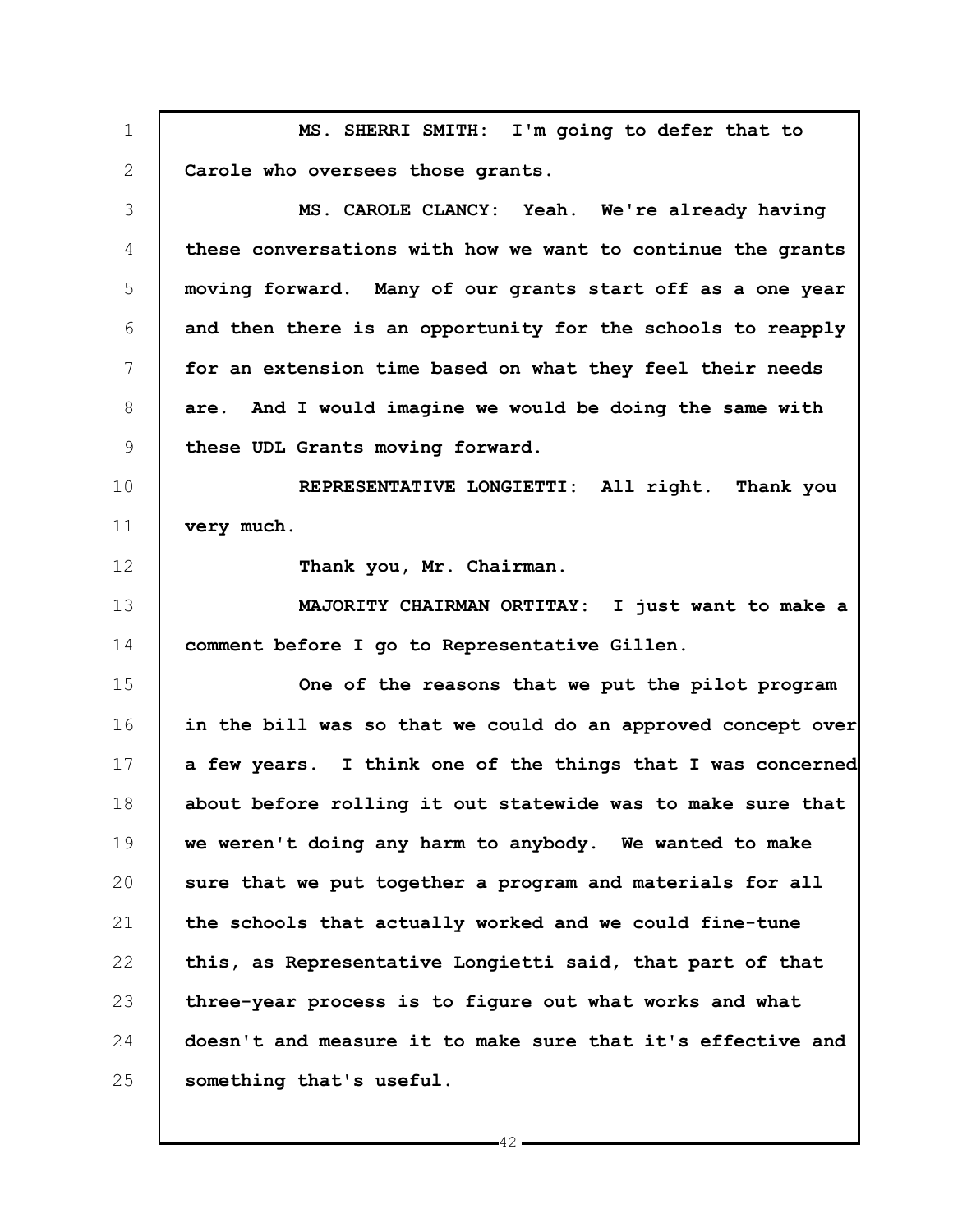1 2 3 4 5 6 7 8 9 10 11 12 13 14 15 16 17 18 19 20 21 22 23 24 25 **I'm certainly not opposed to rolling something like this out to every single school district in the state. I just want to make sure that what we roll out is effective and efficient and doesn't harm anyone. So that's kind of what the intent was behind the pilot program and the three-year process. And I know we're going to have some talks as we move on from this hearing with both of you. I look forward to those conversations and working with both of you and the Department on ironing this stuff out. But I certainly appreciate your suggestions and your recommendations. I just wanted to provide some context into why we did what we did with the bill. With that, I'll move on to Representative Gillen. REPRESENTATIVE GILLEN: Thank you. Thank you, testifiers. Good to see you, Dr. Smith. It's been a little while since we've crossed paths. I appreciate you making the field trip to my office at one point. And thank you, Carole, for your testimony. A bit of a macro question here. For schools it's been a stressful last couple years. How has this COVID affected our training to educators, our efficacy and delivery of service to special education students since the continuity and delivery of services has certainly been disrupted and how does it affect things moving forward?**

43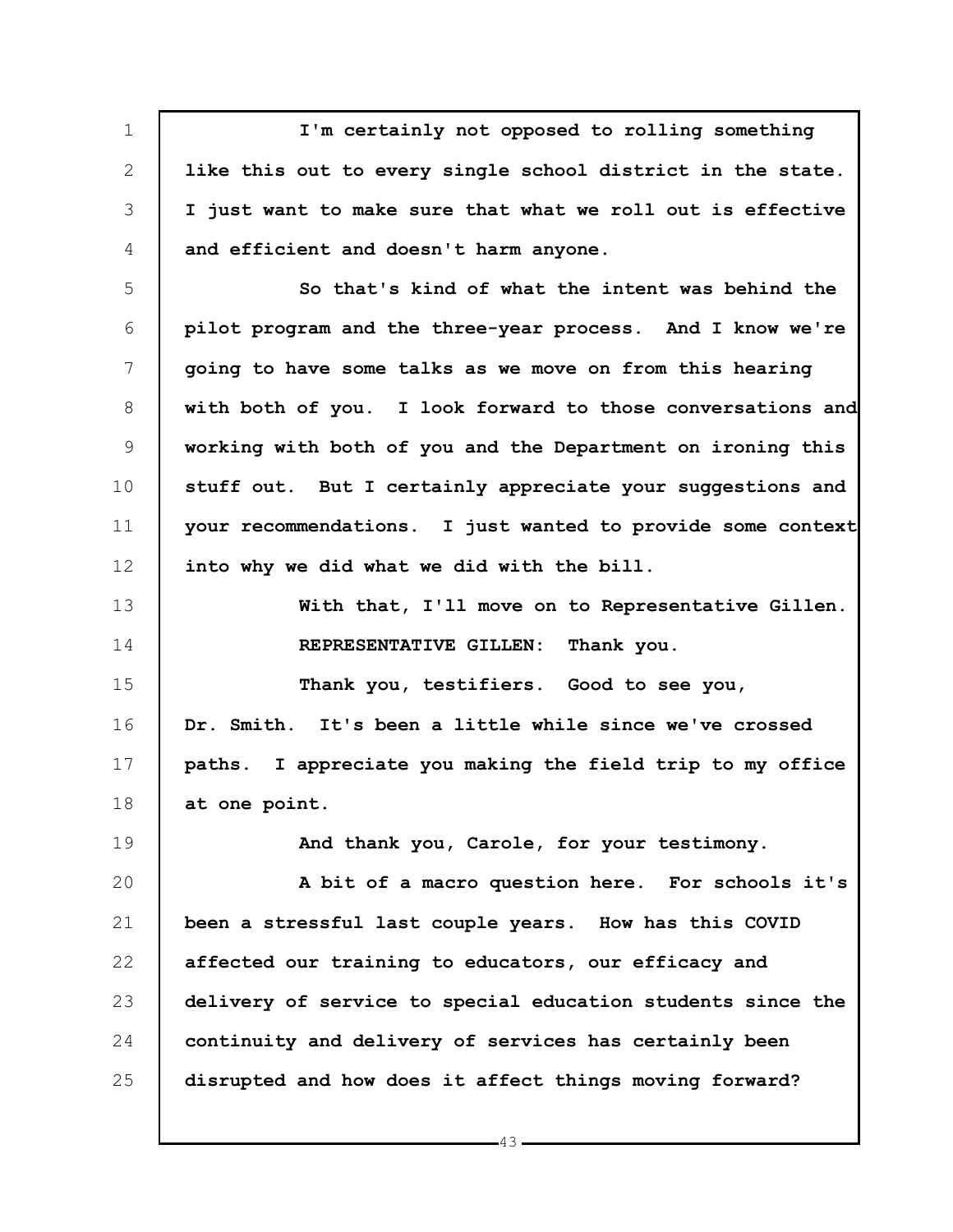1 2 3 4 5 6 7 8 **MS. SHERRI SMITH: That is a very good question. And probably I would say the point that our team at the Department talks about daily and how we help to support and guide our schools and our school leaders moving forward. So you are absolutely correct. The last 21 months have been incredibly impactful to our school, to our school leaders, to our educators, to our parents, to our students most especially, and to our communities.**

9 10 11 12 13 14 15 16 17 **And so we have a lot of work to do to pull together. And that's, I guess, why my statement is about, to be honest with you, one vision focused for belonging and working with all instead of having all these separate things coming at our schools. We need to be very intentional through our accelerated learning roadmap and the equity roadmap, which is included within that, on how we help to guide our schools to look at what our students need moving forward.**

18 19 20 21 22 23 24 **Also, I think we have to be very intentional at the Department to educate our school leaders. You know, one of the tremendous impacts on COVID across the last few years is the tremendous turnover that we have had in our educators in the classroom, as well as our school leaders. And we absolutely know that we have an educator workforce shortage as well that we have to manage.**

25

**So we're turning our attention to be very**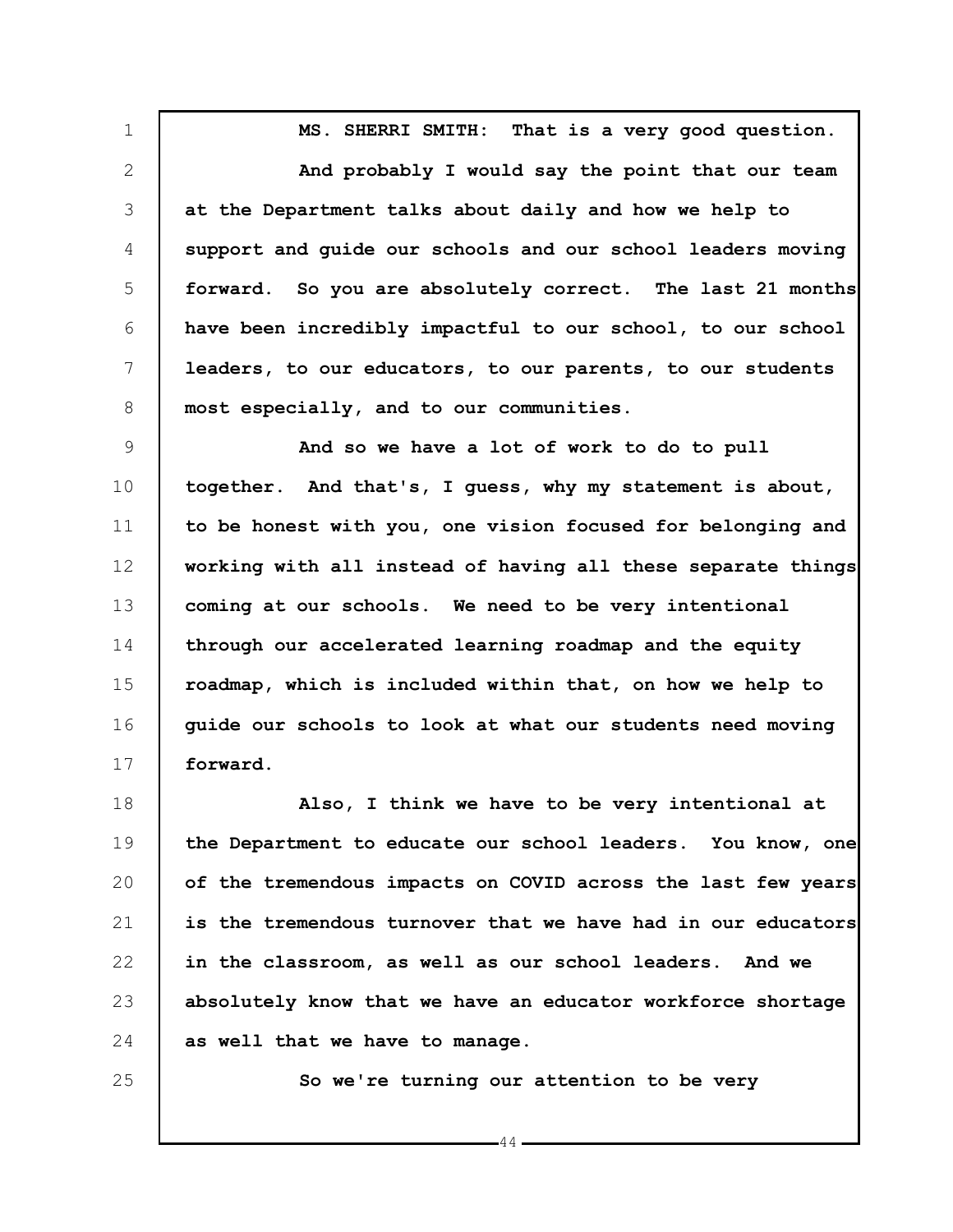1 2 3 4 **intentional and to educating our folks in the field who are new to their positions moving forward so we can get them on their feet as quickly as possible and support them moving forward.**

5 6 7 8 9 10 11 12 13 **Know, though, however, we again will always be optimistic about things. The one thing I think the last few years can do is we can learn lessons from that and we can move forward and be very intentional in how we get better at how we educate our students across the Commonwealth. And this is a part of it, right, taking a look at all the things that we do for all of our different student groups, how we embed them into all of the work that we do in moving forward and improving our processes for everyone.**

14 15 16 17 18 19 20 21 **So this is a timely conversation. And it's a perfect time because as we move forward with our plans for our schools and working with our schools, we work with them. It's a collaborative action between us and the Department, our intermediate units, our partners, and certainly all of our schools across the Commonwealth and how we work together to overcome the last few years and get better at what we're doing in education in Pennsylvania.**

22 23 24 25 **MS. CAROLE CLANCY: Sherri, could I just say one thing on that same common theme? We have also been, on that same thing, very mindful about what we roll out right now because there are some good initiatives that we could roll**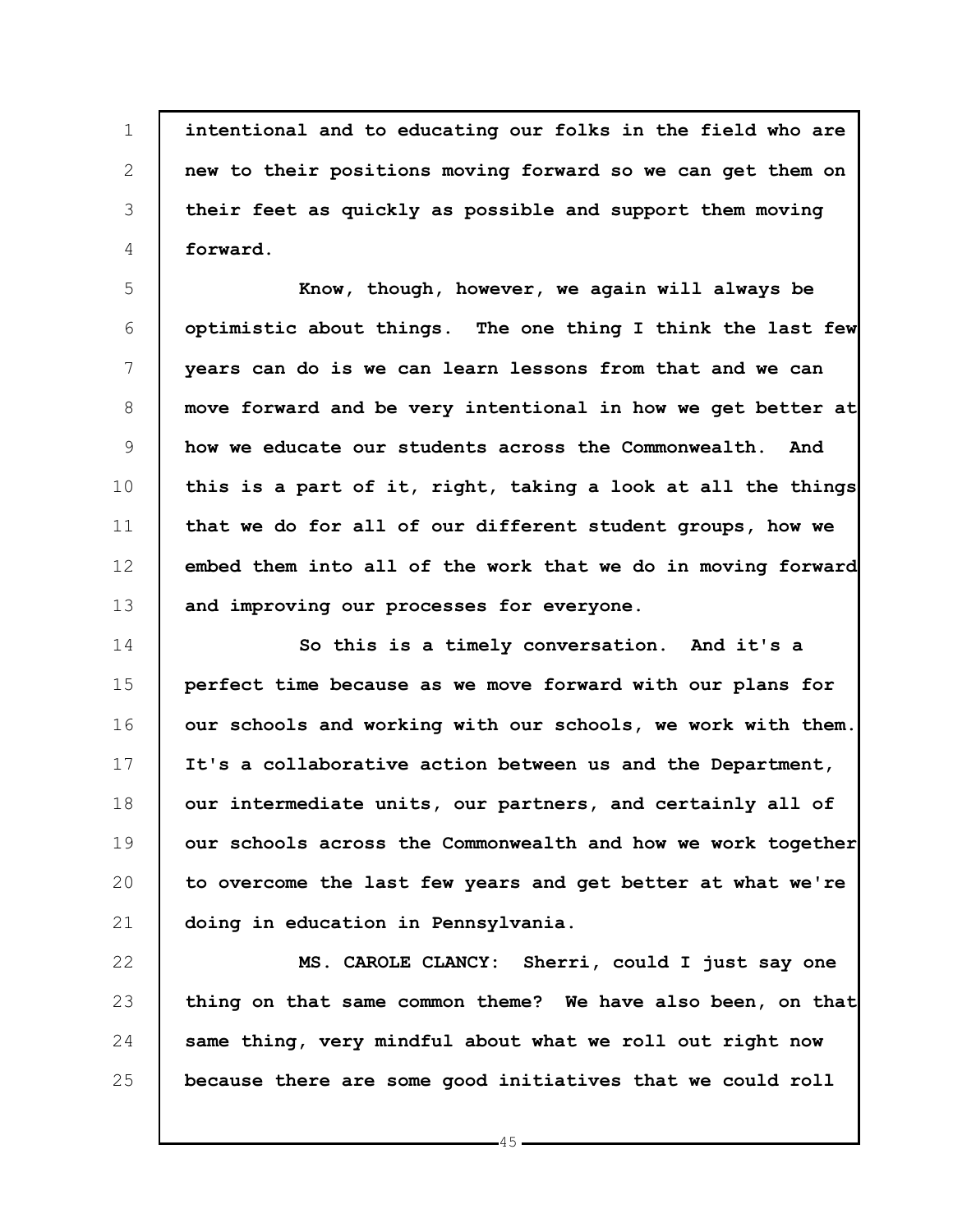1 2 3 4 5 6 7 8 9 10 11 12 13 14 15 16 17 18 19 20 21 22 23 24 25 **out right now and that might get lost in implementation because of everything happening with the pandemic and all of the needs that Dr. Smith just referenced on how we are trying to support the school systems. So I'll give you an example with the UDL Grants. We have funded 15 different school districts up to five different teachers. But one of the struggles that we're having is there are teacher resignations. So not all of the teachers that signed up for the grant early on are finishing the program because of the impact of the pandemic. So there is a timing issue of when we're trying to mission and implement something that's going to have an impact on when is the right time to do that. And right now during the pandemic, we have to be very mindful of what and when we are implementing new things. REPRESENTATIVE GILLEN: Thank you. Thank you, Mr. Chairman. MAJORITY CHAIRMAN ORTITAY: All right. Thank you. That concludes our second panel. I thank you both for being here. Thank you for making the time to be at this Subcommittee hearing. I look forward to having you both back again hopefully when we're back in March. MS. SHERRI SMITH: Thank you for the opportunity. We appreciate the opportunity to have the**

 $-46-$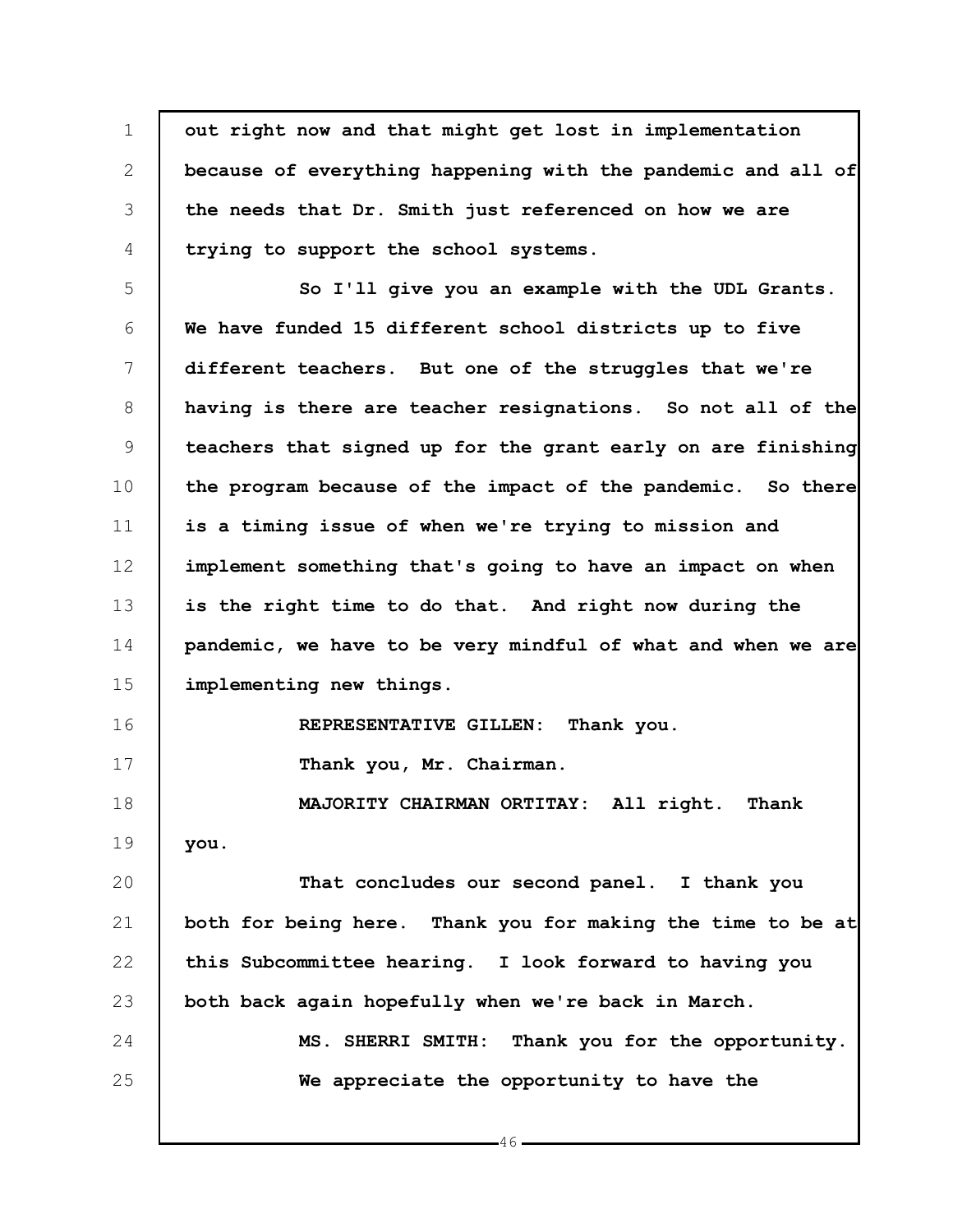1 2 3 4 5 6 7 8 9 10 11 12 13 14 15 16 17 18 19 20 21 22 23 24 25 **conversation with you. MS. CAROLE CLANCY: Thank you. MAJORITY CHAIRMAN ORTITAY: Absolutely. You're welcome to join for our last panel. We're going to take a brief five-minute pause. We'll be back here around 11:20 to start with our final panel. Thank you. (Recess) MAJORITY CHAIRMAN ORTITAY: Thank you, everyone. We're going to move to our third panel. We have Dr. Christa Bialka, who is the Associate Professor of Special Education and Director of Undergraduate Teacher Programs at Villanova University; Tanya Contos, who is the Curriculum and Instruction Coordinator for PA Distance Learning Charter School; Dr. Rachel Andler, who is the Director of Student Support Services at South Fayette Township School District; and we have Kathryn Small, K-12 Inclusive Practices Instructional Coach at North Penn School District. Thank you all for being here. If you're able, please raise your right hand to be sworn in. (Witnesses sworn en masse.) MAJORITY CHAIRMAN ORTITAY: I'm going to throw a little curve ball. Since Kathryn is here in person, I'm**

 $-47$ .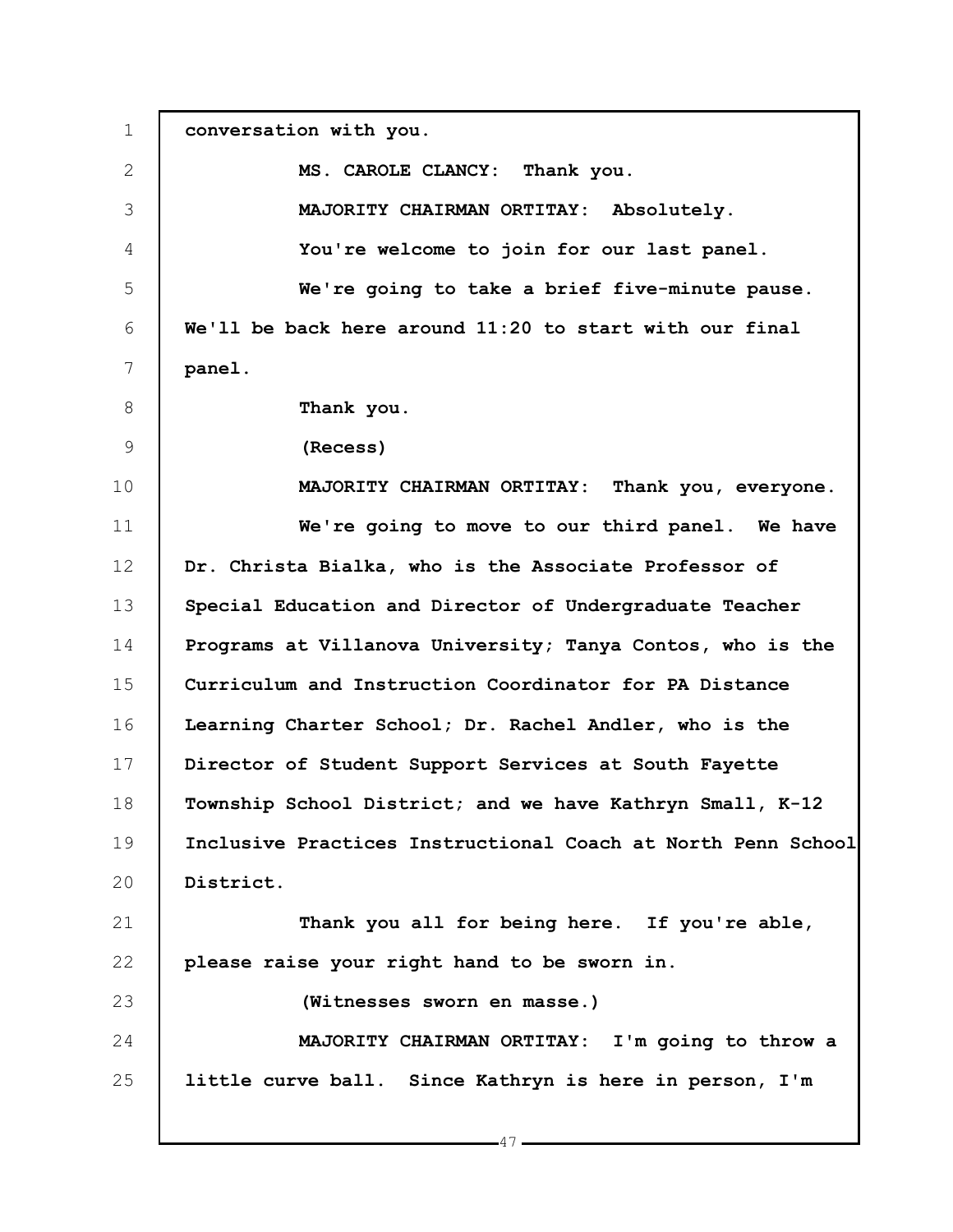1 2 3 4 5 6 7 8 9 10 11 12 13 14 15 16 17 18 19 20 21 22 23 24 25 **going to let you start. Whenever you're ready, you may begin. MS. KATHRYN SMALL: Thank you. First and foremost, thank you for the opportunity to address the Committee today. My name is Kate Small and I have been in the field of public education for over ten years now. And my role has varied a bit in my time in education. And I'm currently employed as an Instructional coach with the North Penn School District in Lansdale, Pennsylvania. In my work as an instructional coach, my key focus is on supporting inclusive practices in kindergarten through 12th grade classrooms. So one of my main responsibilities in that role is to build capacity amongst general and special education staff to really understand learner variability and to be able to employ instructional strategies that meet the needs of all learners. So when I read about House Bill 726, Disability Inclusive Curriculum, I was compelled to advocate for its passing, as I can absolutely see the parallel between the components of that bill and the work that I do on a daily basis. As all of you know, we are facing a challenging time in education. We are part of a field that is attempting to keep up with the needs and the interests of**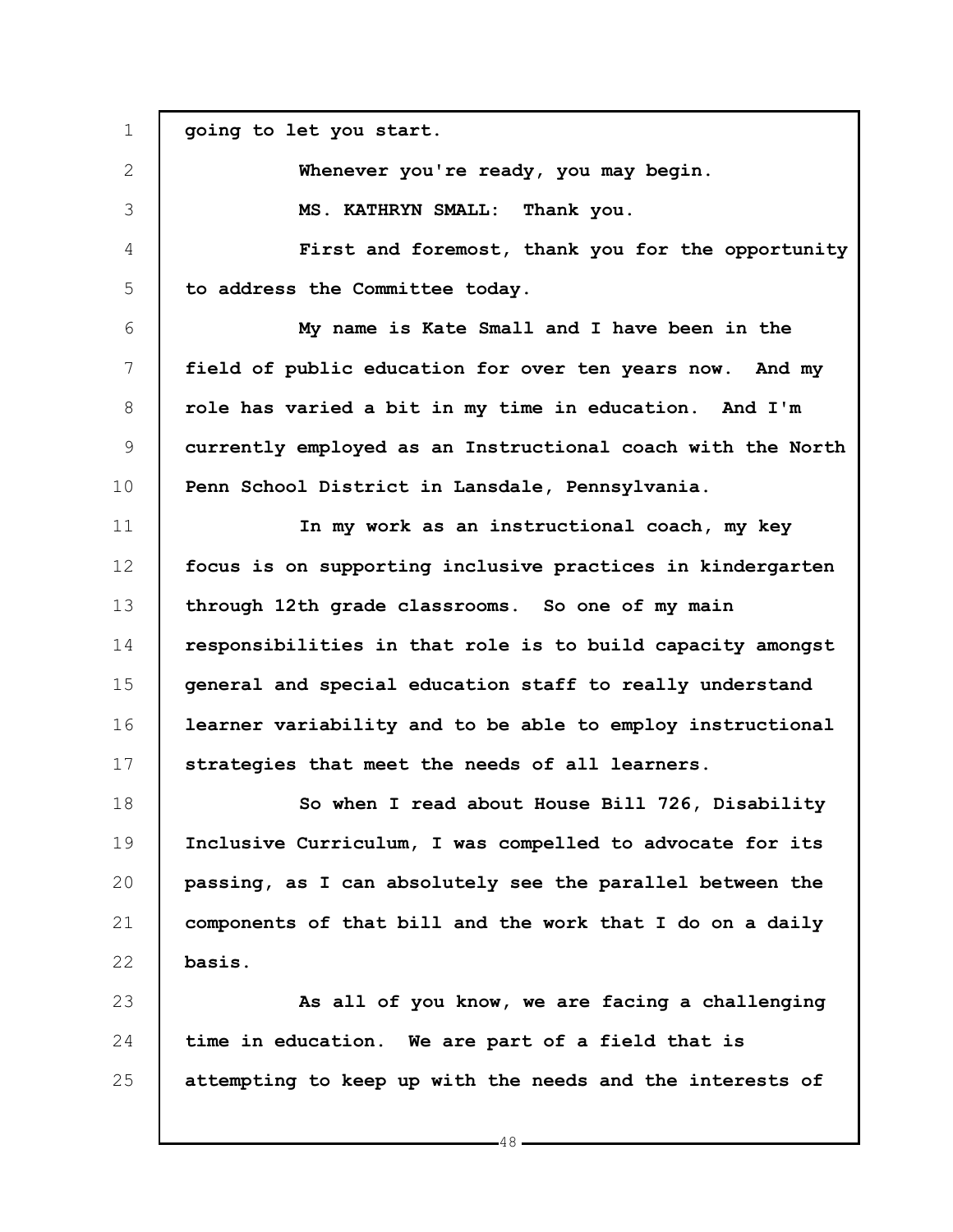1 2 3 4 5 6 7 8 9 **the world as they are continuing to change and evolve. And as Dr. Smith mentioned, as a result of that, a lot of our local school districts are going through the process of curriculum audits. And that's a typical practice within a school district, a curriculum committee that's comprised of a variety of stakeholders works closely with the school board to review programs that help to meet the needs of our state standards that we are responsible for teaching to students.**

10 11 12 13 14 15 16 17 **So as part of that process right now, school districts are really looking to diversify the materials that they have available to students on a daily basis. A lot of times that results in adapting resources or learning experiences that have a greater variety of perspective as it relates to race or religion, cultural identity, age, gender, sexual orientation, etc., but oftentimes disability is left out of that conversation.**

18 19 20 21 22 **So this bill really sets an expectation that school districts would be creating learning experiences for students where they are learning about the social, the economic, and the political contributions of people with disabilities.**

23 24 25 **I personally feel that this will help to create learning environments where we are reflective of all the students that we serve. Census data indicates that one in**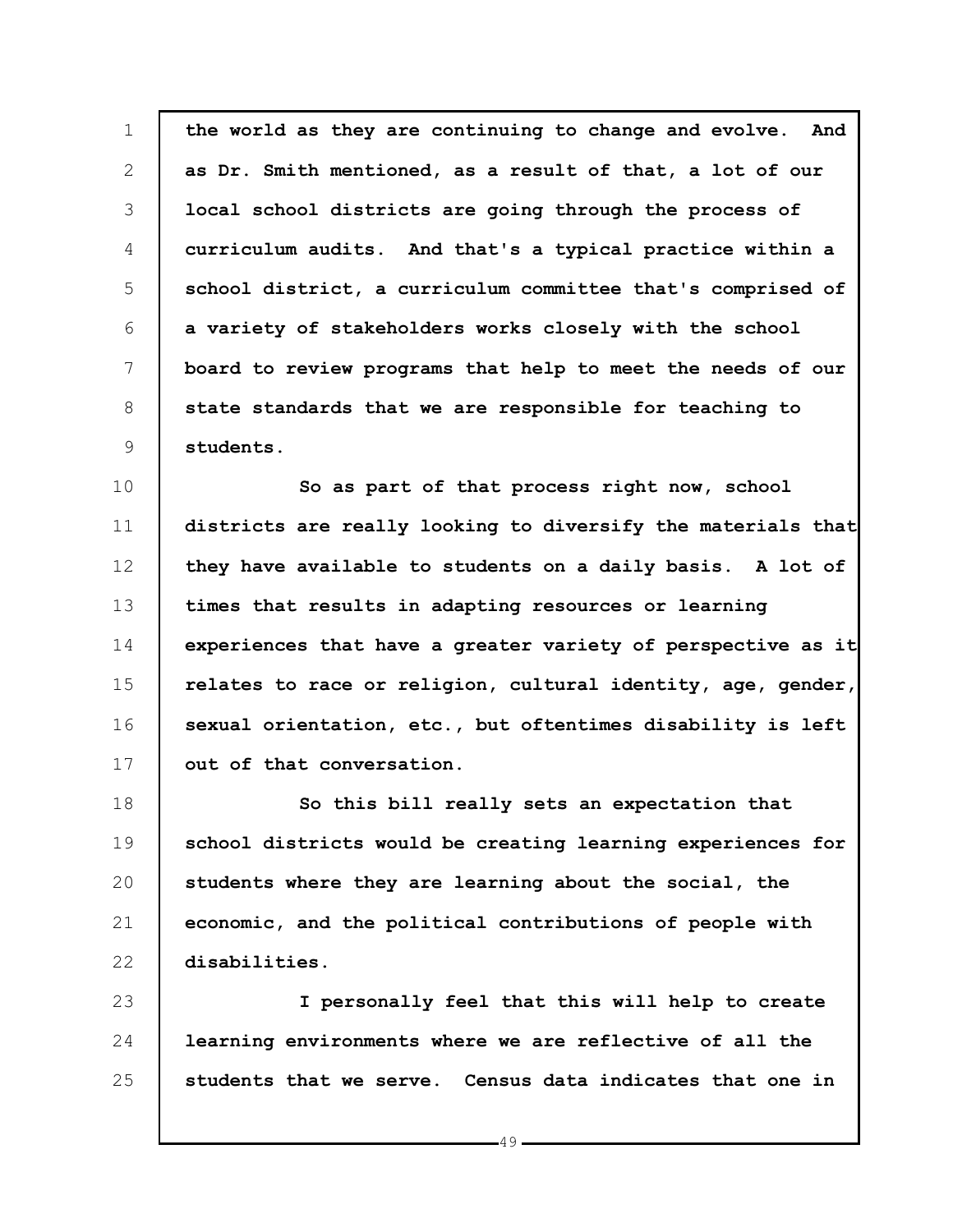1 2 3 4 5 6 7 8 9 10 11 12 13 14 15 16 17 18 19 20 21 22 23 24 25 **four Americans identifies as having some form of disability. So when we think about that statistically, that's a large percentage of our population. And we haven't always considered them in the conversation when we're looking at the curriculum resources that we are using in our classrooms. So I was happy to be able to share my insight with all of you today. I truly believe that disability is something that should be celebrated and recognized as a natural form of diversity. So I look forward to the passing of this bill and supporting its efforts across the state. Thank you. MAJORITY CHAIRMAN ORTITAY: Thank you, Ms. Small. Please stick around for the end and we'll do questions at the end of the panel. We'll move on to Dr. Christa Bialka. You may begin when you are ready. I apologize if I butchered your name. DR. CHRISTA BIALKA: No. Spot on. Thank you all for having me here today. As you said, my name is Dr. Christa Bialka. I'm the Associate Professor of Special Education at Villanova University. And I direct our Undergraduate Teacher Education Program. So I have the opportunity to work with teachers, inservice teachers, and pre-service teachers.**

 $-50 -$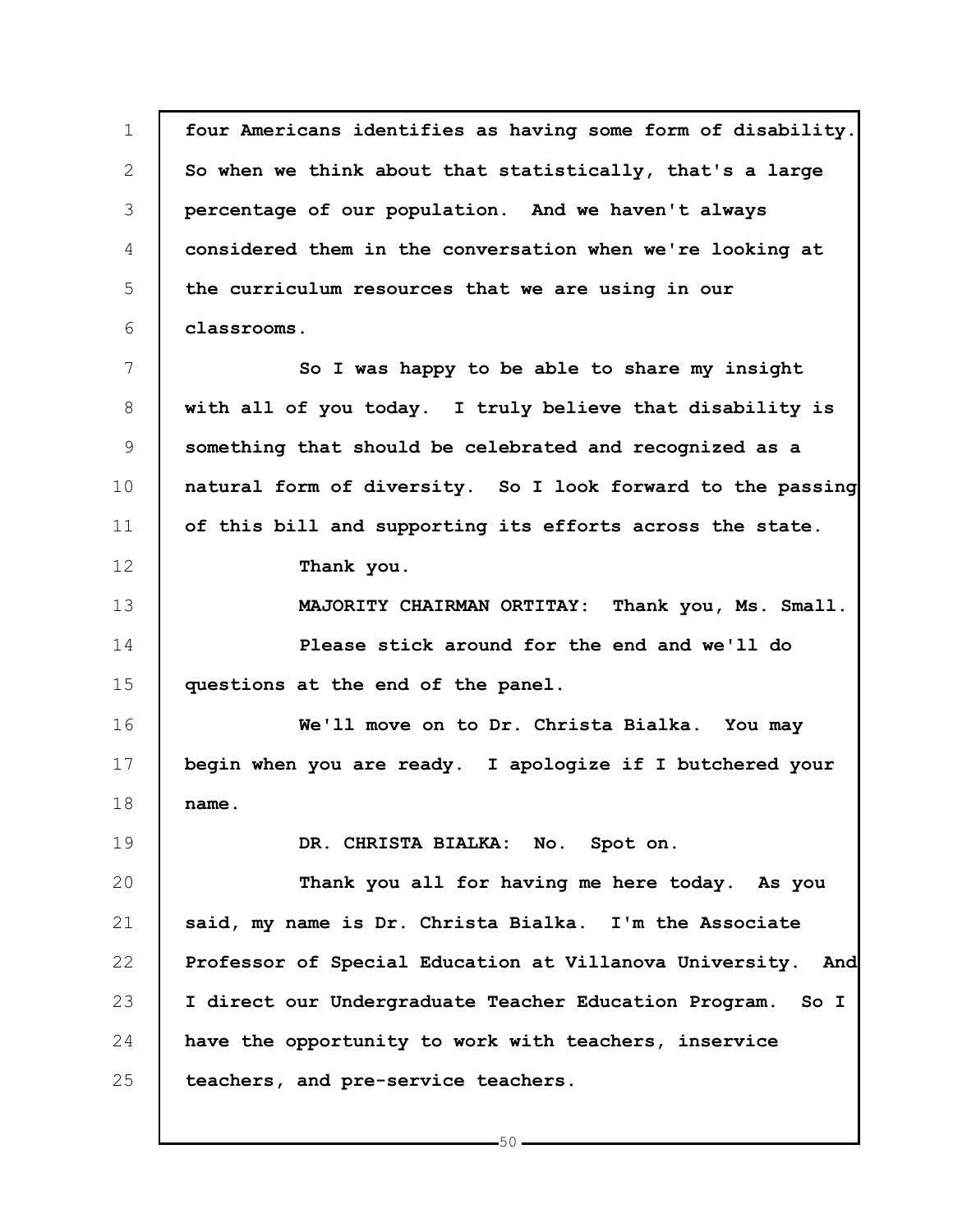1 2 3 4 **In addition to that, I was a former high school and middle school educator. I am the parent of a child with a disability and I identify as disabled. So all of that together forms my perspective today.**

6 7 **So as Kate mentioned, disability is one of the largest minoritized populations in the United States but it is not discussed in that way. And disabled students, as a result, can be left in the margins.**

5

8

9 10 11 12 13 14 15 **Research shows that not out of any fault but a lot of times kids, especially non-disabled kids, are hesitant to engage with peers with disabilities because they haven't had the opportunity to really talk about it, to think about it. And that can affect not just their peers who are disabled, but can also affect them and their growth and understanding.**

16 17 18 19 20 21 **In addition to that, students with invisible disabilities in the classroom and are part of the classroom can face issues related to legitimacy. So for these reasons, disabilities should be positively represented in the school environment rather than added as a special focus during one or two days of the academic year.**

22 23 24 25 **So in addition to teaching, one of my hats, I am a researcher. And I have had the opportunity to conduct a pilot study with colleagues at Fairleigh Dickinson. And we sent a survey to folks who identified as disabled just**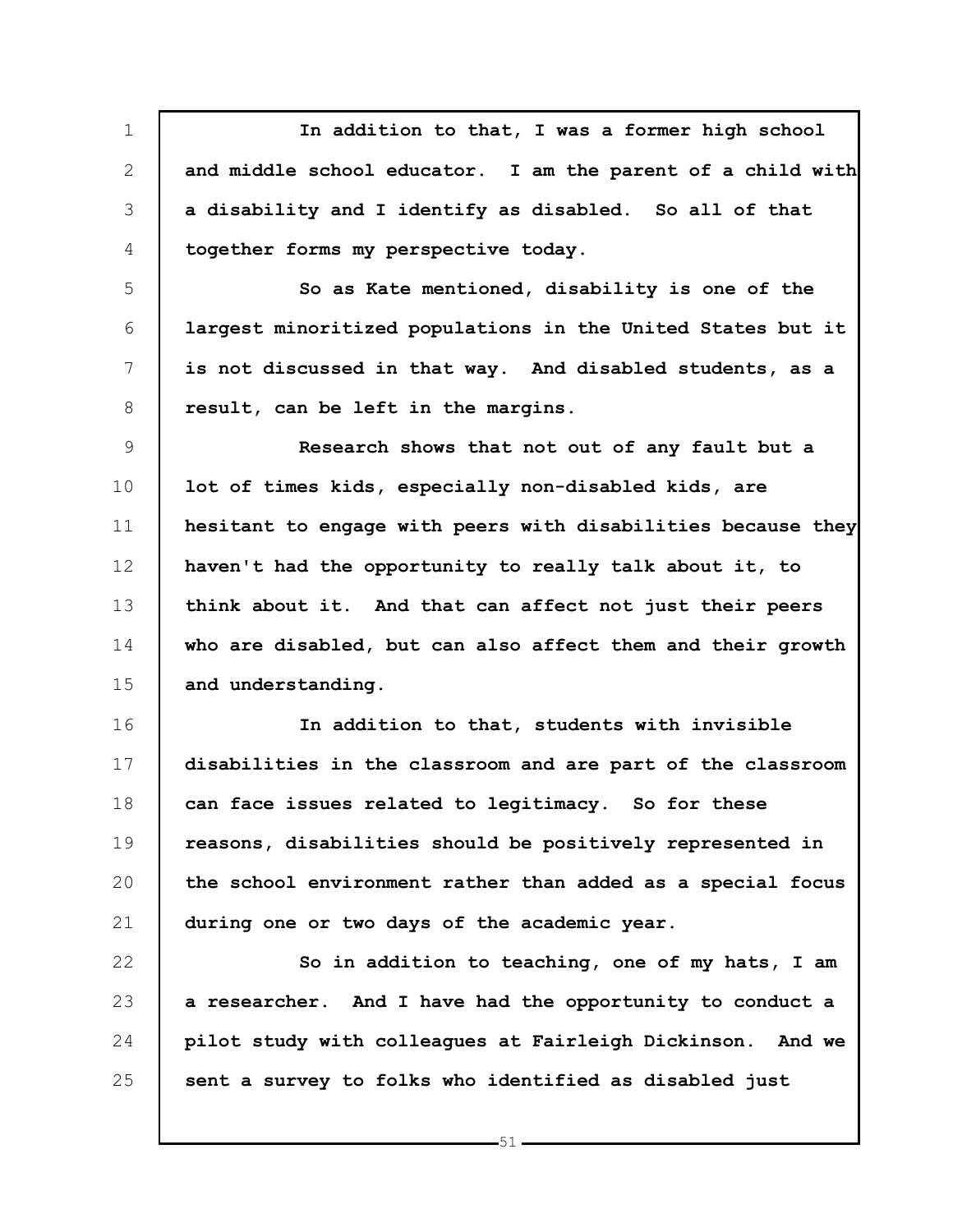1 2 3 4 5 6 7 8 9 10 11 12 13 14 15 16 17 18 19 20 21 22 23 24 25 **asking them, what was your experience like in school? And out of that -- it was a small sample. But out of that sample, 43 percent of them said they never had the opportunity to talk about disability in their schools. And to clarify kind of that statistic, of the remaining population, only one person said that disability was talked about positively during their elementary schooling. One person said it was talked about positively during their middle school years. And only three people said it was talked about positively when they were in high school. Again, this is a small sample. It's only 50 folks. But I think that it speaks to a lot larger issue about why we need to be having these conversations with kids in schools. And I think the other note that I wanted to add is that the majority of this population graduated within the last ten years. So as one of the participants said, everyone will meet a disabled person in their lives at some point. So it's better to start talking about it and raising awareness about it now. I'm going to end with a personal story that gets to the heart of why this matters. Earlier this month, my 11-year-old was waiting for his after school bus and two peers unprompted came up to him and they called him autistic and they called him retarded.**

 $-52$  -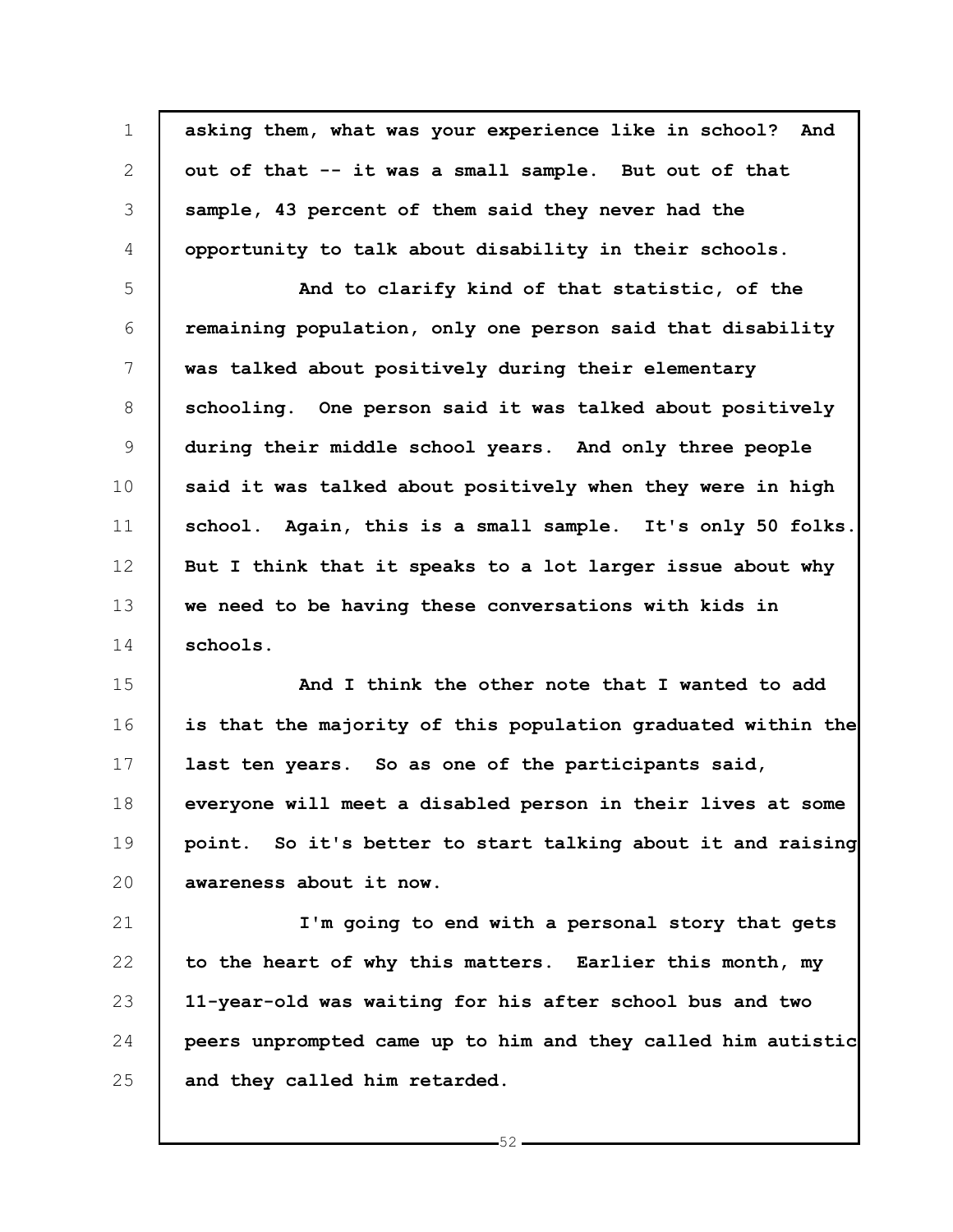1 2 3 4 5 6 7 8 9 10 11 12 13 14 15 16 17 18 19 20 21 22 23 24 25 **So I want to state for the record that there is nothing wrong with being autistic. And there is nothing wrong with having an intellectual disability. What was wrong is that these words were used as negatives and they were used as insults. And my son came home in tears and said, like, why are these kids thinking it's okay to be talking about disability in this way? Because his father and I are both educators, he gets a lot of disability-related conversation at home. So while this hit home for me personally, it's not uncommon to hear children use disability-based language to try to belittle others. Again, there's nothing wrong with being disabled. But if we continue to leave disability out of the picture, we're never going to get to a place where children can ask genuine questions and learn about people who may talk or look or act differently than they do. And it's also been said that you can't be what you can't see. Disabled kids need to be able to see themselves positively represented in the classroom so that they understand that they're capable of great things. Thank you so much. MAJORITY CHAIRMAN ORTITAY: Thank you. Thank you for sharing your story with us. Next we'll move on to Tanya Contos. Tanya, you may begin when you're ready.**

 $-53-$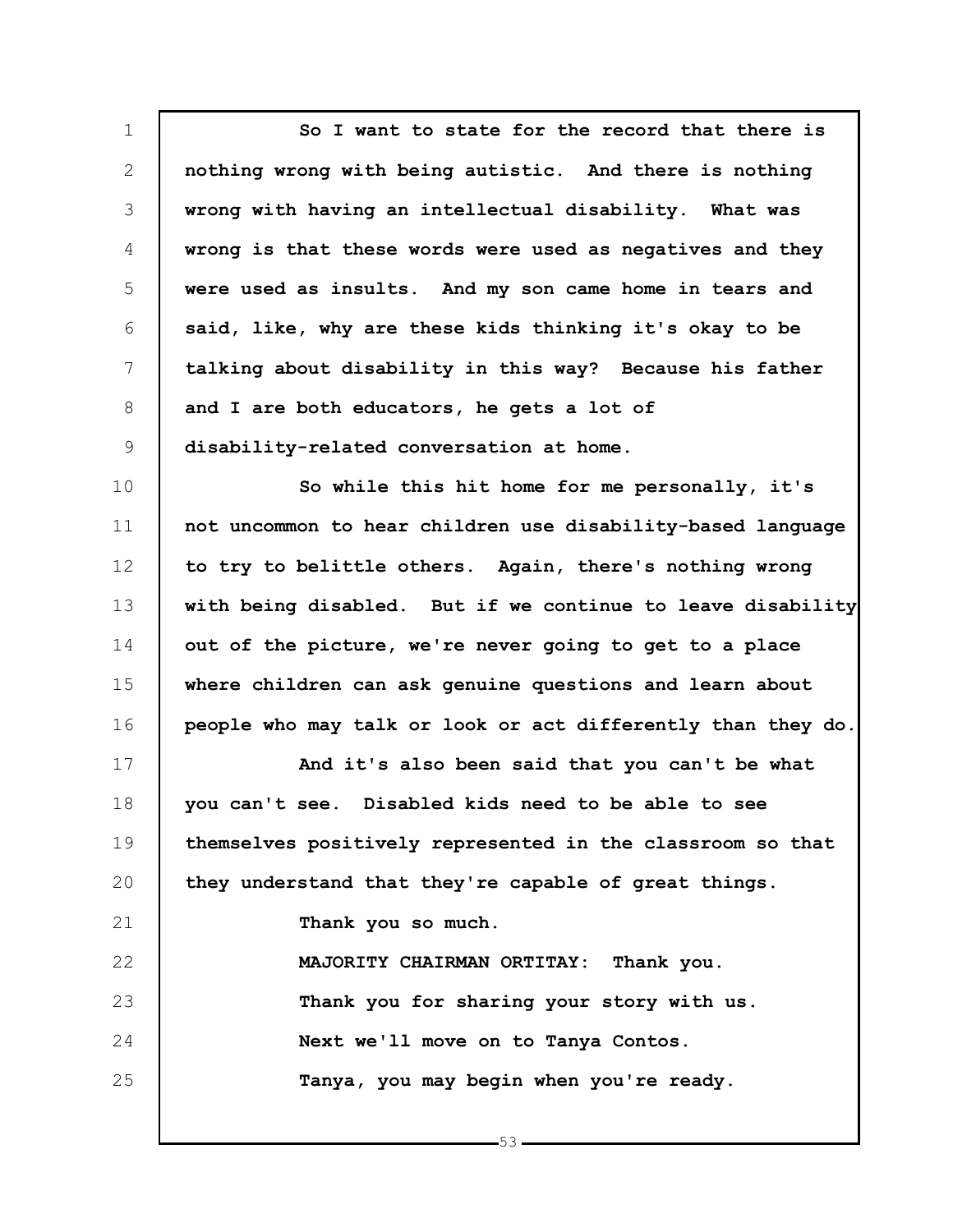1 2 3 4 5 6 7 8 9 10 11 12 13 14 15 16 17 18 19 20 21 22 23 24 25 **MS. TANYA CONTOS: Good morning. And thank you to the honorable members of the House Education Subcommittee on Special Education for inviting me to testify before you today and also to the amazing testifiers before me. My name is Tanya Contos and I am the Curriculum and Instruction Coordinator at the Pennsylvania Distance Learning Charter School, a public cyber charter school. I am a Pennsylvania certified supervisor of curriculum and an experienced teacher. I do appreciate the opportunity to share my reflections regarding the proposed bill. One point that I want to highlight in my testimony is that curriculum is only as quality as the individuals delivering it. And this involves professional learning. Josie and many of the other testifiers before talked about these opportunities to possibly examine inclusive practices and also culturally responsive education. There's a lot of definitions about culturally responsive practices. There's also a lot of names for it. But one of my definitions of it is that we maintain an inclusive curriculum that is not only respectful of differences in our learning community and the classroom, but it also highlights the accomplishments of all diverse individuals.**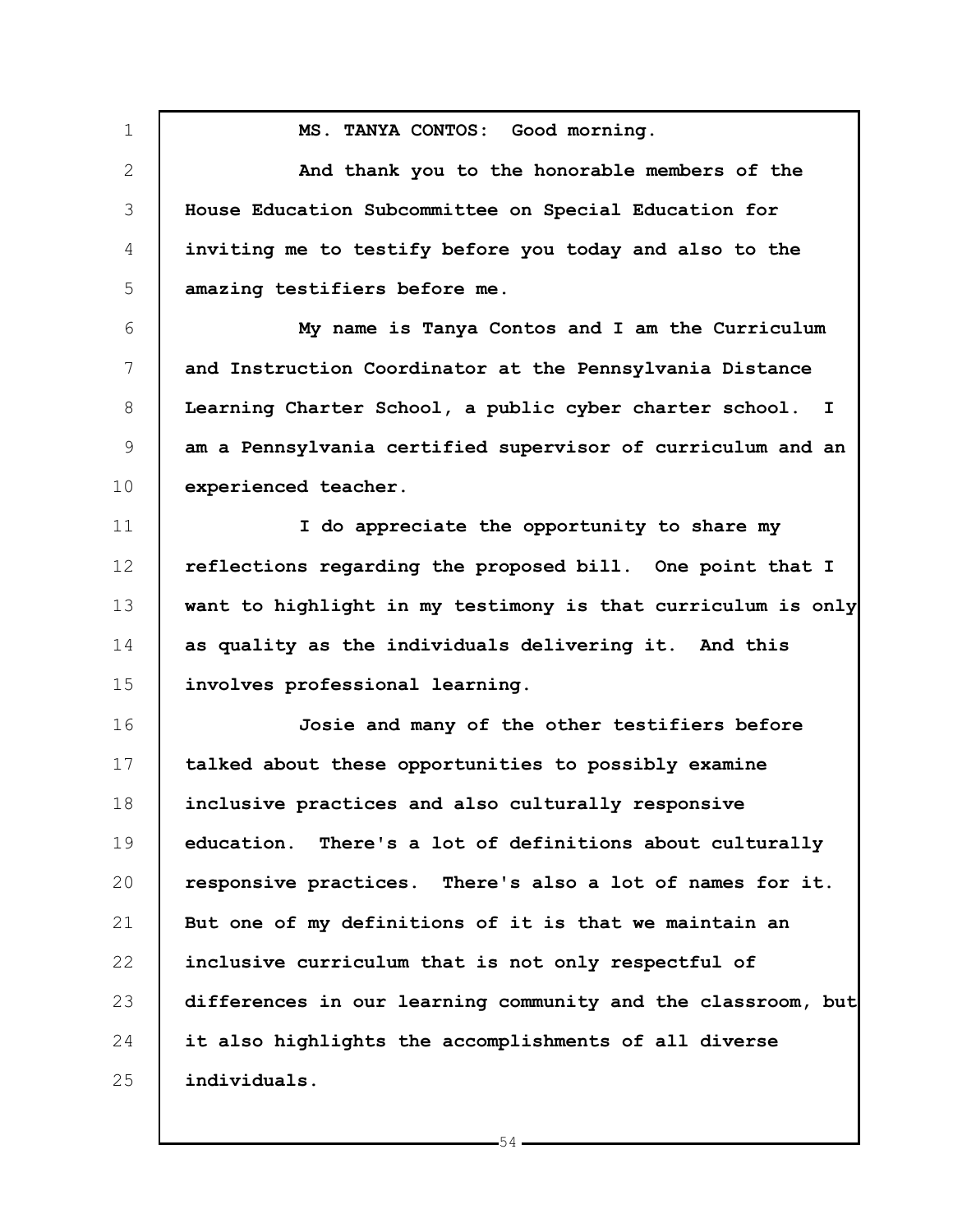1 2 3 4 5 6 7 8 **And my favorite analogy to explain this practice is providing the window and mirror opportunities for our students. Window opportunities allow students to learn about those who are different than themselves and offers a view into their experience. When you use this practice in the classroom, all students get to experience exposure to diversity, whether it be culture, religion, lifestyle, disability, or skin color.**

9 10 11 12 13 **The mirror opportunities allow students to see themselves or a part of themselves in others. This is an empowering experience because students can see a reflection of who they are. These opportunities help build empathy, resilience, and inclusivity for all of our students.**

14 15 16 17 18 **As outlined in the memorandum for House Bill 726, the goal of this proposal is for students to feel safe and supported in their learning environment. And this is accomplished organically when these teaching methods are used in the classroom.**

19 20 21 22 23 **An additional area that I would like to address is in our current standards. There are currently six standards in the area of the social studies and there are four sets of academic standards, which the biggest of our social studies instruction are approaching 20 years old.**

24 25 **Many of these standards list individuals who have disabilities. But the problem is that there is no**

 $-55-$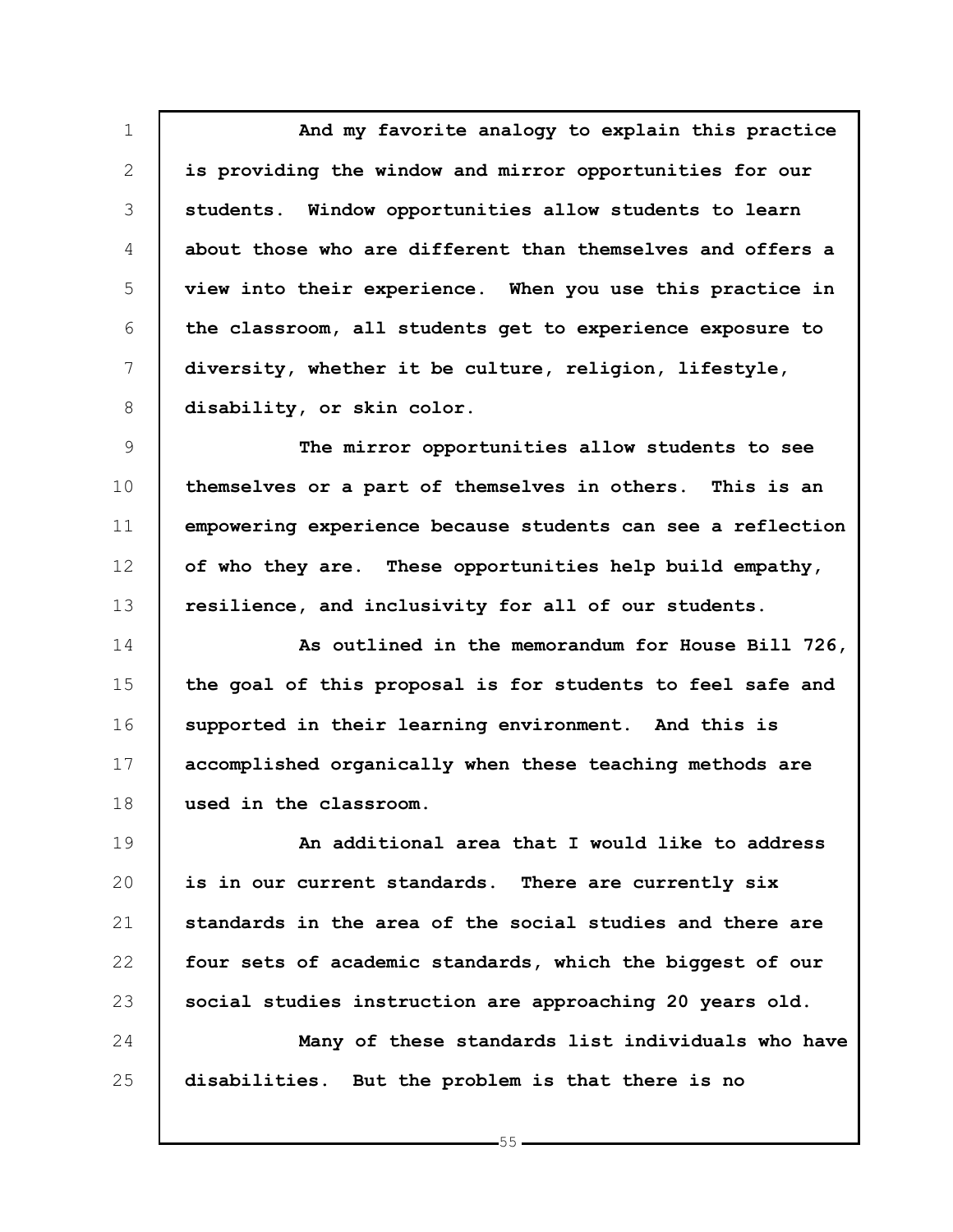1 2 3 **connection in providing these window mirror opportunities without that culturally responsive teaching and those practices.**

4 5 6 7 **Various surrounding states have updated their standards in the past two years to encompass a more inquiry-based learning model and culturally responsive practices fit well within those frameworks.**

8 9 10 11 12 13 14 15 **I did outline some additional considerations in my written testimony. But I would like to express support on behalf of PA Distance Learning for the Disability Inclusive Curriculum instruction and the goal of this legislation. I would like to highlight that I feel like professional learning on culturally responsive teaching can affect practice and teacher efficacy in instruction for diverse learners.**

16 17 18 19 20 **Thank you to the Subcommittee for allowing me to discuss a topic that I'm passionate about. And thank you to Representative Ortitay for sponsoring this legislation. I appreciate the work of our leaders in wanting to create a more inclusive community for our students.**

**Thank you.**

21

22 23 24 25 **MAJORITY CHAIRMAN ORTITAY: Thank you, Tanya. And last, but certainly not least, Dr. Rachel Andler of one of my home school districts in South Fayette. Dr. Andler, you may begin when you're ready.**

 $-56-$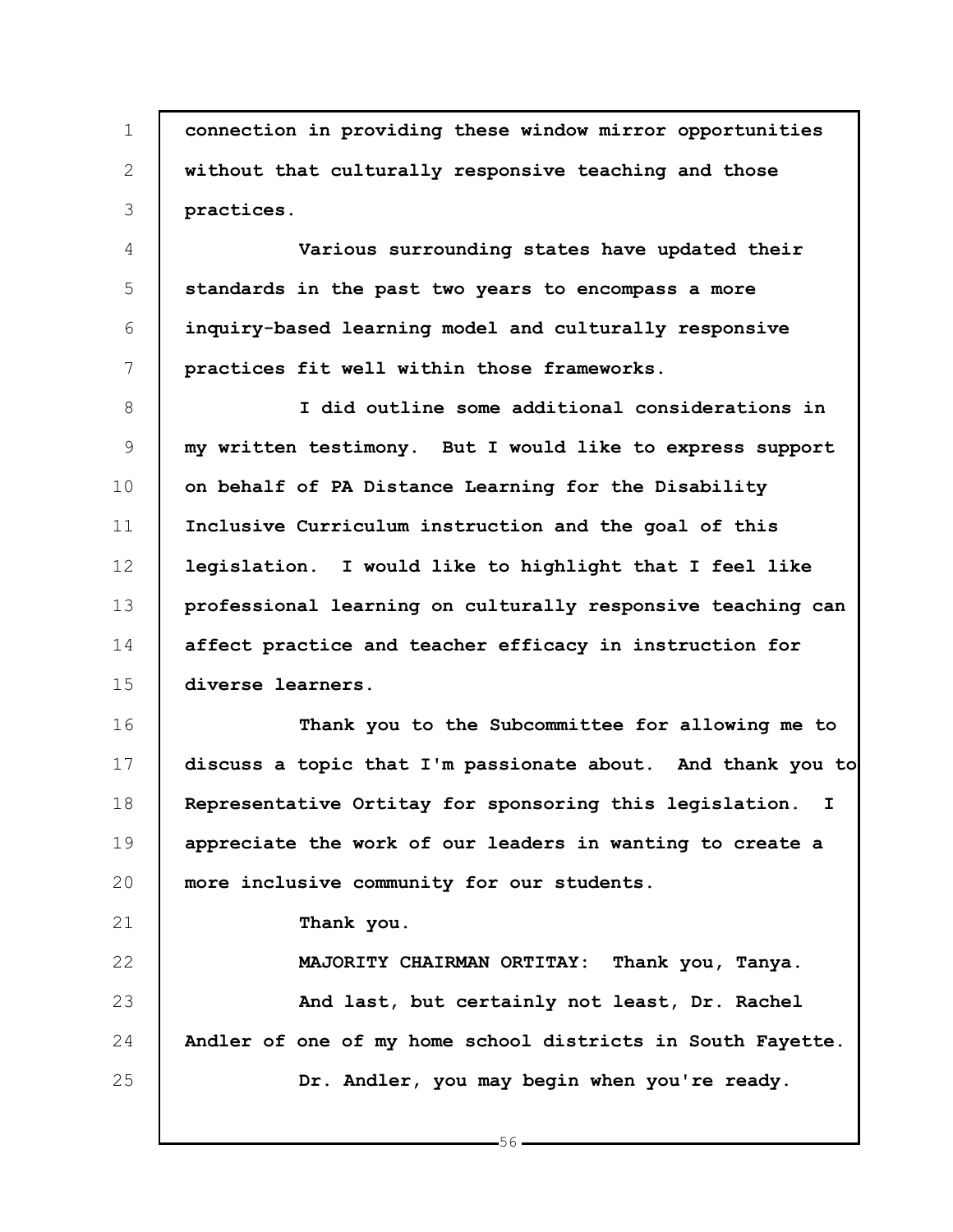1 2 3 4 5 6 7 8 9 10 11 12 13 14 15 16 17 18 19 20 21 22 23 24 25 **DR. RACHEL ANDLER: Thank you. Thank you for the opportunity. My name is Dr. Rachel Andler. I have been the Director of Student Support Services here at South Fayette for the last two years. Prior to that, I have been a Director of Student Support Services in two other districts. So my work encompasses in this area for the last ten years. Also, too, it's something I'm very passionate about. One thing I think of when we talk about disability representation, I think of the force now that we've seen. Think about two months ago when we saw that viral picture of the little boy, the little two-year-old boy seeing himself as Antonio from the movie. We saw that went viral. It was with the hashtag representation matters. And when the mother spoke on Good Morning America about how impactful that representation and the power can be, I think about, now we need to take it a step further and look at disability representation and how important that power can be. So bringing it into our schools has the ability to change established curriculum and change perceptions based on stereotyping at least previously in the media where, you know, disabilities can be viewed upon as less than. This is a change to normalize the lives of disabled individuals and build a sense of belonging, which is an**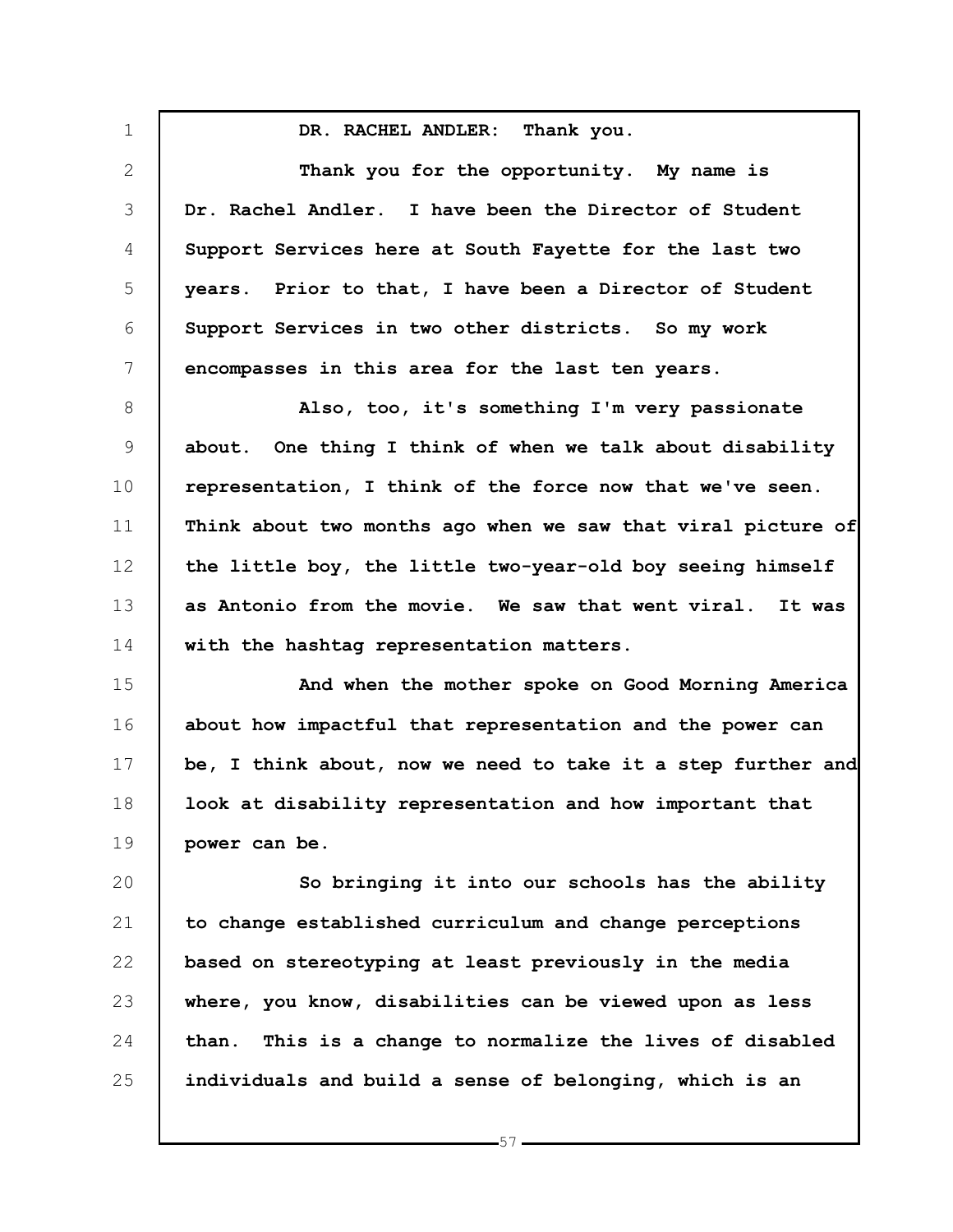| $\mathbf 1$  | important factor of students learning success in school.     |
|--------------|--------------------------------------------------------------|
| $\mathbf{2}$ | South Fayette Township School District recognizes            |
| 3            | the importance of this by embedding diversity, equity        |
| 4            | inclusion, and belonging to everything we do.                |
| 5            | As Director Clancy mentioned, 66 percent of our              |
| 6            | students that are identified as special education are in the |
| 7            | general education curriculum, 80 percent or more. We have    |
| 8            | the full belief of inclusion. We have our best programs      |
| 9            | such as Best Buddies and Shout. These are extracurricular    |
| 10           | activities, of course, but, you know, we still have work to  |
| 11           | do.                                                          |
| 12           | We are very -- I'm very proud that South Fayette             |
| 13           | believes in inclusion and disability as part of that when we |
| 14           | talk about DEIB. But not every district has that ability to  |
| 15           | do so. So here at South Fayette, we still have a lot of      |
| 16           | work to do in building our curriculum and integrating it to  |
| 17           | our day to day so that our students get that piece of that.  |
| 18           | But as I mentioned to you, the history standards, they are   |
| 19           | 20 years old, so opting in that curriculum would be helpful. |
| 20           | Also, too, when you look at bringing that                    |
| 21           | awareness to our students, it sets the tone that we are all  |
| 22           | equals regardless of who we are when we value and celebrate  |
| 23           | our differences. The table that we all come to looks a       |
| 24           | little bit richer. And we are better for that window of      |
| 25           | opportunity as mentioned.                                    |

 $-58-$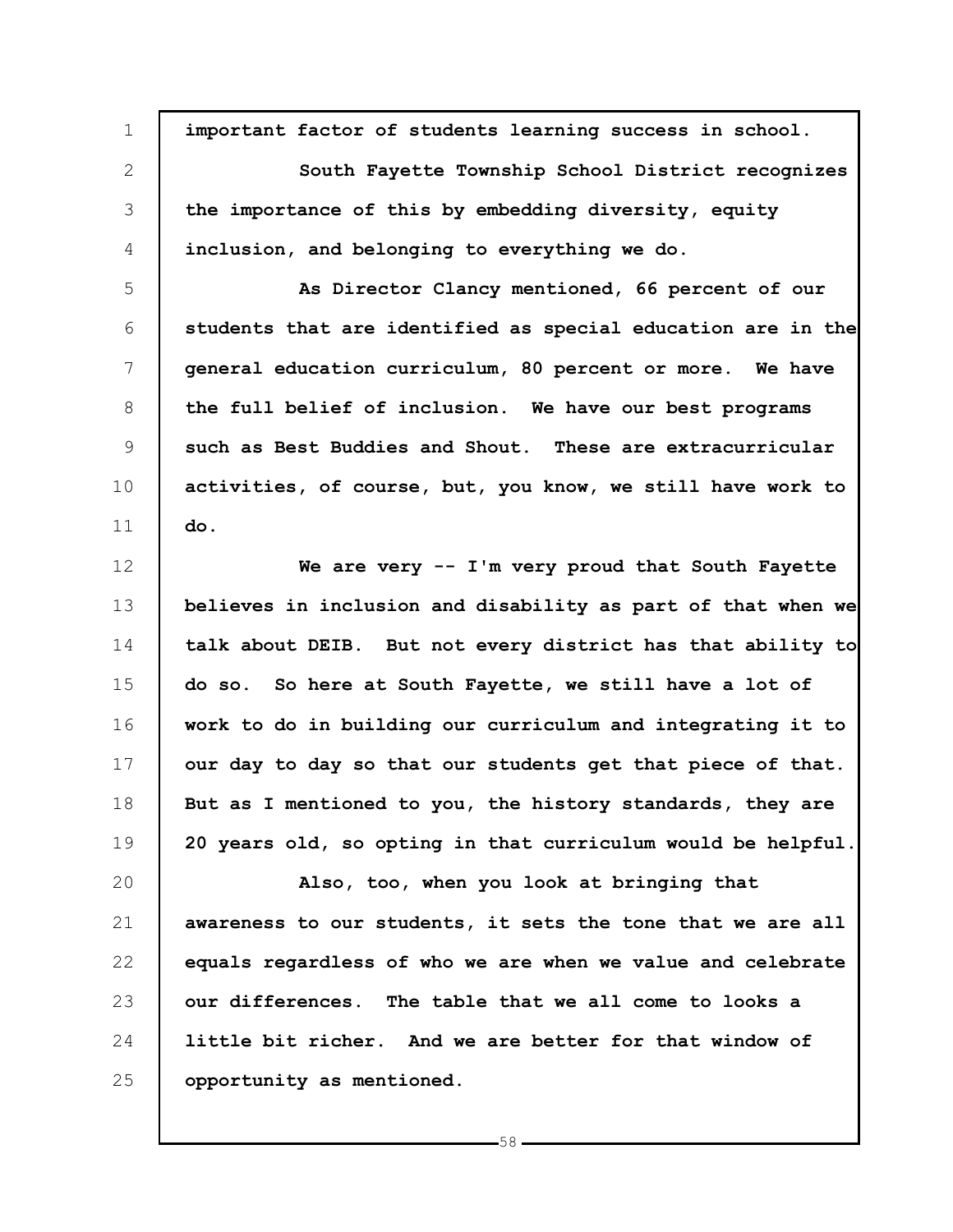1 2 3 4 5 6 7 8 **Dr. Smith mentioned previously 18 percent of our students in the Commonwealth of Pennsylvania identify with a disability and receive special education services. Almost half of these students are identified with a specific learning disability, disabilities that you wouldn't see unless identified. So we also need to make sure we are celebrating our diverse students for those disabilities that aren't seen with the naked eye.**

9 10 11 12 13 14 15 16 17 18 19 20 **Franklin Delano Roosevelt, we all talk about how wonderful a President he was. And, you know, we always caveat at the end, he was in a wheelchair. He had polio. That oftentimes isn't addressed or isn't, you know, in light of his circumstances or we talk about those things. We talk about how wonderful a President he was. But thinking about the challenges that he overcame, that's an important value that students can then see that as role models. When they see themselves in curriculum, when they see themselves in their teaching materials, they then have a role model to understand that I can. They have their own Me Too Movement of I can.**

21 22 23 24 **We often talk about, you know, role models for what we aspire to be. And I think back to when Dr. Badger, just two panels ago, talked about what her role model was and not many people know about that.**

25

**If you think about the government lawyer who was**

 $-59-$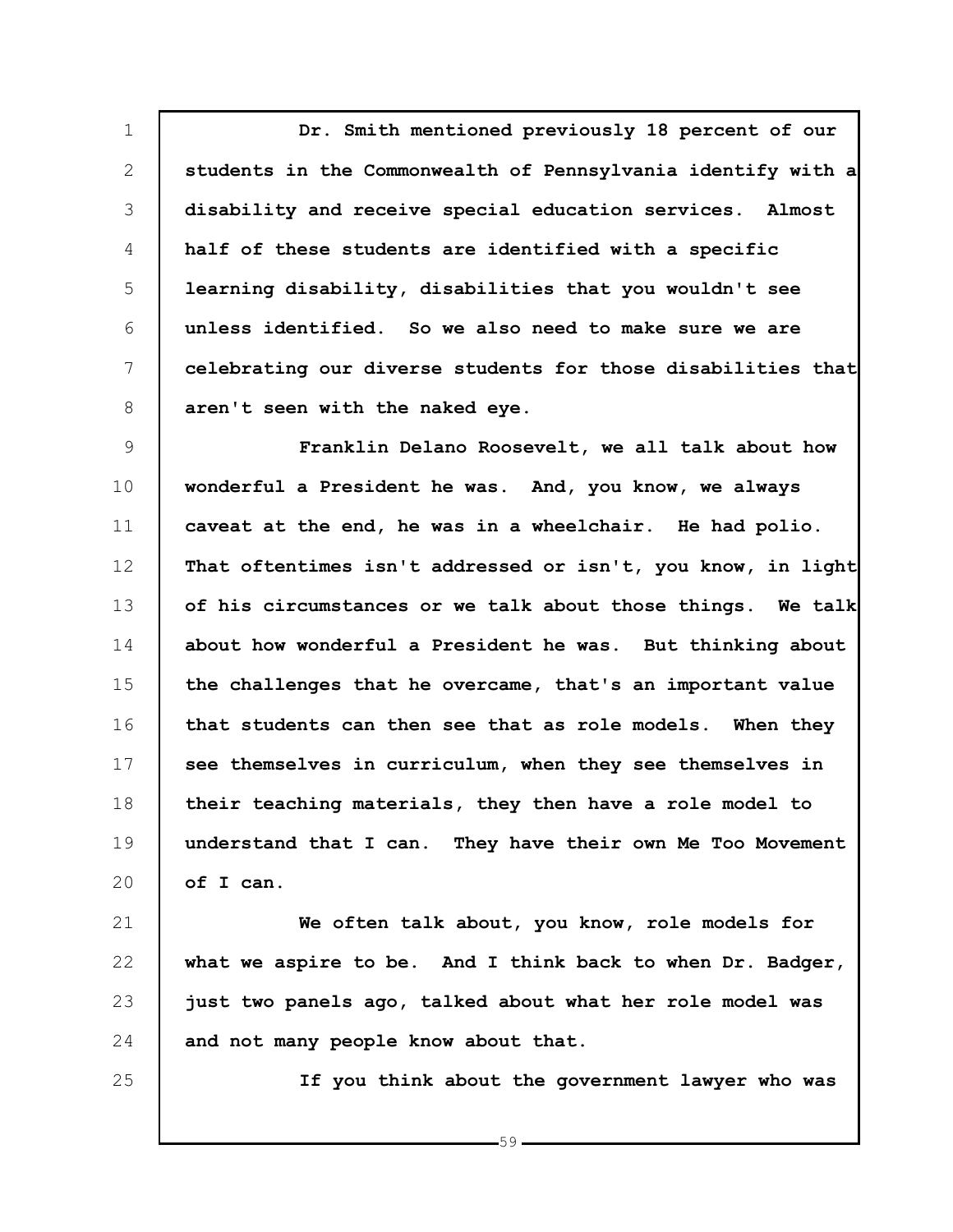1 2 3 4 5 6 7 8 9 10 **turned away from 39 law firms because of his disability, because he had a polio-related -- it ended up being muscular dystrophy. He founded the Muscular Dystrophy Association. He then took work at the FCC. He was removed from the FCC of his position because of his disability needing a wheelchair. He sued the FCC for discrimination in 1971, which then led to the landmark legislation which took - let's keep in mind from 1971 to 1990 for the Americans with Disability Act, that act is what formulated all of our work today.**

11 12 13 14 15 16 **But many of their students don't know that that's why we do what we do. Our students that are non-disabled or able students, they don't understand that that's why we provide hearing impairment for students. We do the FM systems. Or the need for wheelchair access or why we provide those accommodations.**

17 18 19 20 **Having that knowledge base then brings in that inclusive ability that fosters that connection for our students that just because I have a disability doesn't mean I am less than. I am equal just like you.**

21 22 23 24 25 **And 25 percent of the world population will experience a disability in their lifetime. And you may or may not know that person to have that disability but you need to be respectful and honorable and understand what everyone is experiencing. And providing an opportunity in**

 $-60 -$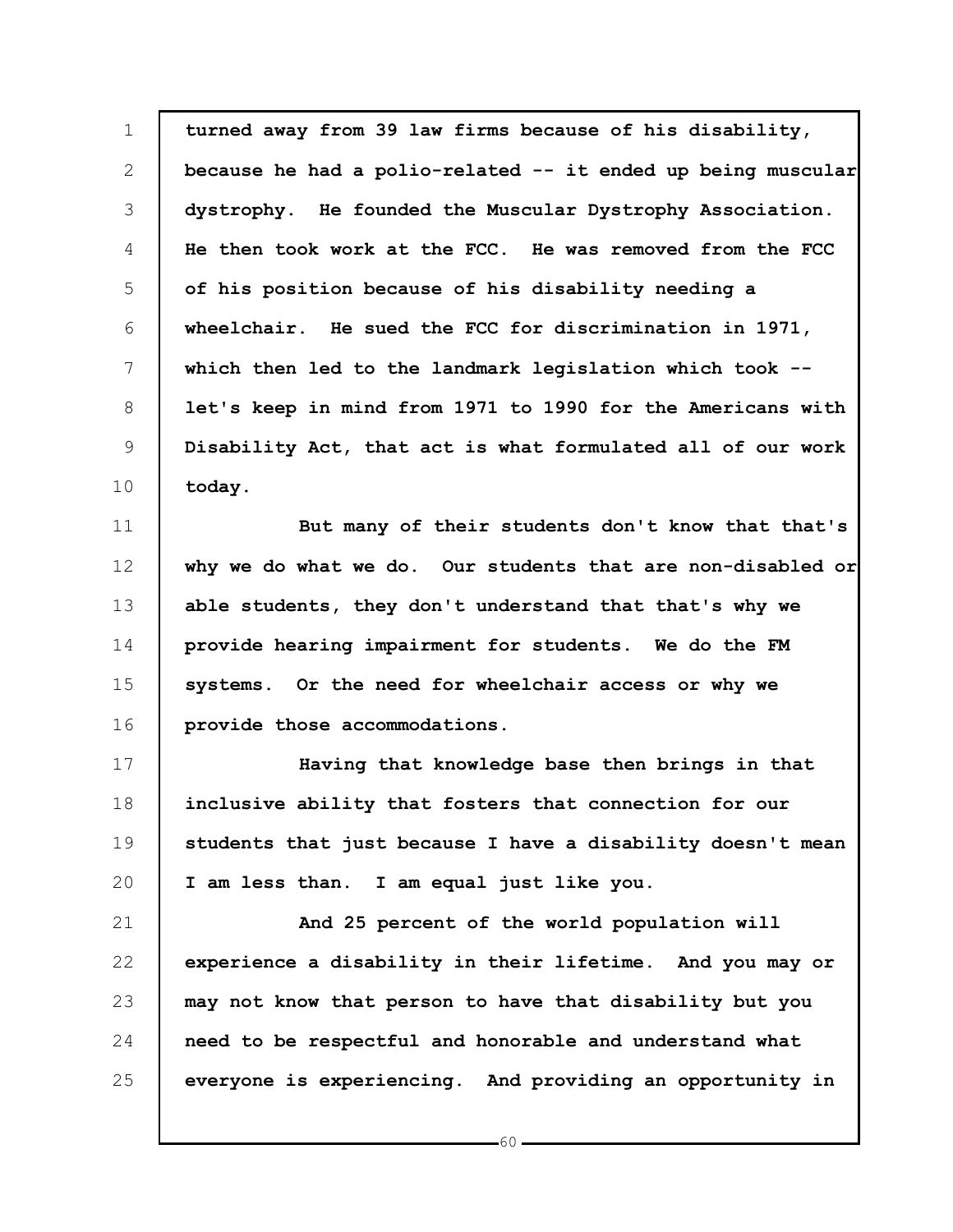1 2 3 4 5 6 7 8 9 10 11 12 13 14 15 16 17 18 19 20 21 22 23 24 25 **the curriculum for students gives that opportunity for those learning experiences so that when they go on outside of K-12 education, they are then becoming a more tolerant world outside. Thank you for the opportunity. MAJORITY CHAIRMAN ORTITAY: Thank you. I appreciate you all being here. We'll move on to questions now. Chairman Sonney. REPRESENTATIVE SONNEY: Thank you, Mr. Chairman. This would be, I guess, mostly for Kathryn Small. Could you just give us an example of some of the successes that you believe that, you know, you have been able to move forward in your position and also some of the challenges? MS. KATHRYN SMALL: So I would absolutely say that one of the successes has been really supporting teachers in understanding how to essentialize a curriculum. So really being able to look at the state standards and then our standards for the PASA eligible students, who are Pennsylvania Alternate System of Assessment, our students with the most significant disabilities and really finding the ways that they can be included in the general education classroom in more meaningful ways. The goal ultimately for them being there is to**

61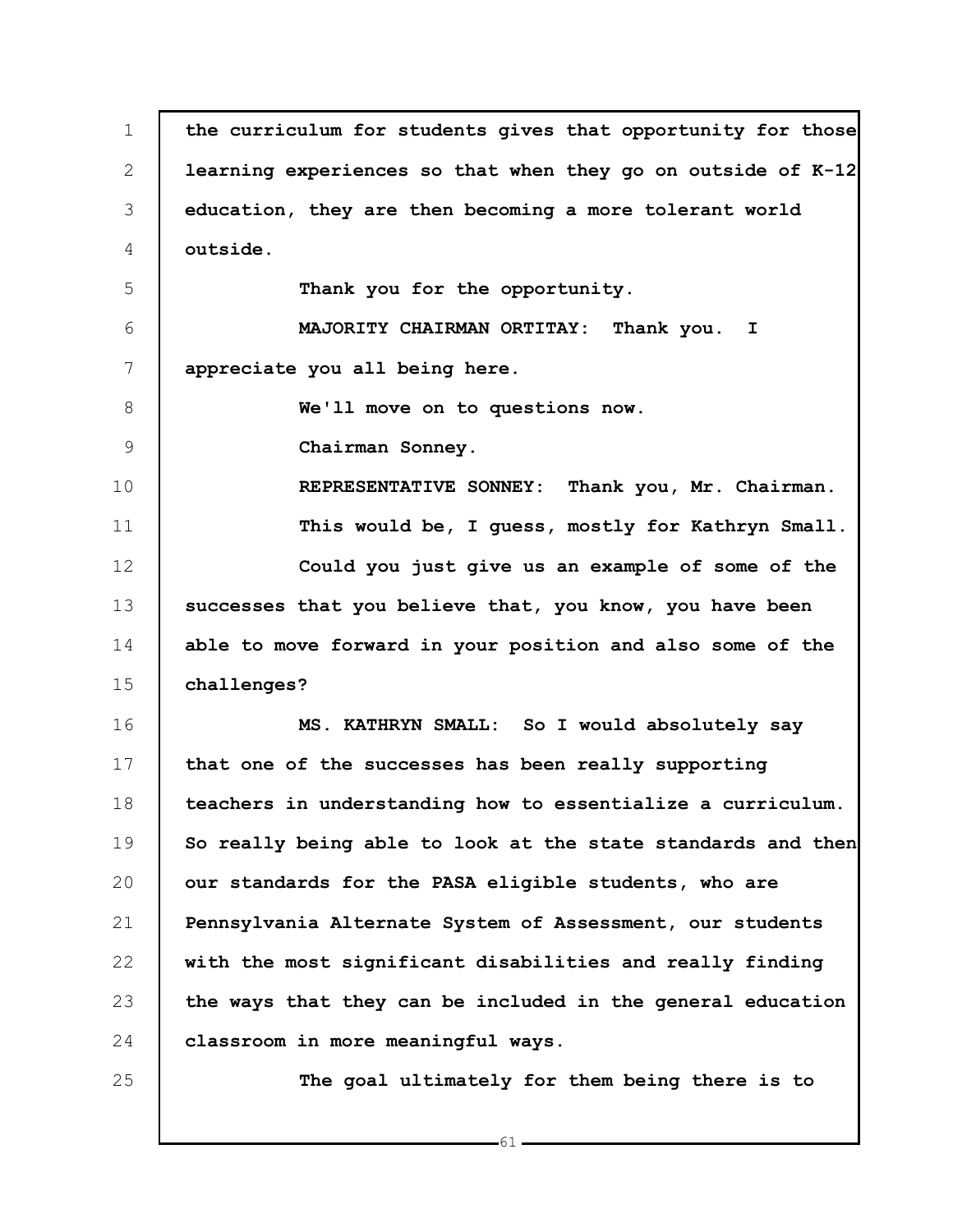1 2 3 4 5 6 7 8 9 10 11 12 13 14 15 16 17 18 19 20 21 22 23 24 25 **learn alongside their general education peers. So that work has really increased our abilities to include students more meaningfully in the classroom. I would say one of the challenges is absolutely mindset in terms of believing that students with disabilities have the potential to meet the same expectations that we hold for all students. So seeing is believing. And I have experienced that in my work. And the more that we increase our efforts to include students that have significant disabilities, that have learning disabilities, really any kind of disability, is best for all. REPRESENTATIVE SONNEY: And again, how long have you been in this position? MS. KATHRYN SMALL: This is my second year in an instructional coaching position. And I have been in public education for over ten years now. REPRESENTATIVE SONNEY: And how many hearts and minds within our school do you think that you have been successful with so far? MS. KATHRYN SMALL: Well, I would say that I would wish that there was a team here to be able to speak to that. Quite a few. We are a large district outside the suburbs of Philadelphia. And over the past eight years, we've really seen a significant transition in the way that**

 $-62 -$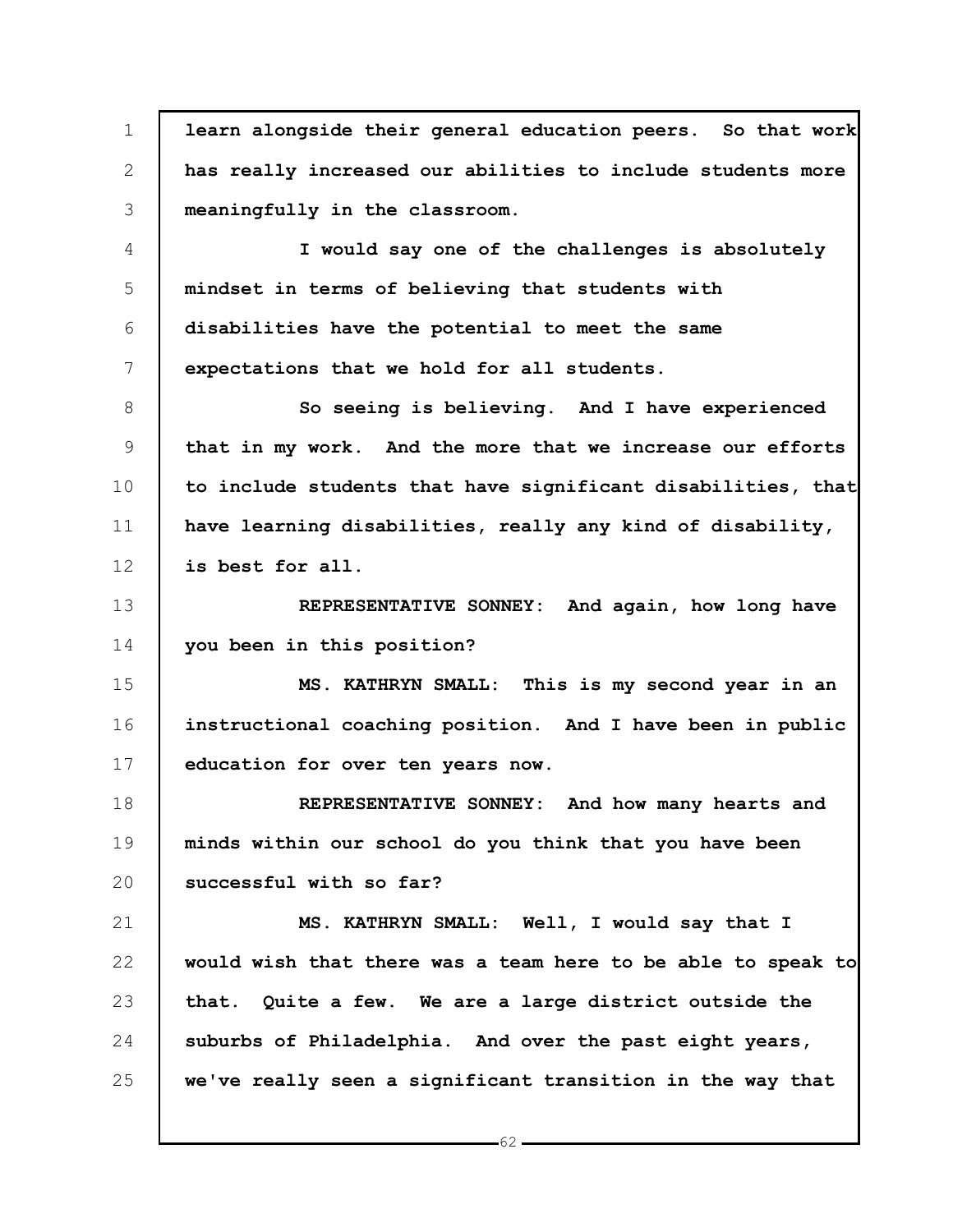1 2 3 4 5 6 7 8 9 10 11 12 13 14 15 16 17 18 19 20 21 22 23 24 25 **teachers understand disability and the skills that they have to be able to support that in their classroom. REPRESENTATIVE SONNEY: Thank you. Thank you, Mr. Chairman. MAJORITY CHAIRMAN ORTITAY: Representative Hohenstein. REPRESENTATIVE HOHENSTEIN: Thank you, Chair. I just want to say thank you to all of you for coming and providing your experiences with how curriculum can be developed. One of the phrases that has been ringing through as we've looked at this legislation is, nothing about us without us. And that speaks to the idea that this bill and curriculum implementation for this community needs to be something that engages and involves the members of the community. And I know previous speakers have presented that idea. And the Department of Education Deputy Secretary and Director were also supportive of that idea. But from that developmental standpoint, from the idea of the quality of the curriculum that you're going to present, why is that concept important? DR. CHRISTA BIAKLA: I'm happy to start. I think that it brings the perspective of someone with lived experience. And I think that that is critical. And I think that because disability is so varied, right, you**

 $-63 -$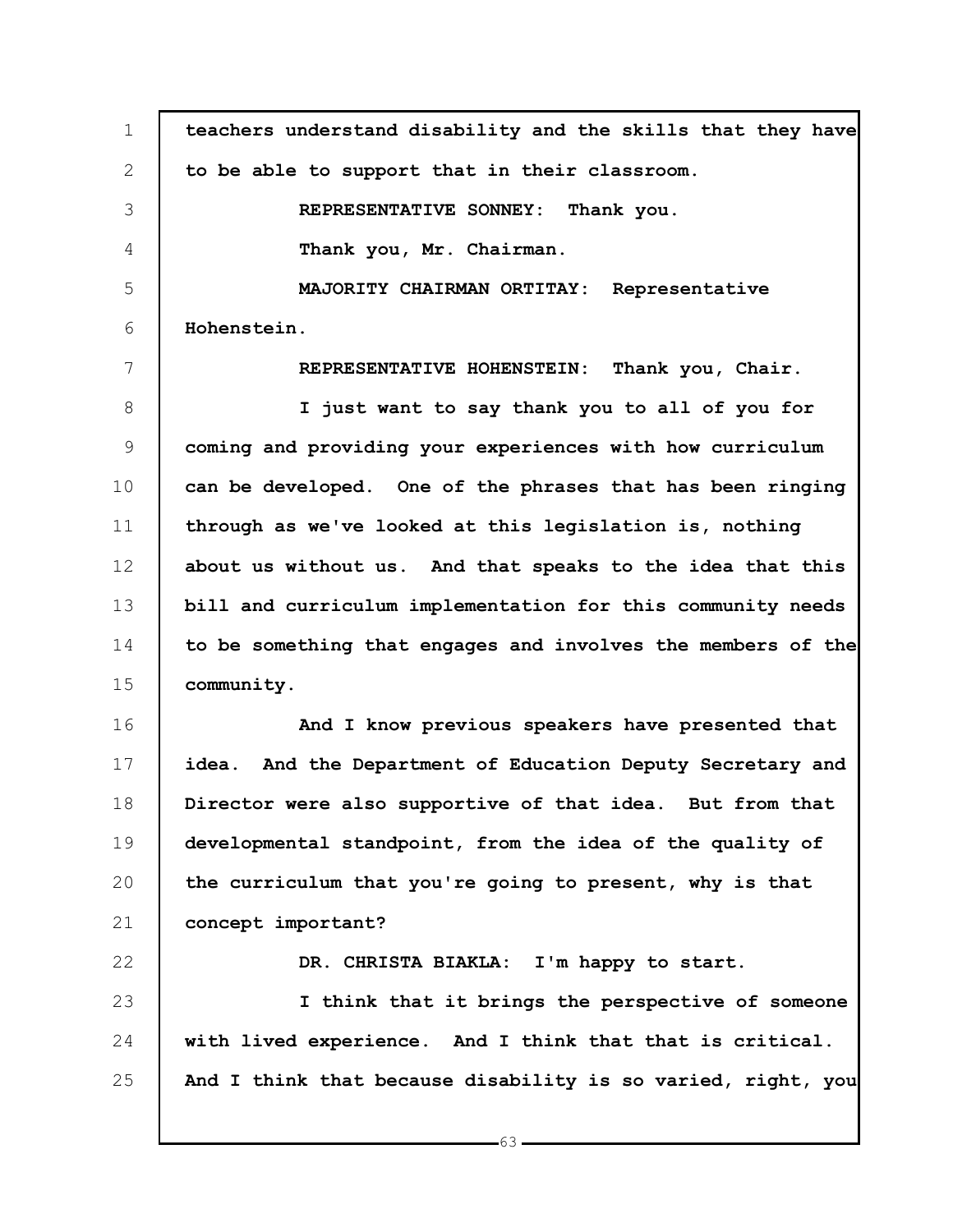1 2 3 4 5 6 7 8 9 10 11 12 13 14 15 16 17 18 19 20 21 22 23 24 25 **could have two people with the same disability who have very different experiences. That's why it's really important to include as many perspectives from disabled folks as possible because they are the ones who have had these -- like as Dr. Badger brought up before, like they have had these educational experiences that are worthy of sharing and I think help broaden an understanding, not just about themselves personally, but even things around language and about access and barriers. Because if you are a non-disabled person, you might not consider some barriers that folks with disabilities continuously encounter. So that's why bringing in the voices of disabled folks and forefronting them is something that I think is so important. REPRESENTATIVE HOHENSTEIN: Thank you. Thank you, Mr. Chairman. MAJORITY CHAIRMAN ORTITAY: Representative Gillen. REPRESENTATIVE GILLEN: Thank you, testifiers. It's been very illuminating. I'm certainly glad I took the drive to Harrisburg today. How has working with special education needs changed you personally as an individual? And perhaps if you shed some light on that, it could help all of us. MS. TANYA CONTOS: Just speaking of the various**

 $-64$ .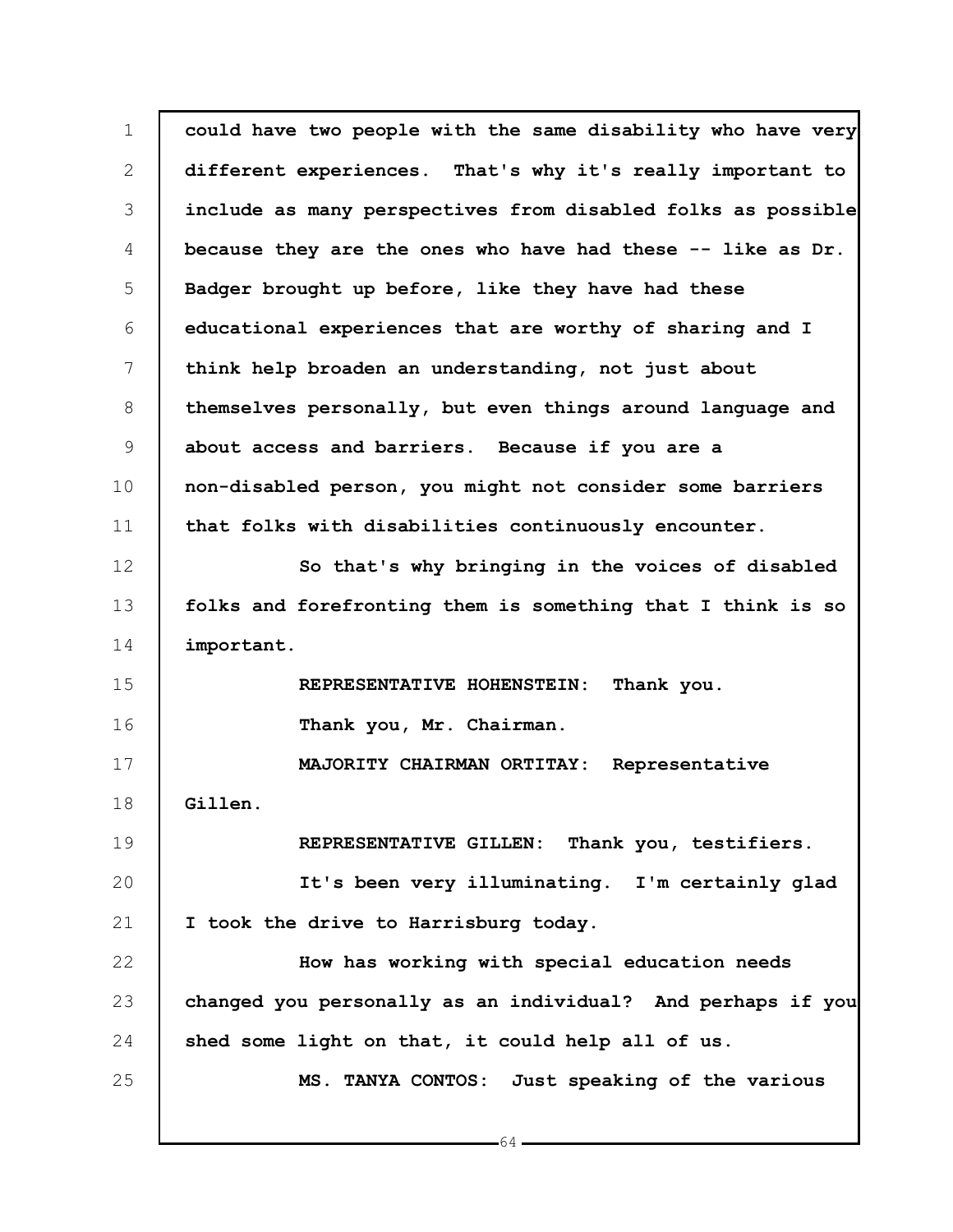1 2 3 4 5 6 7 8 9 10 11 12 13 14 15 16 17 18 19 20 21 22 23 24 25 **examples of particular experiences my students had when I was a teacher and I was just thinking about some literature experiences from some of the students that were identified as special education that text me or even e-mail me about a book or something that we read. And I always think back to those window and mirror opportunities because through literature, they were able to have that connection. So it may have been a character or an approach that we went through maybe in one of the texts that we read. And so I just always think back to I opened that door for that student to be able to see a part of themselves in somebody else. I think it's really about that connection piece. MS. KATHRYN SMALL: I can share, too. Historically, the way that school systems operate, we provide an evaluation to a student when they're experiencing challenges in school. And then there's a prescription, which is typically your special education services that they might be eligible for. And in my experience in working with people with disabilities, I've learned truly that the intention should never be to fix or to remediate the disability but to embrace that and to build upon a child's strengths and to make sure that we're providing them with the best set of strategies and skills to be able to accomplish whatever**

 $-65$ .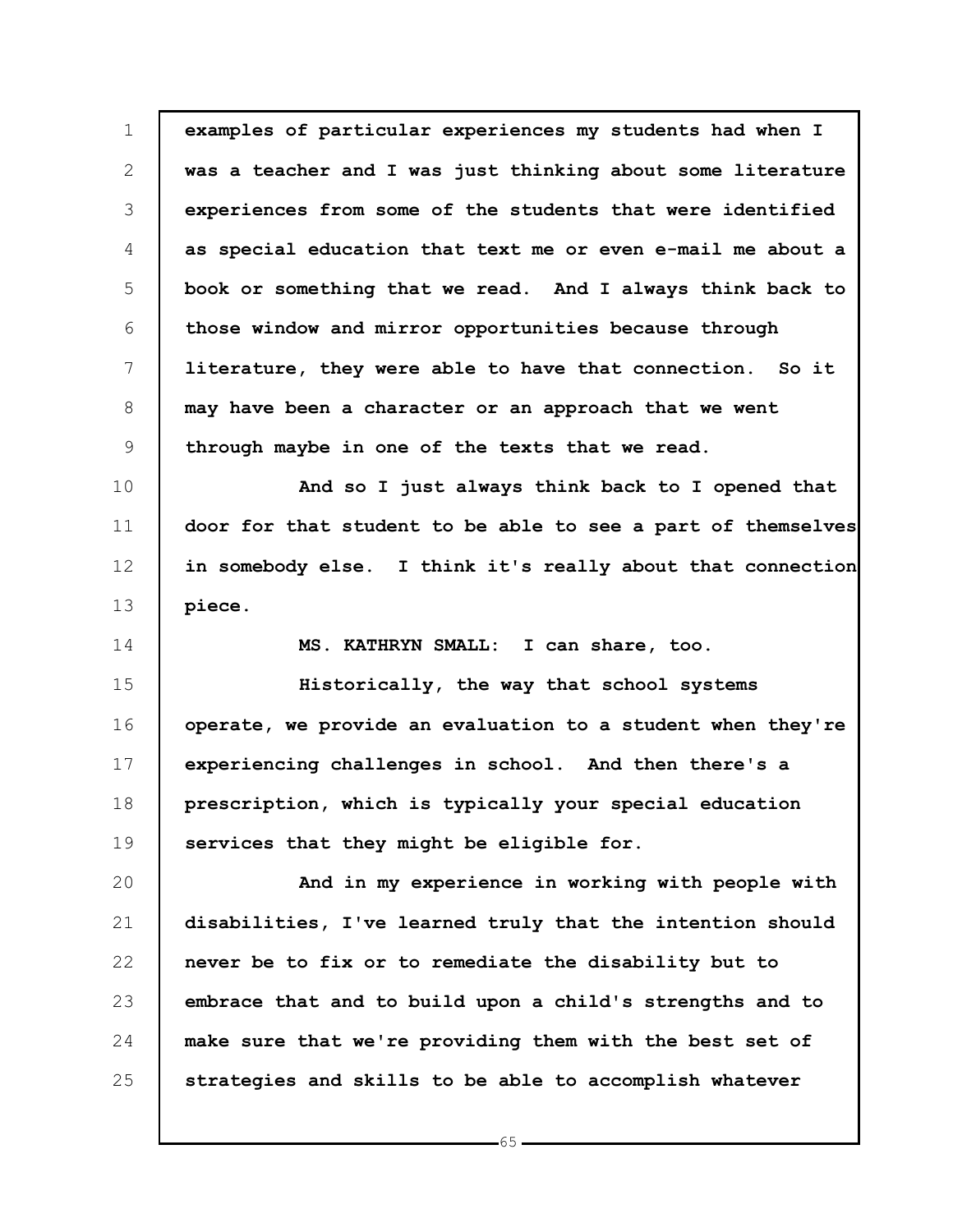1 2 3 4 5 6 7 8 9 10 11 12 13 14 15 16 17 18 19 20 21 22 23 **goals they have set for themselves personally and to be able to navigate the world in a meaningful way. DR. RACHEL ANDLER: I'll echo everyone's responses to that. You know, I've been doing this ten years now in this field. I was a math teacher previously. But I can just think of the different stories of the students that have touched me versus me helping them. When I think I'm advocating for them, but truly their experiences, what they experience in listening to my students and what we have done in the practice, each one of us here today, here in the classrooms, out in the field, are there for the students knowing that what we can do to help and benefit them and focusing again on those strengths so that they can be successful adults in that, you know, the post-K-12 environment. We just get them for a moment of time. Then they have their whole lives ahead of them. And so watching what they become, their lives become after us. And when they have called back to us and said, hey, look what I've been doing, it's so great to know that you have been a part, just a snippet of a part of that person's life. REPRESENTATIVE HOHENSTEIN: Thank you.**

24 25 **Thank you, Mr. Chairman, unless somebody else wanted to say something.**

 $-66-$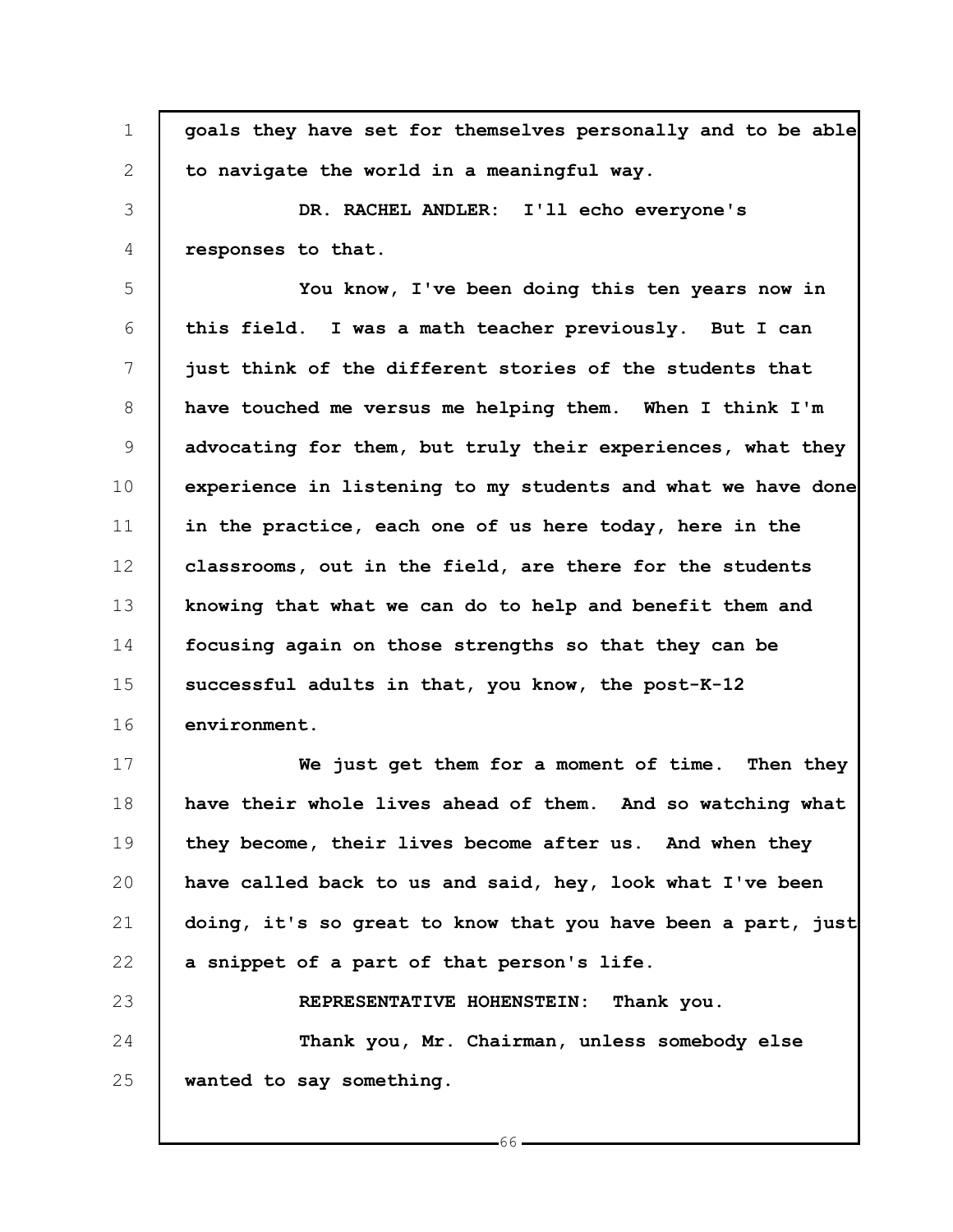1 2 3 4 5 6 7 8 9 10 11 12 13 14 15 16 17 18 19 20 21 22 23 24 25 **MAJORITY CHAIRMAN ORTITAY: All right. Thank you. I just have one final question and then we'll wrap up. I think at the first break myself and Chair Hill-Evans were discussing -- we were talking about teachers. And since we have a group of people who work with teachers and as teachers and train teachers, I thought it relevant to ask those questions. You know, we talk about what we're doing to help students. But what are we doing to help teachers in this space, help to train them, what resources are we giving them, and where are we lacking at these days? Ms. Small, if you want to start. Sorry to put you on the spot. MS. KATHRYN SMALL: No. That's okay. Thank you. And I'm glad to have this platform to be able to advocate for teachers specifically, because I'm sure most of you are aware we absolutely are facing challenges right now. And there's been a steady decline in the number of teachers that are receiving a certification at the state level. And this has been decreasing over the past couple of years. But I think the pandemic has certainly thrown an additional wrench into that. And I would say that we are experiencing a time in education where we are no longer the ones that are responsible for delivering facts, right. Kids have technology at their fingertips. They are able to find**

 $-67 -$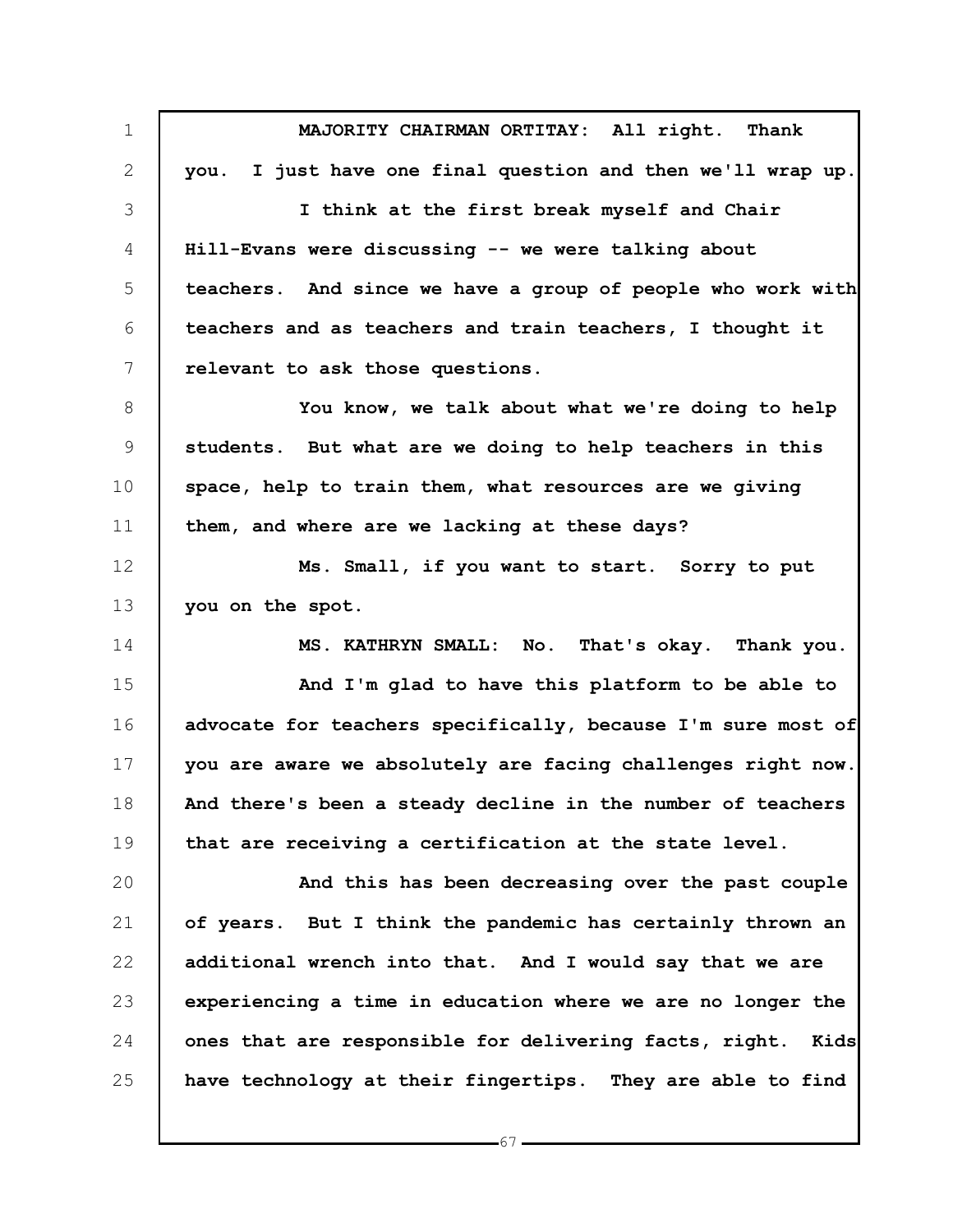1 2 3 4 5 6 7 8 9 10 11 12 13 14 15 16 17 18 19 20 21 22 23 24 25 **the answer to any question that they have within a split second. And we're really working now to facilitate more of those soft skills than ever before so that they can really be successful in a world that we can't even predict what it's going to look like years from now. So I think teachers need to feel support from the administrators, from the state, to be able to facilitate some of these challenging conversations that we need to have with students and these experiences that we need to provide them. And they also need the resources to be able to do that. So what I think is fantastic about this House Bill and specifically the pilot program of it is that I think it would allow some of those pilot schools to scale resources that could be utilized in more school districts across the state so that we have a bank of things to go to to be able to pull from to help facilitate some of these conversations. MAJORITY CHAIRMAN ORTITAY: Thank you. Dr. Bialka, I know you are ready to go, so please, if you could. DR. CHRISTA BIALKA: Can you tell I'm excited? Yes. And it's making me think about honestly some of the best conversations that I've had this year with teachers, both teachers who weren't working in schools and teachers**

 $-68-$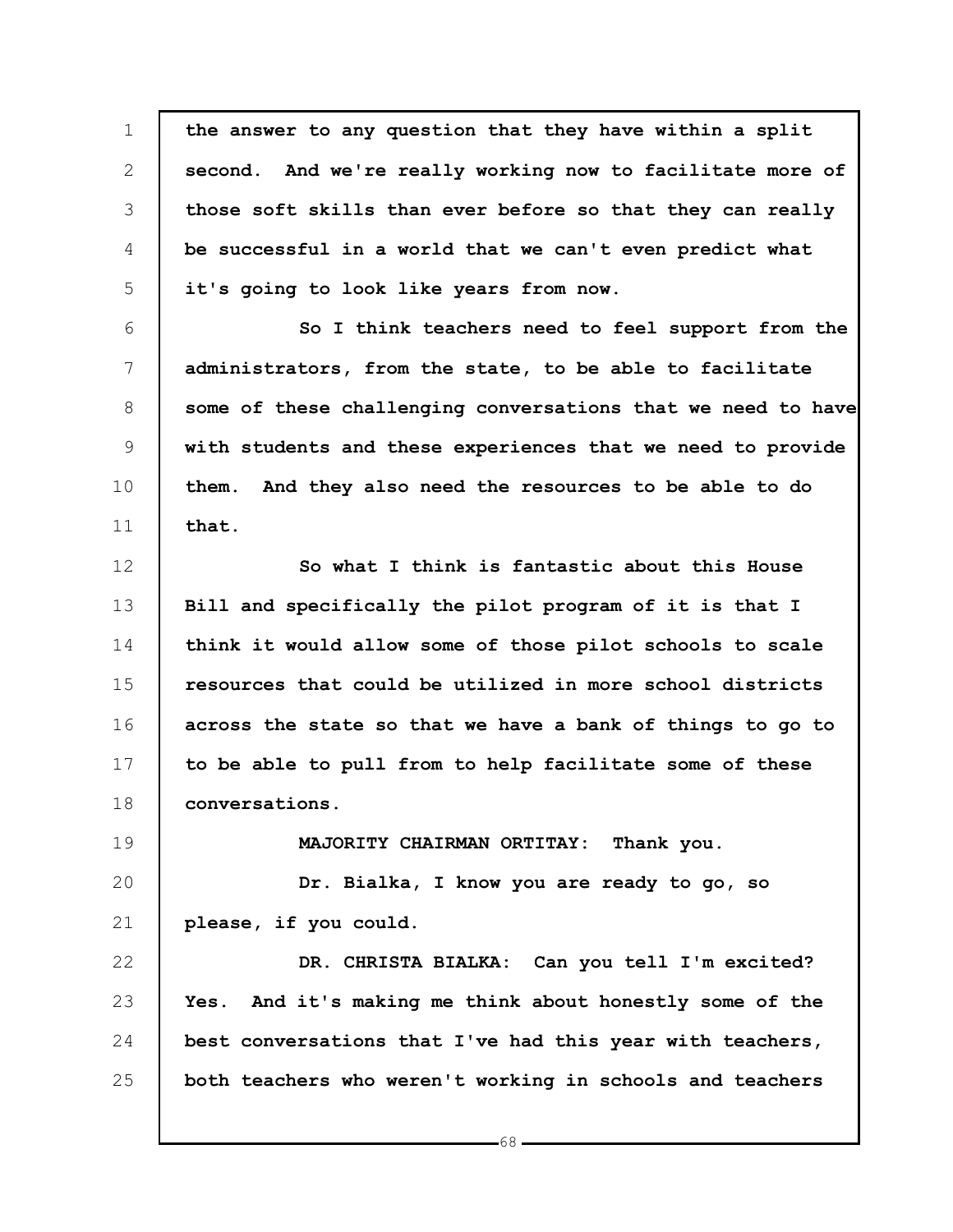1 2 3 4 5 6 7 8 9 10 11 12 13 14 15 16 17 18 19 20 21 22 23 24 25 **who are at the pre-service level have been about how do we have conversations about disability in the classroom? And I don't think that there's any resistance or any hesitation from teachers in terms of their interest and in terms of their willingness. I think it's just a matter of starting these conversations. We had an entire class period where we talked about, okay, so how does disability show up in these different periods in time that you already talk about? And they were surprised. They said, oh, my gosh. I never realized. I'm definitely going to use this now in the future. So, I mean, teaching is the hardest and most wonderful job in the world. Clearly I'm biased. But I think it's entirely possible from a practical standpoint and from my role as a teacher educator. I've been working with other teachers, or teacher educators, across Pennsylvania. We're trying to develop case studies that people can use to have conversations with in-service teachers so that they feel more comfortable. So I think that we're all collectively working together at the higher education level and the in-service level to try and best support teachers because they can do it. It's just a matter of giving them the materials and the information so that they can do it in their classrooms.**

 $-69-$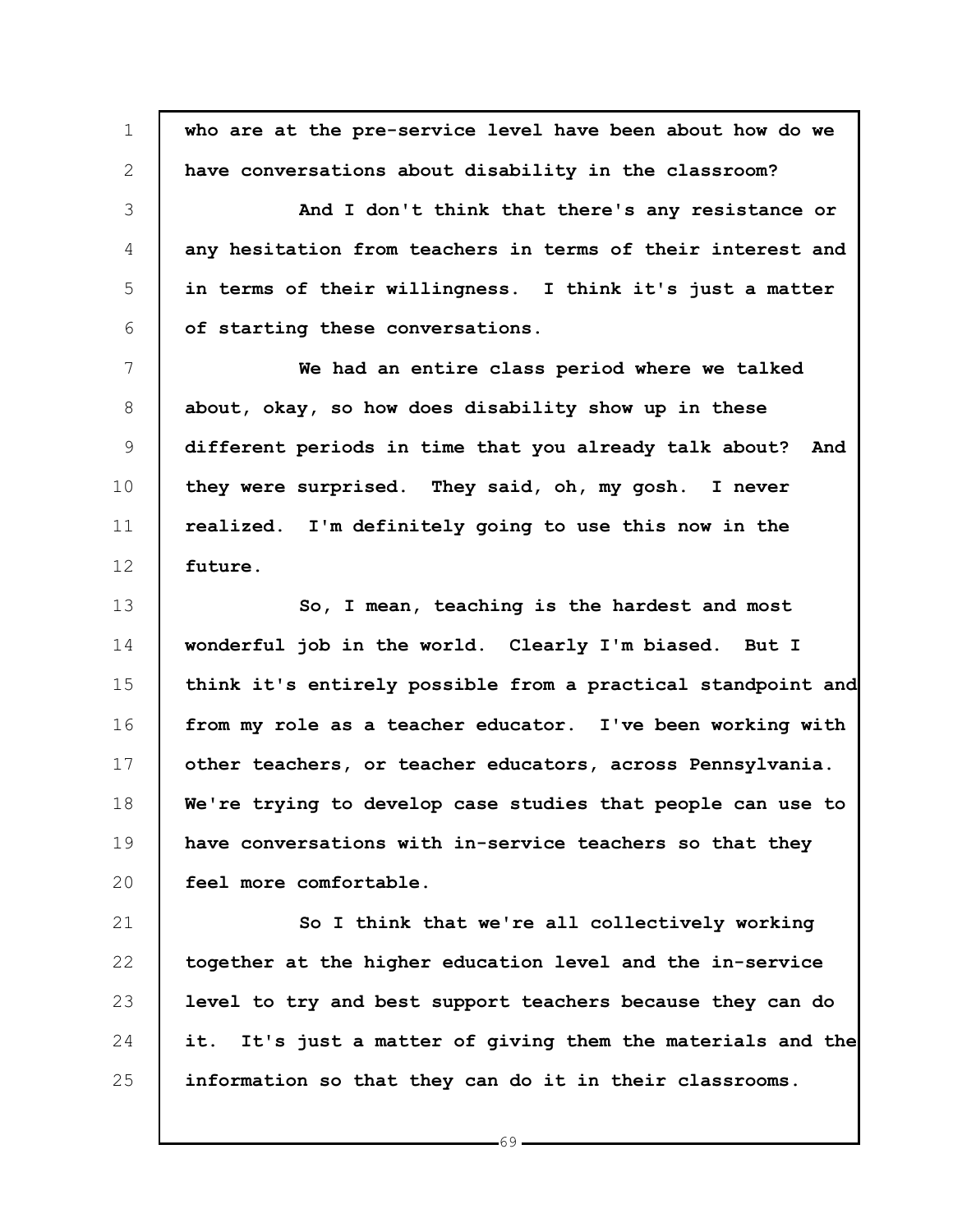1 2 3 4 5 6 **DR. RACHEL ANDLER: I think for our teachers in talking with them, you know, it is different times. And we say that quite often. Teachers are under an innate amount of stress and trying to find that balance of what is not just one more thing and making sure that that one more thing isn't the straw that does break the camel's back.**

7 8 9 10 11 12 13 14 15 **So here at South Fayette, we have been very mindful and tactful of new programs or new things we are doing to make sure that we are not doing one more thing but also taking away some of those extra things so that they can do at the end of the day what's right for students. At the end of the day, the decision-making that we do day in and day out instructionally in the classroom, in our administrative meetings, has been what's best for students and how do we build from that?**

16 17 18 19 20 21 **And so we look at -- you know, our teachers really embrace our diversity, equity, inclusion, belonging. Dr. Chuck Herring is our Director of Diversity, Equity, Inclusion and is really working with our teachers in building that diversity, equity, and inclusion piece. And then we recently just added the belonging piece of that.**

22 23 24 25 **And our teachers are here for it, but also, too, they know that time is a commodity that we can never give enough of that to everybody. So if anybody would say what do teachers need, they need time. They need time to be able**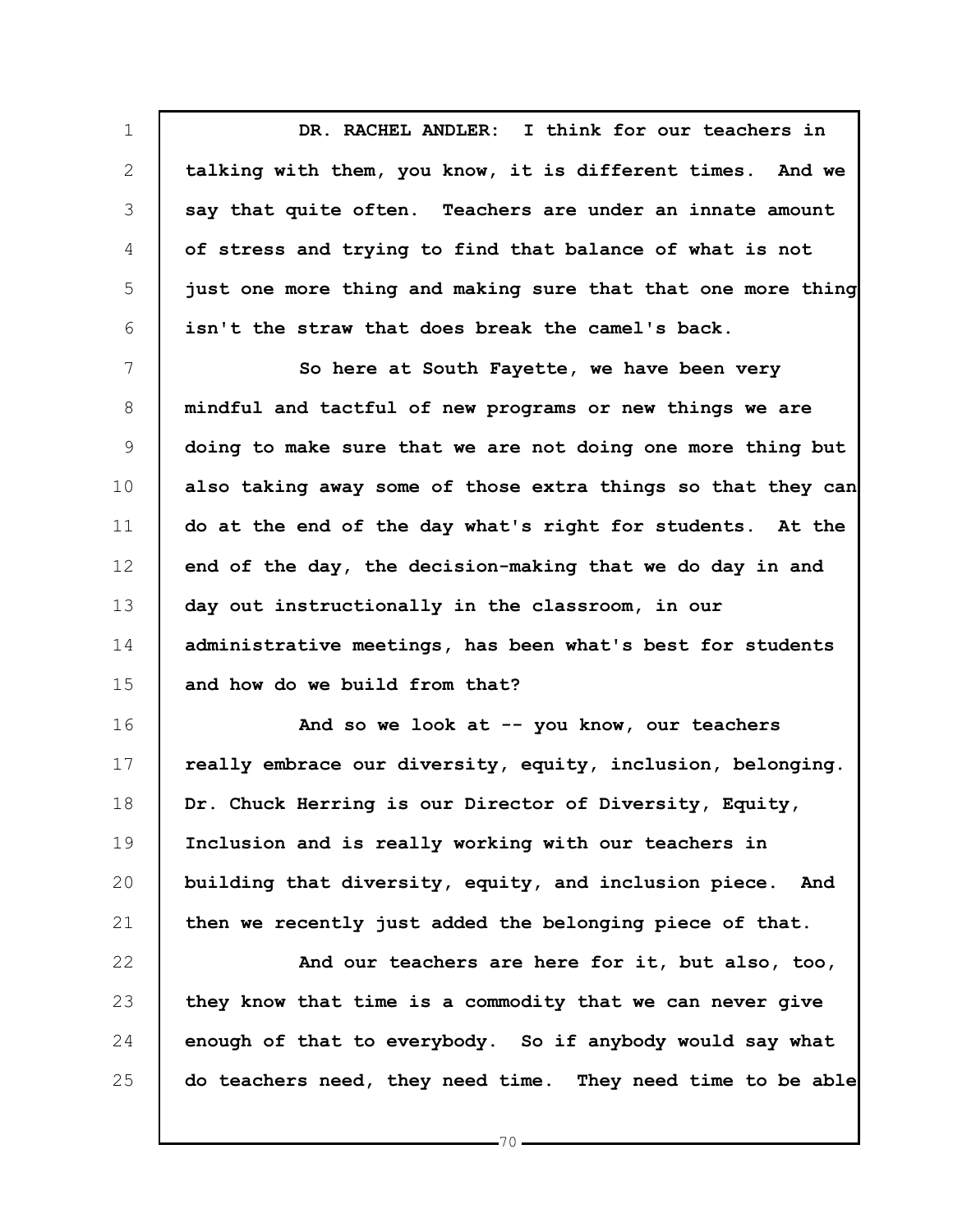1 2 3 4 5 6 7 8 9 10 11 12 13 14 15 16 17 18 19 20 21 22 23 24 25 **to take in the information that they're getting, take that and translate that into their practice. Time for the professional learning communities, building with our colleagues, then sharing that information. How do you get time? When you figure that out, let me know. But that is definitely, I think, welcomed, where everybody can find it, the time. MS. TANYA CONTOS: You don't have to be proactive with that time piece. One thing that we did this year is - well, all of our new staff, we kind of take a proactive approach so they do get education and culturally responsive teacher practices in their induction year. And that would be regardless of if they're a Level 1 teacher, a Level 2 teacher. Everybody gets it. And then we also have continued professional learning opportunities on Wednesday mornings. We have two groups. One is having those conversations about inclusive practices. And then another group is solely focused on culturally responsive teaching practices. And then sharing that with the rest of us. MAJORITY CHAIRMAN ORTITAY: Well, thank you all. I just want to say a big thank you to all the panelists, especially our last group. You have been here for the full two hours. I appreciate you. I know you're all very busy during the day. So to take two hours out of**

71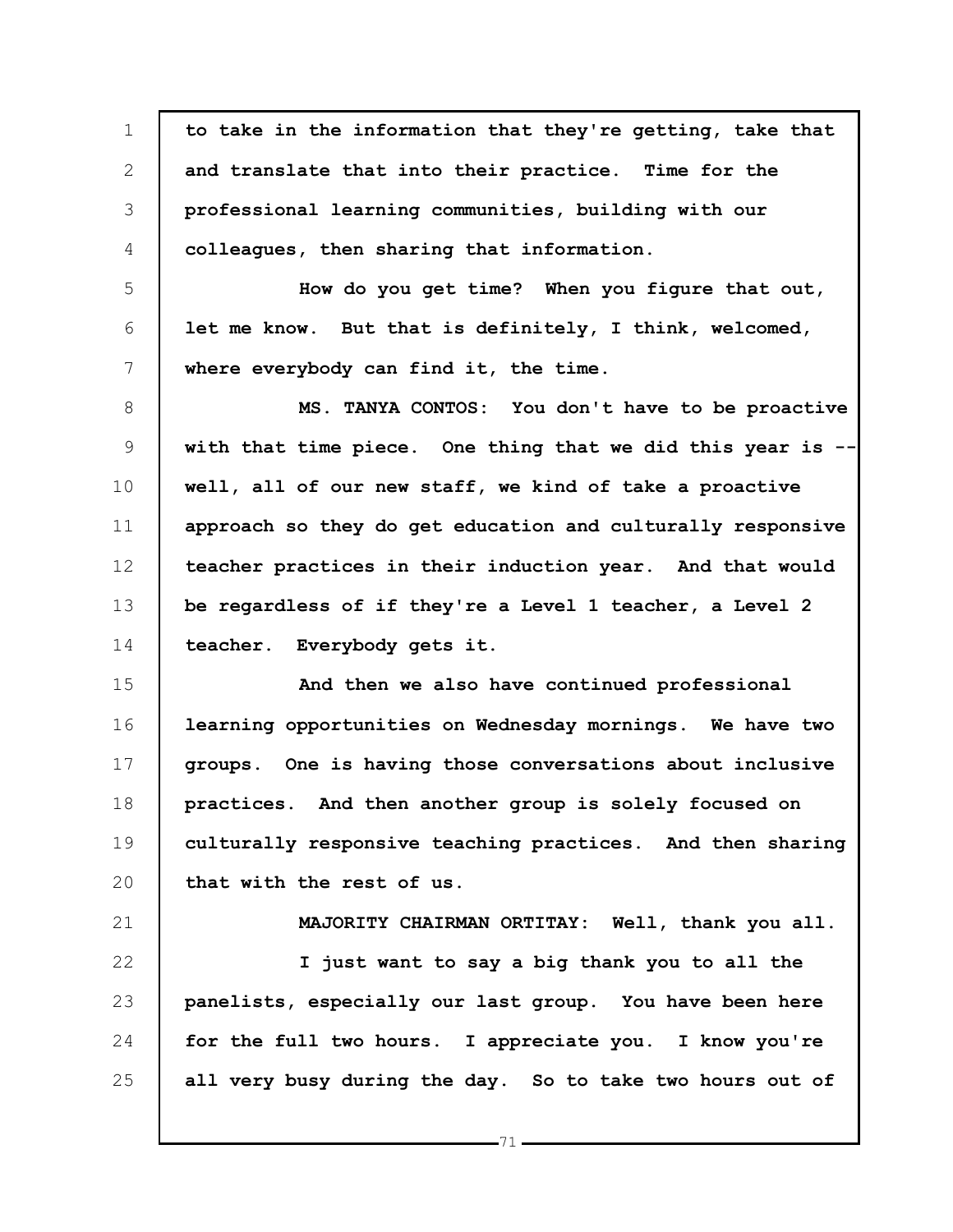| $\mathbf 1$   | your schedule, I certainly appreciate it. And I know every  |
|---------------|-------------------------------------------------------------|
| 2             | member of this Committee does as well. So thank you all.    |
| 3             | Next we're going to move to making some closing             |
| 4             | remarks and then we'll end this hearing.                    |
| 5             | I'll turn it over to Chair Hill-Evans.                      |
| 6             | MINORITY CHAIRWOMAN HILL-EVANS: Thank you.                  |
| 7             | Thank you, Chair. And thank you to you and to               |
| 8             | Representative Hohenstein for this compelling piece of      |
| $\mathcal{G}$ | legislation and to all of the testifiers for coming here    |
| 10            | today. Just eye-opening, heart-opening, arm-opening. I      |
| 11            | want to give hugs to everybody, but especially to the       |
| 12            | teachers.                                                   |
| 13            | And as Representative Ortitay had mentioned,                |
| 14            | yesterday we were talking about teachers. I myself had gone |
| 15            | through all of the steps to become one and to get an        |
| 16            | emergency certification to be in the classroom. And I       |
| 17            | lasted one day. It is so special and so specialized and it  |
| 18            | really does take special people to be teachers.             |
| 19            | So to all the teachers, I have 28 buildings and             |
| 20            | schools in my district. And I try to get into all of them.  |
| 21            | And I always make the students applaud for teacher s.<br>So |
| 22            | all of the teachers today here get an applause because they |
| 23            | are so critical.                                            |
| 24            | (Applause)                                                  |
| 25            | MINORITY CHAIRWOMAN HILL-EVANS: I had spoken                |
|               |                                                             |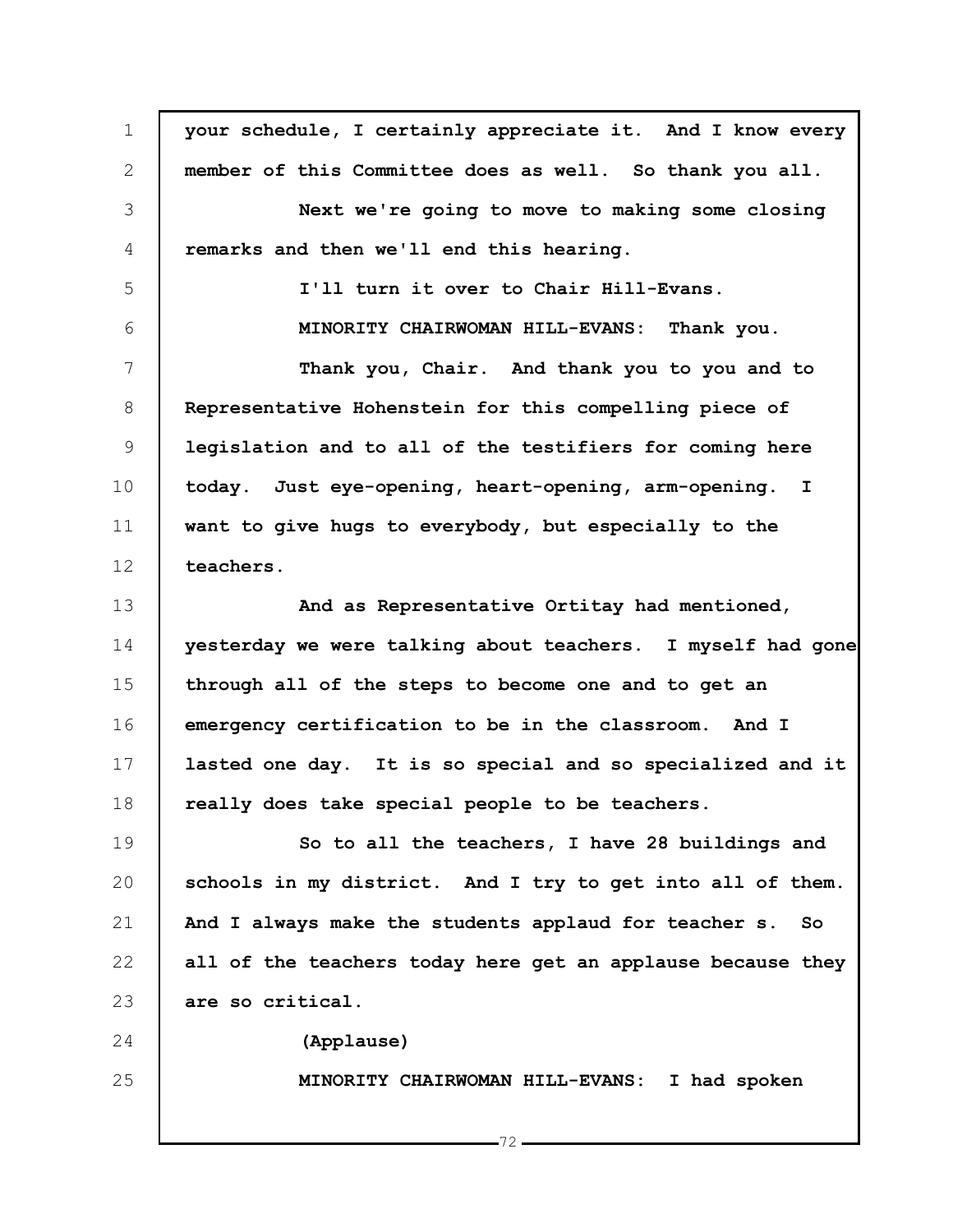1 2 3 4 5 6 7 8 9 10 11 12 13 14 15 16 17 18 19 20 21 22 23 **about possibly adding an amendment or having a separate bill to provide for training for teachers because when you hear the kind of horrible stories about teachers who are unaware or uneducated in dealing with individuals with disabilities, no one should have to go through those kinds of scenarios. And so training for teachers is critically important. I look forward to working with the makers of the bill to add that piece in there. So thank you all for being here. Thank you, Chair. MAJORITY CHAIRMAN ORTITAY: Thank you. And again, I just want to thank the members of this Committee and everyone who testified here today for House Bill 726. I think, you know, one of the reasons why it's important that we have hearings on bills is to flush out the good, the bad, the things that need improvement. We also learn things that we never really thought about, as Chair Hill-Evans has alluded to. I think we've laid out that we've got a lot of work to do on this bill. And I look forward to working with everyone, both in the Department. Everyone who testified here today, I hope that everyone realizes that this is the beginning of the conversation. There's a lot of work to be**

24 25 **done amongst the members of the Committee and the Education Committee as a whole.**

 $-73$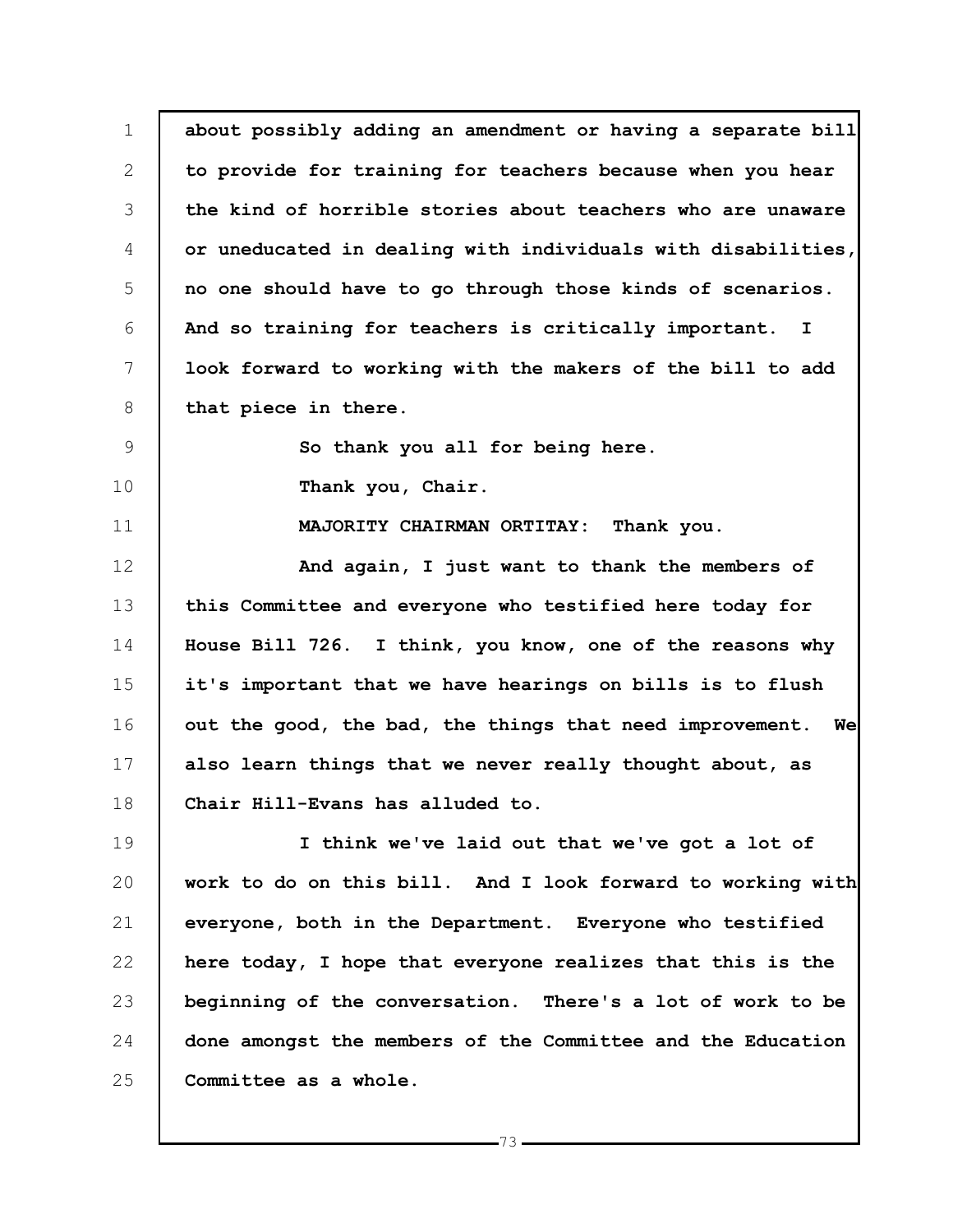| $\mathbf 1$     | But I'd also like to thank Chairman Sonney for              |
|-----------------|-------------------------------------------------------------|
| $\mathbf{2}$    | giving me the flexibility to have this hearing on this bill |
| 3               | with the Subcommittee. It's much appreciated.               |
| 4               | But with that said, I thank everyone for their              |
| 5               | patience and for attending here today, especially on a      |
| 6               | non-session day. I know how hard it is. A lot of you have   |
| $7\phantom{.0}$ | long drives home, especially the Chairman.                  |
| $\,8\,$         | But with that said, this hearing is adjourned.              |
| $\mathsf 9$     | (Whereupon, the hearing concluded.)                         |
| 10              |                                                             |
| 11              |                                                             |
| 12              |                                                             |
| 13              |                                                             |
| 14              |                                                             |
| 15              |                                                             |
| 16              |                                                             |
| 17              |                                                             |
| 18              |                                                             |
| 19              |                                                             |
| 20              |                                                             |
| 21              |                                                             |
| 22              |                                                             |
| 23              |                                                             |
| 24              |                                                             |
| 25              |                                                             |
|                 |                                                             |
|                 | 74                                                          |